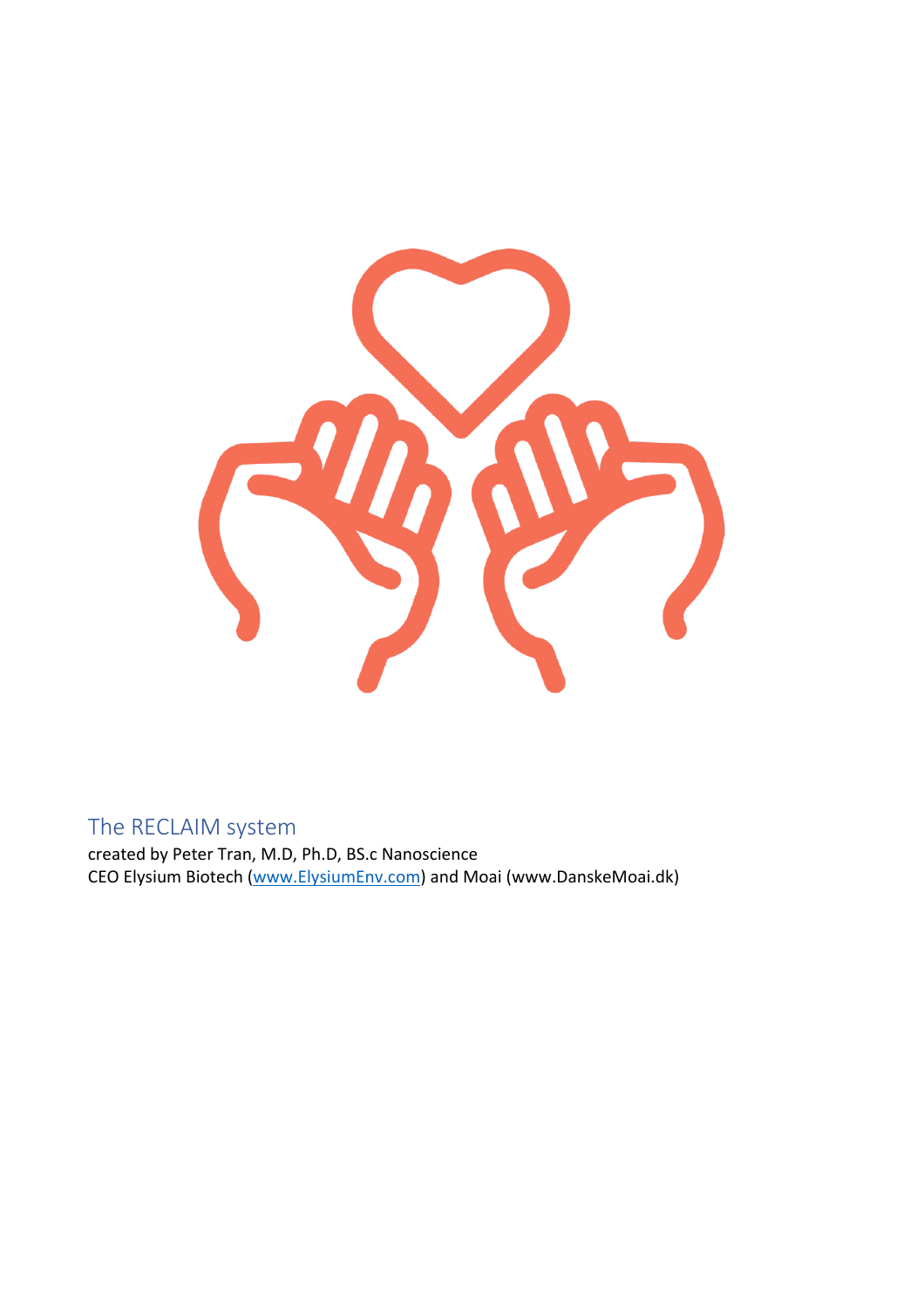# RECLAIM

### Regenerative Cloud AI Multiprocessing

#### Preface

The world is now five decades into the 1970s Information Age and the possibilities seems endless with high-speed internet right in the palm of our hands. Much more people have access to information, and the shear amount of information itself has increased tremendously but one question still occupies the mind of people since the dawn of civilization: Health. I believe more people have the opportunity to be healthy today than for thousands for years ago, yet lifestyle complications are booming at high-speed as well. Paradoxically, The Information Age also bought exposure to misinformation from self-proclaimed health gurus, fitness geeks and experts. The vast amount of myths, fad diets and fearmongering leaves people confused in this health-jungle with ever-changing opinions coming from all opposing sides. Others simply chose to ignore every advice and thus, leaves them uninformed. This book aim for a clear-cut through the jungle and the intention is to not leave anyone misinformed or uninformed. My personal motivation for writing this book is two-fold. First, I am a trained medical doctor which reflected my natural interest in health but seeing how my colleagues struggle with one lifestyle complication after another I knew something had to be done. Second, becoming a father was the greatest eye-opener for me and I intend to make the world a better place for her. The statistics are definitely not in our favor and therefore I see no better time to start improving our health than now. My fortunate journey has luckily brought me in close proximity with great people and their impeccable knowledge in a field so simple but yet very complex as health. I have allied myself with these people as they have proven themselves more than once in both academia and sports with outstanding results. People with this mixture of a pragmatic researcher are extremely rare as it encompasses not only those who practice what they preach but also the opposite way around: Preach what you practice. The latter is often overlooked but is at least as important and if not more important than following your own philosophy of health. Thanks to the Information Age nearly every person knows about health to some degree but to actually implement this knowledge into their busy and often unforeseeable lives remains unclear for the majority. Healthy living can simply be boiled down to eating your vegetables, stay active and no smoking or drinking but how this translates into superior health is a whole different ball-game. Thankfully, we developed a completely new system named "RECLAIM" to focus on every aspect of health because nothing works in isolation and we emphasize two learnings: 1) The right knowledge and 2) The right mindset. This is essentially our system to utilize the right information from the Information Age for your specific needs and not anybody else. This book uses a cocktail of biology, biochemistry, physics, chemistry and mathematics to give you the right tools at first. Afterwards, we take a deep-dive into philosophy, psychology and sports performance to modulate your introspective thoughts about why you do what you do. Health is not about feeling healthy or good but about actually being healthy even if it means cutting through the BS of strong marketing and "feel-good" products. Our hope is to bring an end to unhealthy lifestyle and give people more control over their lives which ultimately materializes into improvement of life quality. Improvement of life quality essentially means more quality time with family, friends and colleagues. Nothing beats a group of people with common vision at the right place and right time which is why I want to thank all my contributors to this book; I acknowledge the hard work you had to put in this book, dealing with my crazy high ambitions and sacrificing family time but ultimately we can all hope it was a greater cause.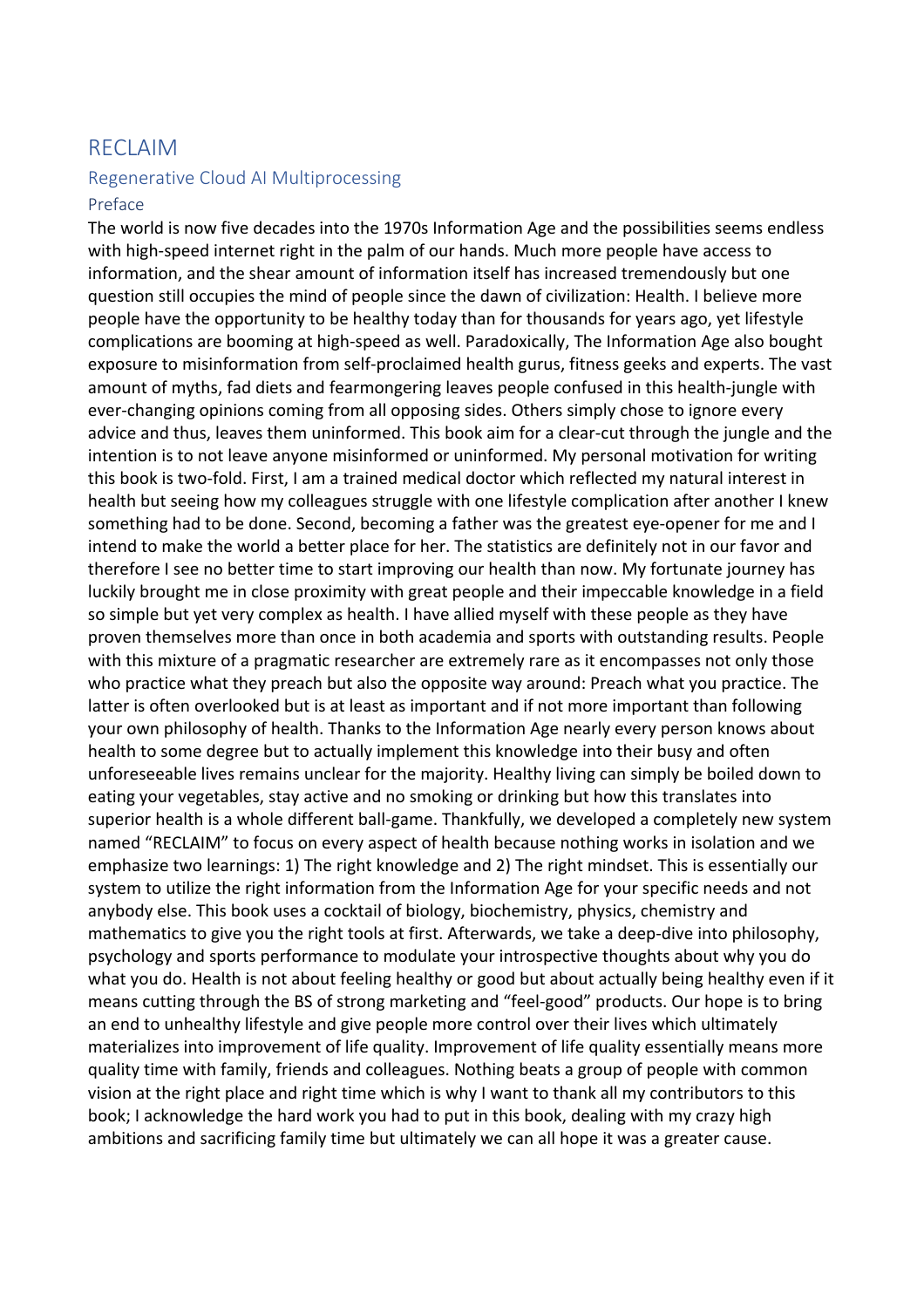#### Introduction

According to WHO the definition of health is as follows: "Health is a state of complete physical, mental and social well-being and not merely the absence of disease or infirmy"<sup>1</sup>, and despite their ambitious endeavor health has occupied the minds of humans for thousands for years. In fact, there are sources dating back 4000 years to the ancient Mesopotamians who diagnosed and prescribed medication in the search for optimal health<sup>2</sup>. Whether this was the first attempt in human history to perform modern medicine remains unclear but the focus on health was ever present as well in Chinese history, the Islamic civilization and during Greece with famous physician Hippocrates<sup>3–5</sup>. Thus, health has transcended both time and space in our history. It may seem counter-intuitive how such an old discipline as health still holds its high degree of complexity and controversy. On one hand, every human is unique in both their biological mark-up, lifestyle and history which provides a plethora of levers to manipulate. If only these levers would reproduce the specific outcome in others as we anticipated there would less controversy but we have all heard about the 100-year-old war veteran who smoked cigars every day or the 100+ grandma who never touched a vegetable, let alone a superfood. On the other hand, we know for sure there are things detrimental to our health such as poison and radiation but nowadays we rarely find ourselves in these extreme situations. This leaves the majority of people in an everlasting search for optimal health, the fountain of youth, and only to left with speculative results. Take for example, the popular debate about whether carbohydrates or fats are detrimental for health and has spiked the well-known LCHF (Low Carb High Fat) diet in recent years. While LCHF may be a new term the story actually dates back to 1863 with William Banting banning bread, butter, milk, sugar, beer and potatoes in his "Banting diet"<sup>6</sup>. A similar dispute has reigned in sports about whether endurance training or resistance training is superior for healthy aging<sup>7,8</sup>. Confusion is eminent when science itself fuels this bonfire of controversy by pulling in different directions which has no sure path for people to follow. Regardless, the truth is often somewhere in the middle but if so, this provides little to no guidance for a person who wants to improve his or her health. When everything is right and wrong at the same time we tend to rely on intuition or emotions, thereby empowering those self-proclaimed gurus who relates ourselves. While there is nothing inherently wrong with being emotionally involved in own health it should always be sedimented in concrete results rather than "gut-feelings". However, there is no easy way to forecast what interventions are most effective given the long lag-time of 10–30 years and thus, one must trust the system while remaining patient. We would to propose a new system to address health which, in our humble opinion, provides a much more personalized and intuitive understanding. This system, RECLAIM, is based on scientific disciplines within biology, biochemistry and medicine. In addition, AI and healthy people from "blue zone" serves as the template which the system is built upon. While AI acts as the glue between different disciplines people from blue zone are well-known living examples of what can be humanly possible in terms of optimal health. The latter is especially important since many systems, approaches and even scientific articles have no merits to real-life examples other than those produced with surrogate markers of health. In 2014, Dan Buettner lead a National Geographic expedition to find place where a high proportion of centenarians were seen in the population<sup>9</sup>. These places were uncovered as "blue zones" in five places around the world: Loma Linda (USA), Nicoya (Costa Rica), Sardinia (Italy), Ikaria (Greece) and Okinawa (Japan). The latter place, Okinawa, wins over the others in longevity at 68 centenarians per 100K people<sup>10</sup>. In centenarian hotspots people reach age 100 years at 10 times greater than in the United States. It is tempting to think that one must win the genetic lottery to live pass 100 years but nothing could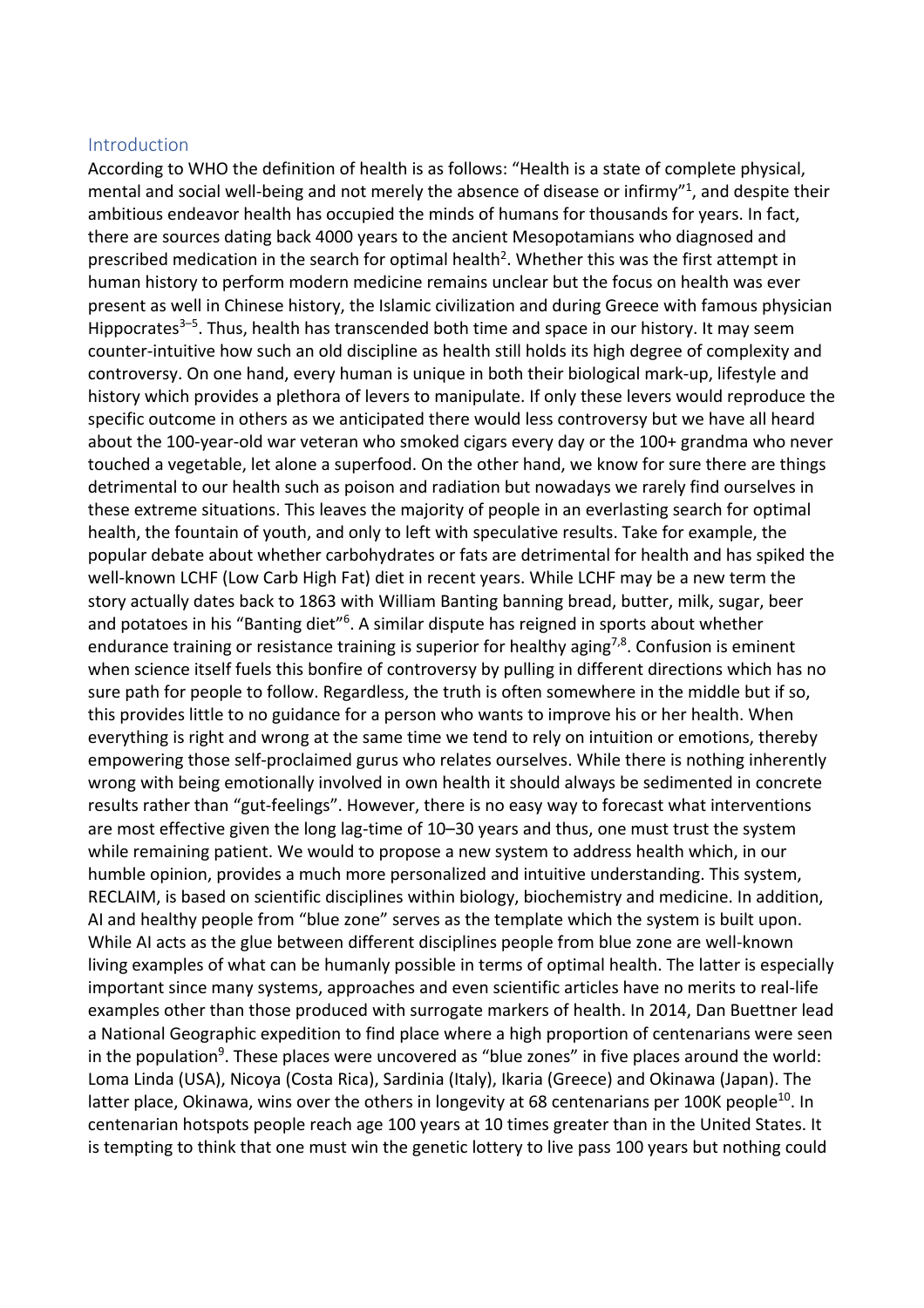further from the truth as evidenced by the presented arguments. First, the famous Danish study on 2872 twin pairs from 1870 – 2000 showed only a modest effect of genes on longevity of 20% while 80% is dictated by lifestyle. Second, more and more blue zones are losing their edge in longevity such as Okinawa in Japan is now declining to the countries average life expectancy<sup>11</sup>. This has largely been attributed to the adoption of a Western diet. Third, the advantages in health enjoyed by blue zones are more or less lost when they migrate to other countries and the earlier they migrate the more they tend to lose<sup>12,13</sup>. This is true even when adjusted for socio-economic status as Asians with type 2 diabetes were younger, had higher education and less likely to be smokers or drinkers than U.S.-born Caucasians. What makes blue zones rise above special is not confined to only their longevity but also the extremely high life quality they enjoy and share with each other. Many have hypothesized diet, exercise or low pollution as the main contributor to superior health in blue zones but the reality is multifaceted with no single cause. Although many other blue zones exists<sup>14,15</sup> the following are well-described and documented as we will go through each one of them. Loma Linda in CA and especially the Seventh-Day Adventists live on average 5 years longer than the general population<sup>16-18</sup> but the most probably the most intriguing fact is their vegetarian diet and low rates of cancer<sup>19</sup>. Most Seventh-Day Adventists follow a vegetarian diet and very few eat meat or follow a strict vegan diet. The low mortality from cancer has been attributed to their high consumption of healthy fats from nuts and fish<sup>20-22</sup>. Another interesting fact is they follow a faith of holistic understanding of the person, conservative principles and lifestyle. However, vegetarians in Britain have not gained the same benefits<sup>23</sup> which may indicate other factors than diet is involved as well. Saturdays are reserved for charitable work and social gatherings with accompanied activity such as nature walks or lunch outside. Seventhday Adventists also show superior health in other countries outside the US as those who live in Denmark have a lower risk of cardiovascular disease than the of rest of the country<sup>24</sup>. Seventh-Day Adventists outperform others in longevity, and to understand why it must be seen through the perception of life by whole communities rather than confined to them being vegetarian or natureloving. Their religion has been under criticism because of rigid rules and exclusion but at the same time serves as a powerful catalyzer for health since strong feelings of belonging are reserved for those who embrace their way of life. Nicoya is a North-western region of Costa Rica with around 161,000 inhabitants and economic underdevelopment but have 20% lower mortality compared to the rest of the country<sup>25,26</sup>. The elderly, particularly males, have the lowest mortality in the world and the health expenditure per capita is one-tenth of that in United States $27,28$ . The Nicoya advantage is mainly in the low risk of cardiovascular diseases<sup>29</sup> despite a higher intake of calories, proteins and carbohydrates along with fibers than traditional Costa Ricans. In addition, they also exhibit similar smoking habits as the rest of the country and the quality of their soil is also similar<sup>30</sup>. There is one main distinctive characteristic unique to Nicoya is their high level of physical activity in agriculture for planting, harvesting and handling crops. Due to their state of enforced self-sustainable lifestyle many daily chores must be handled manually and thus; their quotidian food is minimally processed compared to more industrialized foods such as cookies or hamburgers. However, the elderly and especially centenarians in Nicoya are disappearing at alarming rate which is caused by multiple factors such as migration and industrialization. Elderly Nicoyans are living proof of the effectiveness in constant natural movement by physical activity from A to B and "working for your food" from seedling to table. The effects of physical activity on health is well-documented and once it diminishes, we expect the health advantages of Nicoya will disappear along with its status a *bona fide* blue zone. Meanwhile Sardinia in Italy takes a different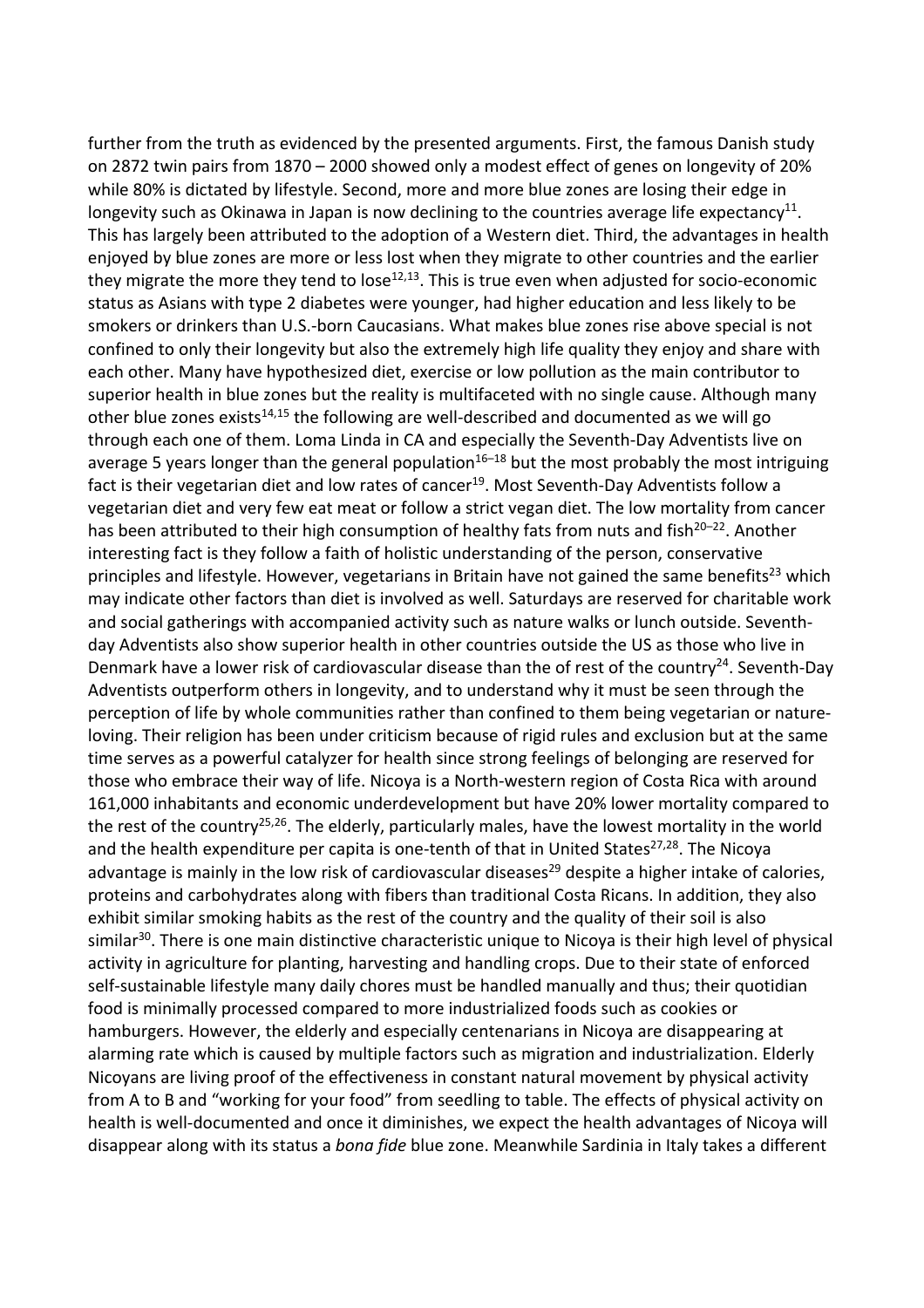approach to achieve longevity. Older adults from Sardinian Zone live in a low socioeconomic status of this region but surprisingly have high perceived well-being and low mental ill-health $31-33$ . Depressive symptoms are the lowest in Sardinia and this has spiked various hypothesis about maintaining mental health, among them the term "resilience" is well-explained in the literature for healthy aging. There are as many meanings of resilience in the literature but a common agreement often refers to showing positive adaptation in the face of adversity. This is not to be mistaken with positivity or happy thinking as positive adaptation emphasize a strong sense of accept or acknowledgement. It may be achieved as an individual personality trait, through interpersonal/social relations or external sources (e.g., health and education services) from childhood to adulthood<sup>34,35</sup>. No matter when or how resilience occurs the elderly in Sardinia achieve superior cognitive abilities with little to no external sources (limited education and healthcare). Also, very noticeable is the social support across age-groups, family and friends to provide for each other which especially the older adults in Sardinia utilize to a higher degree compared to a matched control sample from Northern Italy<sup>36–38</sup>. Italy is generally well-known in the world for their tight-knit communities across all ages but people in Sardinia elevates it even more due to their sparse environment. The ability to absorb stress with a high coping capacity and recover quickly is interestingly more related to cultural disposition rather than socioeconomic status. This may be a key player for other OECD countries to combat the uprising cases of depression and neurodegenerative diseases. The next blue zone is Greece with the people in Ikaria Island centralized in the eastern part of Aegean Sea. The small population of 8,000 people lives on the Island with eight super-hot radioactive saline springs<sup>39</sup>, making it a rather hostile place with one radioactive spring per 1000 inhabitants. Interestingly, very few are current smokers but the majority have smoked before and this is somewhat indicative of why smoking cessation is never too late. Besides napping and daily activity Ikaria is perhaps best known for the Mediterranean diet as their main secret to longevity $40-43$ . The Mediterranean diet involves a large quantity of olive-oil, fish and whole grains<sup>44</sup> to prevent numerous lifestyle complications ranging from depression to cardiovascular diseases. Poultry and wine are consumed as well but consumption of meat, especially red meat, is relatively scarce at under 10 grams per day. Outside Greece, the Mediterranean diet has also proven to be effective in mitigating risk of lifestyle complications and many European countries have adopted the diet to improve survival among older people<sup>45</sup>. Ikaria is perhaps the most intriguing of all blue zones as radioactive springs and smoking would impose a tremendous threat to health but there seems to be a counter in their lifestyle albeit genes may play a significant role. Nevertheless, people who seek out to change their lifestyle should never speculate whether dropping bad habits such as smoking is too late, and instead focus on how malleable the human body is to the environment. The last blue zone, Okinawa in Japan, is the most spectacular place as evidenced by the highest number of scientific articles on longevity. Japan already has the highest life expectancy in the world but the prefecture (state) Okinawa has 20 more centenarians per 100,000 inhabitants than the rest of Japan with the increasing number of centenarians despite uprising lifestyle-related diseases mostly among males<sup>10,46-48</sup>. Okinawa has been praised because of the highly independent centenarians and especially the females lead the way with an impressive 16.46 years remaining at age 75. Thus, there is no other place on earth to quite match the life-quantity and quality of Okinawa. The typical middle-aged Okinawan is lean, physically active and works in farming or fishing but the main secret to their superior longevity has been hypothesized as calorie restriction<sup>49–51</sup>. In fact, the principle of calorie restriction or lowcalorie diets might apply to all other blue zones of two reasons: i) Physical activity is often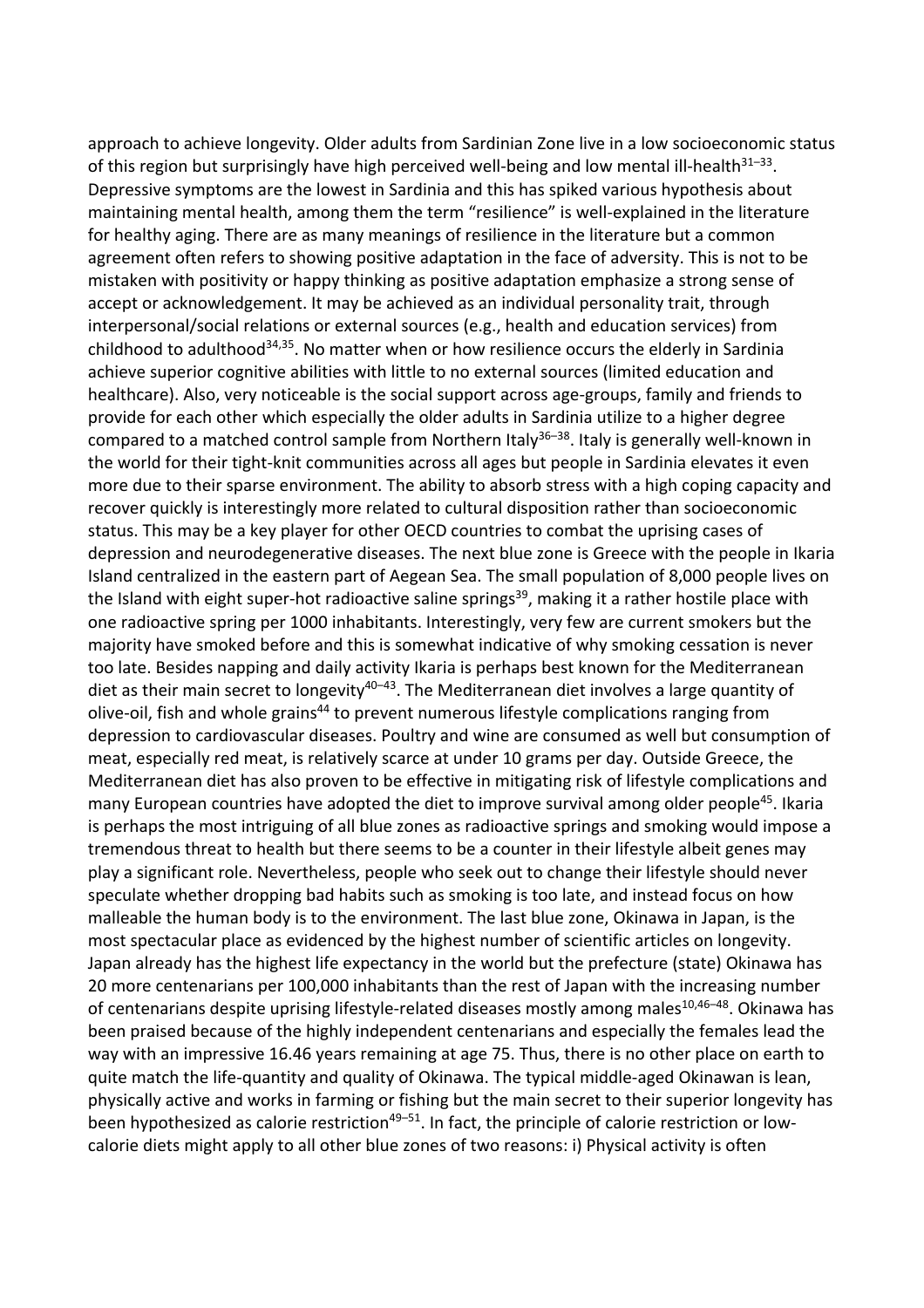underreported in studies as daily chores are not included<sup>52</sup> and ii) Calorie restriction has been linked to longevity<sup>53–56</sup>. However, Okinawans do not achieve caloric restriction on purpose but as part of their mantra by saying "hara hachi bu" before every meal which means to eat only until they are 80% full. This truly reflects their disciplined culture by practicing mindful eating. The centenarians in Okinawa have a high degree of independent functioning equivalent to what is seen in a normal healthy 90 years old and avoid age-related diseases until very late in age<sup>57,58</sup>. Ongoing extensive research on Okinawans shows, along with low levels of inflammation, data consistent with younger biological age in older Okinawans than their chronological age<sup>59</sup>. Within Okinawa there are even smaller communities divided into "Moai", social support groups, formed by the closest friends who helps each other in everything from financial to spiritual guidance<sup>60</sup>. Taken together, we believe the blue zones can all teach us something about health: Loma Linda thrive on a plant-based diet, Nicoya's continuous natural activity as farmers, Sardinia's social inclusion, Ikaria is all about second chances given their hostile environment and Okinawa teaches us about mindful eating. The blue zones might have more in common with each other than their country of residence and definitely vastly different from traditional OECD countries. This is perhaps the reasons behind our declining health: i) The heterogeneity nature of health as "many roads lead to Rom" and ii) The lack of execution as blue zones are extremely to replicate in other areas. Especially the latter seems almost impossible to implement given our modern society with lifestyle and cultural differences which is far away from the traditional life of a farmer. Our health is still declining despite billions of US dollars in research, governmental guidelines and national campaigns. Although life expectancy is increasing, we have to bring the question of life quality into the equation. Thus, health encompasses more than just life expectancy and the true measurement of health on a national level would be [health expenditure per capita] divided by [life expectancy]. This ratio gives a much clearer view of how much each person will cost society per living year and grouping or stratifying by age (e.g. \$/age 1, \$/age 2… \$/age 80) shows an even more melancholic picture. Aging does indeed hurt unless aging occurs healthy and the RECLAIM system aims to do exactly one thing: Healthy aging. First, we want to redefine health as we respectfully disagree with WHOs definition of health and instead emphasize our own: "Health is a state of transcendence purpose, social belonging and free from lifestyle complications or diseases". This is less ambitious than WHOs definition but gives a person more self-control and takes into consideration if a person suffers from genetic diseases or accidents. Second, we want to build a community with the RECLAIM system. We believe this is the sole reason why blue zones thrive and why previous efforts to increase health in a population has failed. Simply delivering the message of eating healthy and to exercise more brings no value other than what people already know from their grandparents. The community we are build has to be open to everyone and all-inclusive which means having as many touch points as possible with people. This include but is not limited to: Culture, beliefs, diet, activity, friends, family, work and spirituality. Overall, we are trying to trigger a paradigm-shift without interfering or demanding anything from people and we believe this can achieved through the creation of our own "moais". Third, we need to uphold consensus on how to measure health as there is no universal agreement on how health should be measured or monitored. The field of diagnostics is growing at fast pace as technology mature but we are more concerned with giving people a measurement of health for usage of personal guidance. Health is not the absence of disease or infirmity as being healthy has nothing to do with being sick. Being healthy and sick gives you the ability to overcome the disease faster than a person who is unhealthy and sick. Therefore, we want to introduce AI into the RECLAIM system as we believe the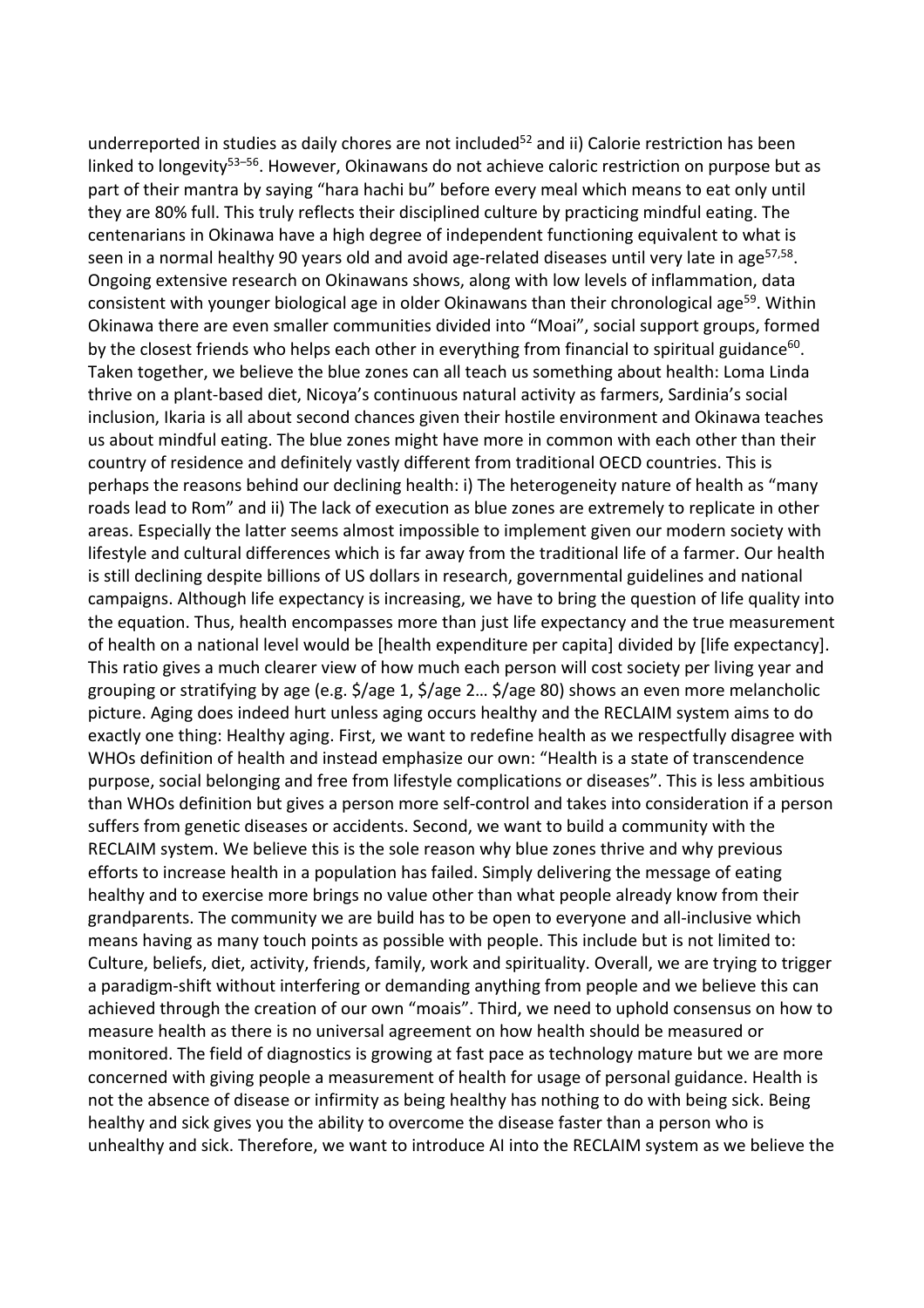technology is ready for commercial use and is an essential tool for us when we consider many variables towards achieving personal health. In order to utilize the full functionality of AI we need to quantify any variable essential to human health and thus, we propose a mechanistic approach to such. The foundation of health is composed of three subcomponents: i) Body, ii) Mental and iii) Exposure. Body is how the body responds to exposure and follows Cricks central dogma of going from DNA to mRNA to protein<sup>61</sup> but also includes nuances such as retro flow from protein to DNA modulation and DNA methylation in epigenetics<sup>62</sup>. However, the latter is a new field and still controversial on how retro flow can be achieved by influencing our genes through our actions. Our genes are in large part fixed and not much can be done to change our phenotypic manifestations like height, eye color and color pigmentation. The point being central dogma is very static and thus, only depends on the interaction with our environment. This interaction is interpreted by your mind and your body through electricity or chemicals. If the flow in central dogma totals to zero it means the body no longer responds to outside stimulus and you are by definition dead. Your body will slowly disintegrate, still through interaction with the environment, but you are no longer in control of the processes and they appear somewhat chaotic. The mental component refers to the job demands-resources model which is a balance between demands on the individual and the resources he or she has to deal with those demands<sup>63,64</sup>. To finalize the component, we add additional layers such as perception and interpretation along with tools such as mental resilience for easing out the readers process from understanding to execution. Lastly, exposure refers to how our physical body interacts with its environment. There are multiple ways through which we can accomplish interaction with our environment: Our five senses, intake, physical activity, pollution, contamination, etc. Basically, we use the principles of physics and see our body as a three-dimensional box interacting with matter around us in the form of electrical or chemical substance. Food is chemically divided into protein, carbohydrates and fat with some nutrients while our five senses are electrical signals from nerves firing "0" or "1" to our brain for interpretation. For example, the simplest box we can imagine is a person who lives a normal life. The person consumes food as building blocks for the body, and to produce energy for movement. Under normal circumstances the body burns a mixture of fat and carbohydrate to convert chemical energy into mechanical energy measured as joule and as heat to the surrounding tissue. Like an engine, fat and carbohydrate needs oxygen to be burned for production of joule which occurs in the mitochondria. This is a complete combustion of fat and carbohydrate into carbon dioxide while oxygen is incorporated into water. To simplify our model, we measure the interaction between body and environment with three parameters: Frequency, volume and intensity. For example, when we ask about smoking: "How often do you smoke?", "how much do smoke each session?" and "What kind of tobacco do you smoke?". Following the same principle of quantification, we can start to map out a box for each exposure relevant to the person. We can actually start to map the whole person as one big box: Genetic mark-up under body, job demandsresources model under mental and environmental interaction under exposure. This big box has sub compartments with components and sub components all connected to each other. This connection occurs in time and space as well — The spatiotemporal distribution. For example, eating a banana in the morning is not the same as eating a banana in the evening even though they contain the same amount of energy because your level of cortisol spikes in the morning which mobilizes sugar to your bloodstream. The overall result could be two different physiological responses in your body, neglecting the fact if you may feel the same or not. On top of this there a genetic component and the best example is how likely Asians develops diabetes type 2 when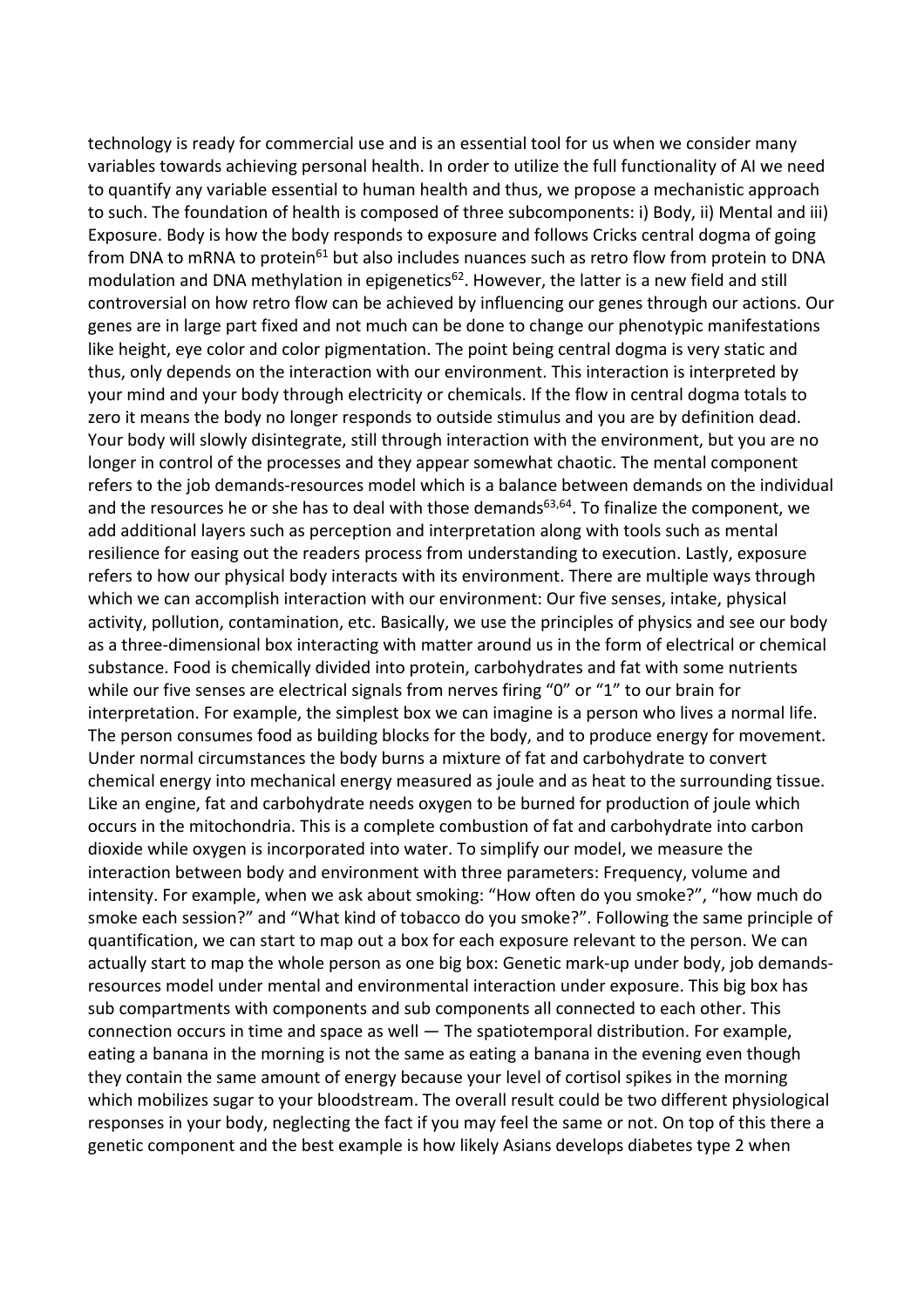compared to Caucasians with similar BMI. Thus, the only way to solve such a complex problem and aggregate it into something meaningful would be approached from AI. We suggest to use the framework Pytorch<sup>65</sup> or Tensorflow<sup>66,67</sup> as both have been proven excellent in personalized medicine and screening but what matters more is the use of a graph database like Neo4j over traditional SQL databases<sup>68</sup>. We believe this may the missing link in implementing AI as a powerful tool in healthcare and with the help of cognitive networks such as Neo4j we are taking a quantumleap towards real value for patients. There are many other methods but in the RECLAIM system we chose TensorFlow together with Neo4j although the future may bring otherwise. The following will briefly explain what TensorFlow and Neo4j is. TensorFlow is a free and open-source software developed by Google for internal use in the beginning but later in 2015 they released it to the public<sup>69</sup>. TensorFlow offers a software library for machine learning and thus, gives the ability to make prediction algorithms by feeding it with data. There are two ways to learn, supervised or unsupervised, but we only consider the former for now as unsupervised learning is used when the outcome is uncertain. We already know the outcome of medical history or scientific articles and therefore, use supervised learning to predict their risk of lifestyle complications. As we feed our algorithm with data it will become better to forecast the risk of each and every individual because 80% of our data is used for training the algorithm to become better while the remaining 20% is for cross-validation to make sure the right outcome is produced. It should be noted how inaccuracy any system is in its initial phase with data being a very scarce resource but, to our knowledge, the RECLAIM system still provides a deeper understanding of health than any other schemes or flowchart currently available. We add an additional layer of understanding by using Neo4j as our main database and while it seems more labor intensive to implement the benefits downstream are outstanding. Basically, Neo4j is another way to store data by looking at relationships between datapoints (called nodes) but the real power comes in visualization and exploration with Neo4j Bloom. In fact, Neo4j was used in The Panama Papers<sup>68</sup> to establish connections between 11.5 million documents or 2.6 TB of data worth of data which ultimately resulted in the largest financial fraud in history by involving over 140 politicians from 40 countries. The ability to immediately see data clusters and step into helicopter-view makes Neo4j extremely relevant in sorting out signal from noise in any given dataset and coupled with TensorFlow gives makes it a perfect symbiose. Some data scientists and programmers have emphasized how an algorithm or AI is only as good as the data it receives but with Neo4j we believe much data tidying and cleaning is done optimally. However, this should never stand alone as we strive to hire the world's best and brightest minds to manage the flow from raw data to pure insights. The technology we use is relatively new and our approach has never been before but similar projects have used TensorFlow with Neo4j to predict how existing customers review other products with 97% accuracy<sup>70</sup>. To summarize, we have three important major levers in our system: i) Healthy lives from blue zones, ii) Quantification of health and iii) AI acting as the glue to combine everything together. With this in mind we are in a very good position to give an example on how everything can work together for personalized health, and most importantly give unique advices to an individual what must he or she must do to achieve optimum health. The goal is not to embrace all interventions at once but rather tell exactly how a person can stay as healthy as possible with the bare minimum amount of effort. The example we use is this synthetic case about a 47-year-old woman, BMI: 50 kg/m<sup>2</sup> and non-smoker. At first sight we might want to reduce her weight through diet and exercise. She is from Denmark and thus, according to demographics (2017) her risk of death from cancer is 32.1% or 26.8% from cardiovascular disease  $(CVD)^{71}$  which are the two main leading causes of death in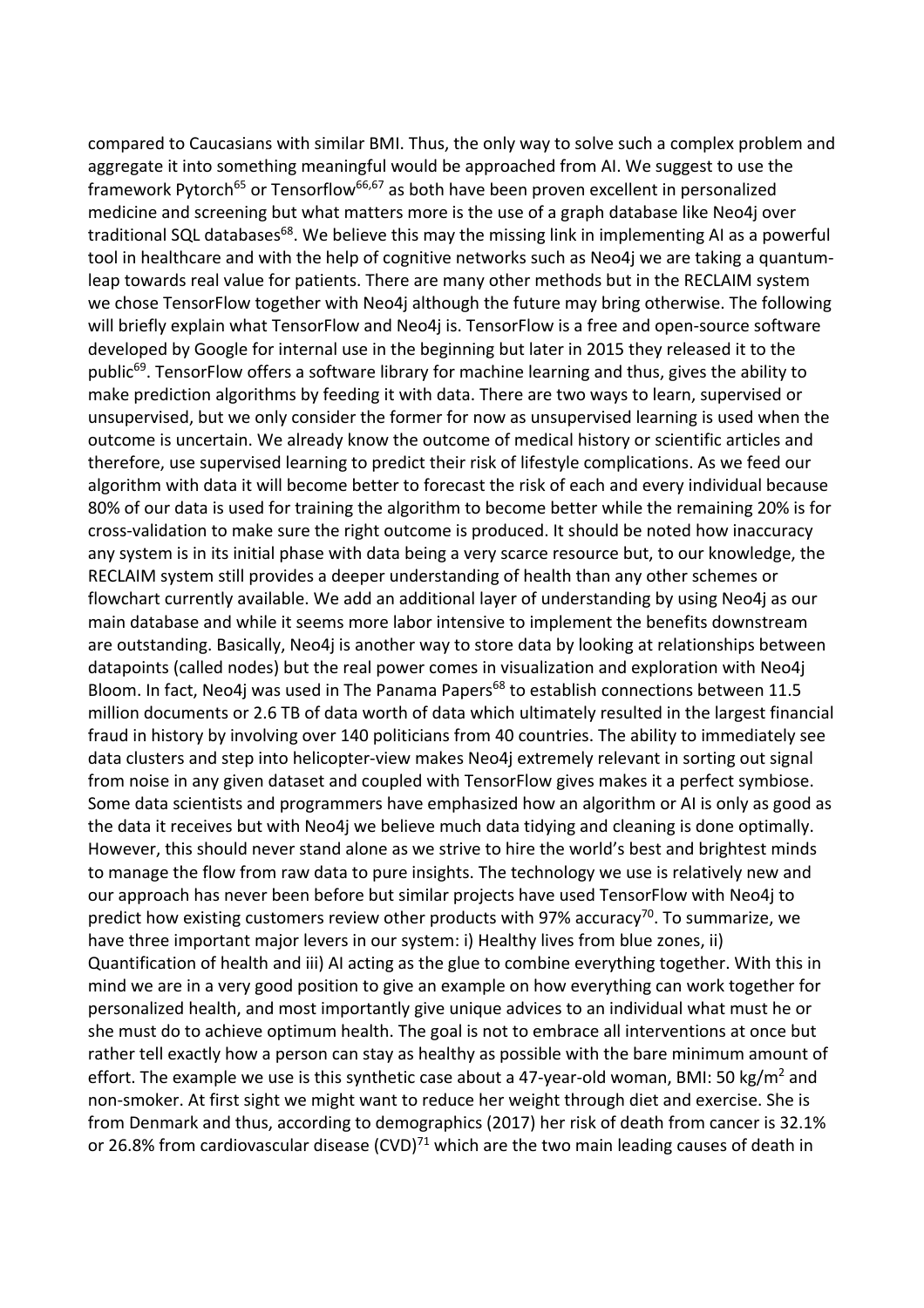Denmark. From research we know obesity is correlated with those two diseases and her BMI is above normal, giving her an additional risk compared to the average Danish person. The relative risk of elevated BMI to kg/m<sup>2</sup> is 1.10 given no other diseases (comorbidity) or unhealthy predispositions<sup>72</sup>. From the scientific literature we find different relative risk of cancer and cardiovascular disease depending on the persons BMI from  $18 - 50$  kg/m<sup>2</sup> which we plot on a graph. We arrive at the formula by fitting a line:

$$
Risk^{CVD}_{Cancer} = \left(\frac{\sqrt{BMI}}{14} - 0.3\right)
$$

For simplicity we assume the relative risk of elevated BMI is similar for CVD and cancer. The formula does match the relative risk we find from the literature as setting BMI to 50 gives

$$
Risk^{CVD}_{Cancer} = \frac{\sqrt{50}}{14} - 0.3 = \underline{0.10}
$$

There is an additional 10% "penalty" on top of each risk and thus, this elevates her risk of cancer to 42.1% and CVD to 36.8%. We also measure her fat around internal organs (visceral fat) through bioelectrical impedance analysis to be 3000 g and since this is the dangerous fat the relative risk is further elevated<sup>73-75</sup>. The normal amount of visceral fat is 300 g but scaling to 3000 g gives her an additional risk:

$$
Risk^{CVD}_{Cancer} = \left(\frac{\sqrt{Visceralfat}}{230} - 0.138\right) = \left(\frac{\sqrt{3000}}{230} - 0.138\right) = \frac{0.10}{0.10}
$$

If the relative risk from visceral fat is additive there is an additional 10% risk on top of her BMI to give her a 52.1% risk of cancer and 46.8% of CVD. For simplicity we assume there are only two risk factors, BMI and visceral, which are equally weighted in contribution to health. However, if her visceral fat was only 76 g it would offset the penalty from her increased BMI as

$$
Risk^{CVD}_{Cancer} = \left(\frac{\sqrt{76}}{230} - 0.138\right) = -0.10
$$

And thus, there is an 10% gain to zero out the 10% penalty from her BMI. Her risk of cancer will again be 32.1% and 26.8% for CVD like the background population. The opposite is also true as someone with BMI 17.6 kg/m<sup>2</sup> and 3000 g of visceral fat would have the same risk of cancer and CVD as the background population. However, it is very unlikely for a person to have only 76 g of visceral fat at BMI 50 kg/m<sup>2</sup> but some bodybuilders or people with fluid accumulation might achieve this. The full formula:

$$
Risk^{CVD}_{Cancer} = Risk^{CVD}_{Background} + \left(\frac{\sqrt{BMI}}{14} - 0.3\right) + Risk^{CVD}_{Background} + \left(\frac{\sqrt{Visceral fat}}{230} - 0.138\right) + Risk^{Cancer}_{Background} + \left(\frac{\sqrt{Visceral fat}}{230} - 0.138\right)
$$
  

$$
Risk^{Cancer}_{Background} + \left(\frac{\sqrt{BMI}}{14} - 0.3\right) + Risk^{Cancer}_{Background} + \left(\frac{\sqrt{Visceral fat}}{230} - 0.138\right)
$$

The full algorithm requires to factor in all demographic data, all measurements and how they are weighted which can only be achieved through the use of supervised learning in AI. To finish the case, we want to propose an intervention for our 47-year-old woman with BMI 50 kg/m<sup>2</sup> and 3000 g of visceral fat but otherwise healthy. Instead of "boiling the ocean" and advise her multiple interventions at once we want to give her the most efficient way to become healthy: Exercise. Exercise, especially of aerobic type such as endurance running, has been proved to be superior in improving health among people with increased visceral fat when compared to a hypocaloric diet<sup>76</sup>. Not only can we tell her to do aerobic exercise but also advise her to perform at medium intensity for at least 30 minutes each day which is twice as efficient as a hypocaloric diet. Of course, the final solution always relies on the decision-maker but if she wants to gain the most health out of a tight schedule and with constrained resources this would be it. After adjusting to her new routine, we can schedule for health checks every three months to monitor her progress and identify any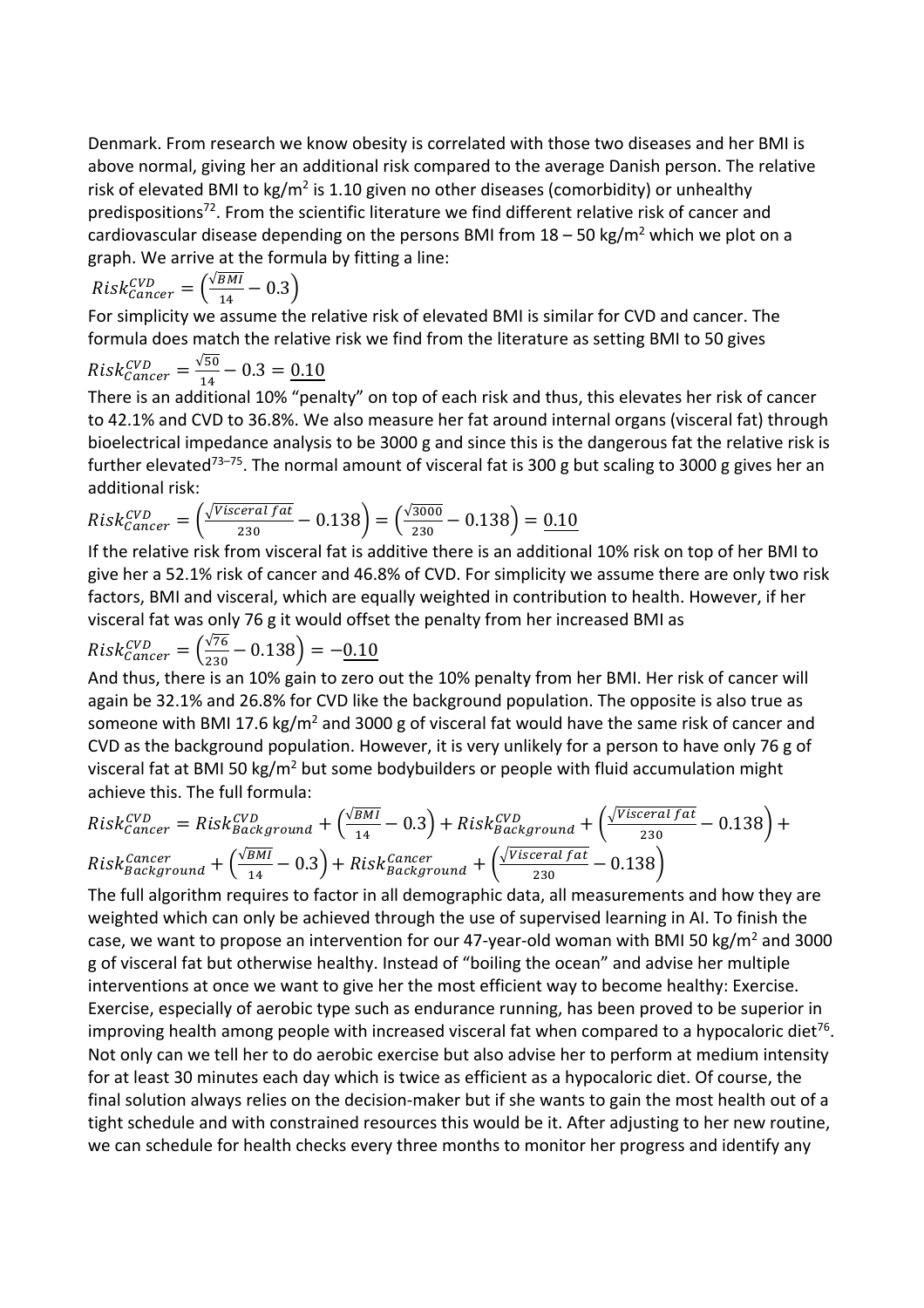pain-points in our intervention as we also measure her stress-levels. The important part is not whether our algorithms give her 25 % or 26 % risk of CVD death, the overarching factor for RECLAIM to succeed is based on supportive social groups. Thus, the moias she creates with her closest 5–10 people who understands the journey she is about to undertake as changing lifelong habits can be nearly impossible without the understanding of your surroundings. We emphasize a very high degree of personal development in process of transformation, not only for oneself but to everyone around the person as well. We believe in full-scale changes as nothing works in isolation which is true for both psychology and biology.

The end result will be what we proposed initially: A safe shortcut to longevity with tranquility, omitting the noise and misguidance.

## Blue Reference

Our system choose to rely on sound scientific evidence, but it must also be pragmatic. Therefore, we draw our attention towards the blue zones as explained earlier. The questionnaires, blood values and anthropometric data we extract from these place are referred to as our 'blue reference'. The most recent well-documented explanations is their low inflammation through either Okinawan caloric restriction<sup>77,78</sup>, the Mediterranean diet of Ikaria and Sardinia<sup>79–83</sup>, Nicoyas physical performance (despite low Vitamin D levels)<sup>25,84</sup> and Loma Linda vegetarians<sup>85</sup>. There are multiple ways to obtain low-grade inflammation. However, we emphasize how all these factors are highly malleable and can be achieved by anyone. To our knowledge, no studies have found any clear link between genes, body composition or vitamins with longevity. It is plausible all these factors converge to one or more inflammatory pathways. The earliest and most well-studied marker for inflammation is C-Reactive Protein (CRP). It was discovered for nearly 100 years ago (1930)<sup>86</sup>, but has recently exploded in popularity with over 28,000 articles the last 5 years<sup>87</sup>. The underlying reason for this is how well CRP can predict future risk of disease and current health status. In addition, CRP is easily measured and relatively stable<sup>88–90</sup>. CRP contributes greatly to our blue reference and is weighted heavily in our algorithms. Normal levels among young adults is under 1 mg/L, but may increase 10,000-fold to more than 500 mg/L during infection<sup>91</sup>. For example, patients with COVID-19 can have CRP levels well above 100 mg/L and show poor outcome<sup>92</sup>. CRP is a ring-shaped pentameric protein produced mainly by hepatocytes under transcriptional control by IL-6 in response to an infection. However, the plasma concentration of CRP can quickly rise after a single stimulus to 5 mg/L after 6 h and peaks at 48 h while the half-life is relatively constant at 19 h<sup>93</sup>. Thus, the severity of any pathological process is reflected by its CRP levels through *de novo* synthesis from hepatocytes. No other acute-phase reactants show same stability as a marker for inflammation as CRP due to three factors: i) No seasonal changes in baseline CRP<sup>94</sup>, ii) No diurnal variation and iii) Unaffected by intake<sup>95,96</sup>. A plethora of conditions give rise to elevation of baseline CRP, ranging from inflammatory diseases (e.g. rheumatoid arthritis, Crohn disease and systemic vasculitis) to malignancy (e.g. lymphoma). However, some inflammatory diseases such as SLE (systemic lupus erythematosus) may not increase baseline CRP at all. The mechanism behind normal levels of CRP in SLE is currently unknown, but could be limited by the detection limit of modern instruments. Recently, high-sensitivity C-reactive protein (hsCRP) have gained attention, and is basically measurements of CRP under 1 mg/L. The range of 0.1 mg/L – 1 mg/L or lower requires specialized equipment, but provides extremely valuable information for the clinician. hsCRP predicts risk independently of traditional factors, and is now a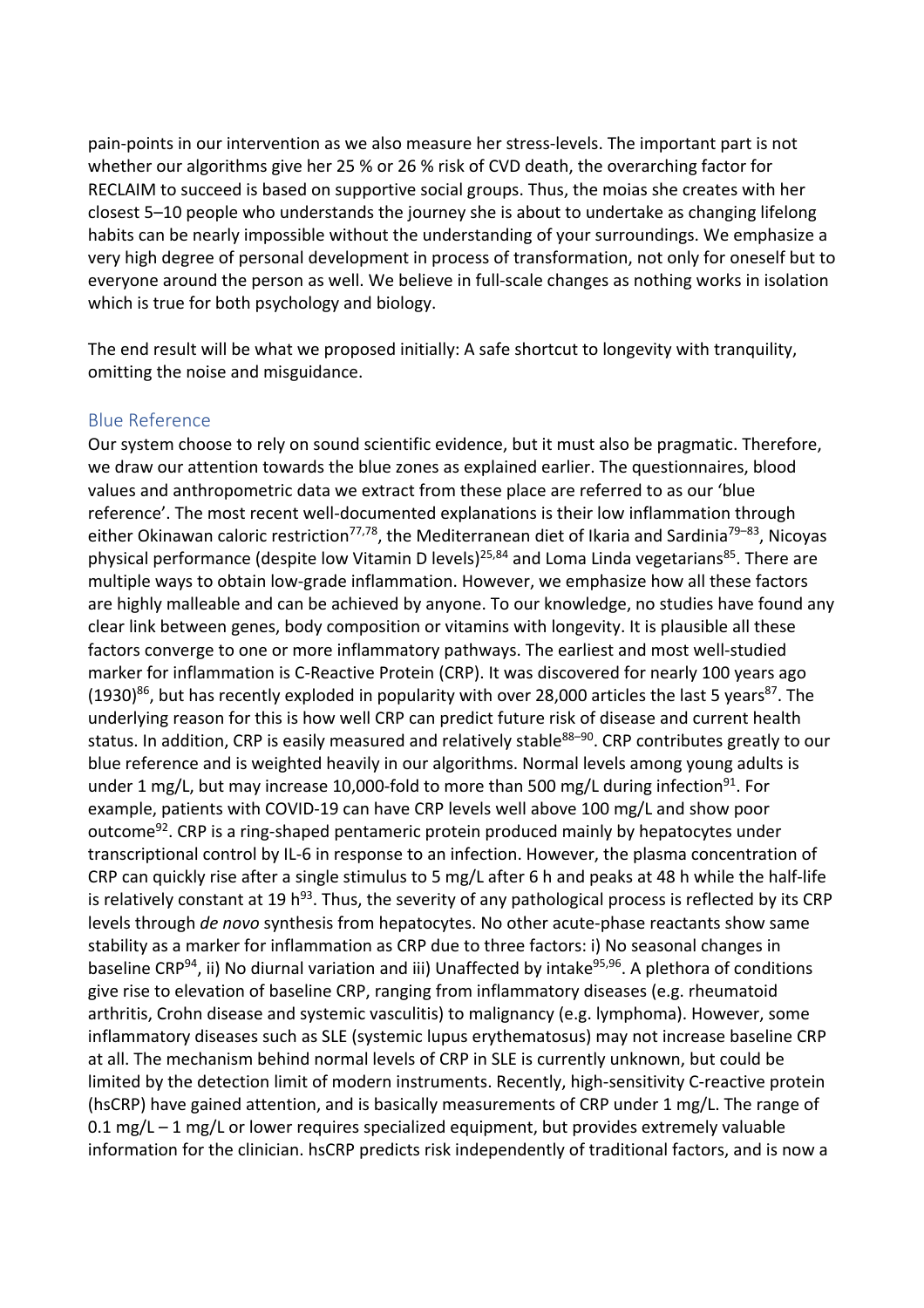validated measure of cardiovascular inflammation $97-106$ . There are two noticeable studies worth mentioning: CANTOS<sup>103</sup> and MONICA<sup>100</sup>. The first, CANTOS, was a proof-of-concept on how lowering inflammation could reduce the risk of cardiovascular events independent of lipid levels<sup>98,107–109</sup> while MONICA showed the role of hsCRP in early pathogenesis of atherosclerosis. The latter study followed nearly 1000 men over 9 years, but the hypothesis of hsCRPs involvement in the pathogenesis of atherosclerosis was presented over a decade before the study<sup>110</sup>. Another study, JUPITER<sup>111</sup>, showed a clear cardiovascular benefit from Simvastatin in individuals without hyperlipidaemia. In addition, MONICA successfully predicted future risk of cardio heart disease even when adjusted smoking and age. hsCRP levels were measured as low as 0.05 mg/L, which is significantly lower than what our instruments can measure (0.1 mg/L). A single-measurement of baseline hsCRP > 2.4 mg/L showed a relative risk of 2.0 in future cardiovascular event when compared to hsCRP < 1.0 mg/ $L^{112}$ . The Reykjavik Icelandic Heart Study included 19,000 individuals (2,459 coronary events) and underwent almost 20 years follow-up is currently in preparation for more robust interpretation of hsCRP. Another hot topic is the use of LDL cholesterol in evaluating coronary health.

Low-density lipoprotein (LDL), denoted 'the bad cholesterol', still remain a debatable topic on cardiovascular health<sup>113–116</sup>. The Framingham Offspring Study<sup>114</sup>, a prospective cohort study, showed no association between cardiovascular events and serum cholesterol. The correlation seems more tight in type II diabetic people with higher than average cholesterol intake<sup>117,118</sup>. In addition, low levels of LDL have been associated with an increased risk of diabetes mellitus<sup>119-121</sup> as well as neurodegenerative conditions<sup>122,123</sup>. We speculate whether LDL cholesterol follows a Ushaped curve with too little being as unhealthy as too much. The optimal level of LDL is still to be determined. The effects on cardiovascular health are even more pronounced when LDL and hsCRP is lowered altogether as evidenced by the FOURIER $124$  and SPIRE $125$  trials. The mechanisms behind the very early phase of atherosclerosis is yet to be determined, but does involve inflammatory processes. One possible explanation may involve hsCRP with LDL particles, thereby depositing proinflammatory plaques in a cascade-like series of events. Thus, LDL particles are merely the patches to dampen local inflammation and also why a high baseline hsCRP precedes LDL in the formation of plaque. In light of this we did not include LDL cholesterol in our measurements nor algorithms.

hsCRP has a role in cancer-related predictions, but the case is more pronounced in men than women $126-128$ . The underlying reason is still unknown although estrogen may attenuate chronic inflammation. However, more evidence is now favoring hsCRP in cancer prediction<sup>127,129-141</sup> although it remain less strong to predict cancer-mortality $142-147$ . The types of cancer related to elevated baseline hsCRP are probably more site-specific as previously thought<sup>148</sup> there has not been any association between hsCRP and prediction of cancer in general<sup>149,150</sup>. Some cancers are strongly associated with elevated levels of hsCRP: Prostate cancer $151-153$ , endometrial cancer $154,155$ , lung cancer<sup>156</sup>, colorectal cancer<sup>157–159</sup> and breast cancer<sup>130,133,160</sup>. However, predictions are not tight-knit since other studies found no association as well<sup>161,162</sup>. Inflammation is known to be involved in the pathogenesis of colorectal cancer<sup>163</sup> and lung cancer<sup>164</sup>. The controversy in cancer prediction and cancer-mortality may arise from several factors involved in the association between hsCRP and cancer. First, the probability of a cancer to raise baseline hsCRP relates to the communication with systemic blood vessels. Since hsCRP is measured from whole blood there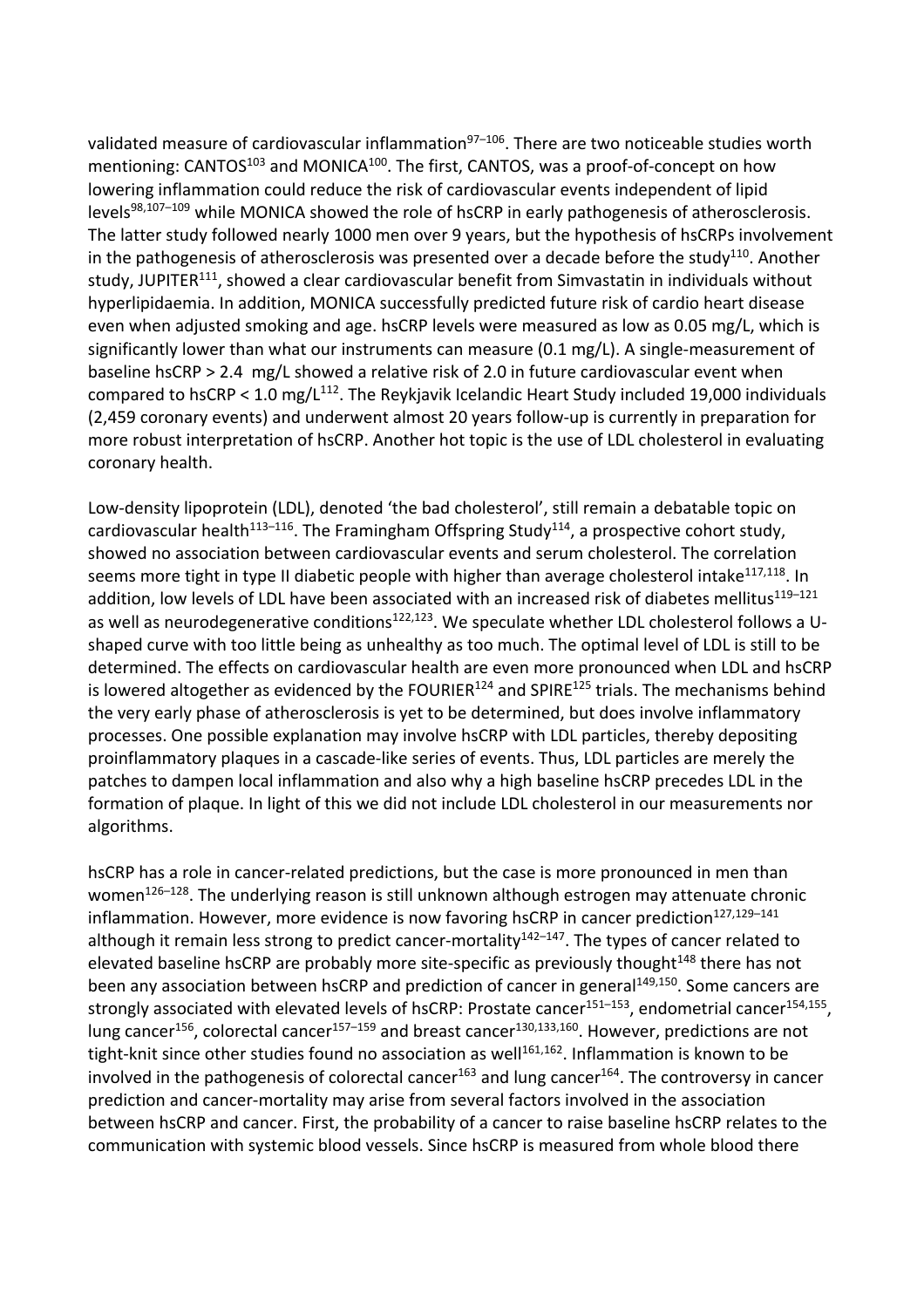would be little to no elevation of hsCRP in case of carcinoma in situ (CIS). Thus, hsCRP is only elevated in cases where the communication between local and systemic inflammation is facilitated **» Product Specification** my mediators of the immune system. Second, the cancerous tumor must favor an inflammatory nuitieu or at least elicit an immune response from cells of the adaptive or innate immune system. Whether this involve a *bona fide* inflammatory reaction from the cancer cells themselves or in conjunction with other cells remain unclear, but does not change the outcome of systemic inflammation. Third, the baseline hsCRP of individuals must be measured prospectively in order to determine whether there is an actual increase in hsCRP. This must be done under the assumptions **Testing time** 7 mins of stable production, half-life and clearance of hsCRP. Cancer has been known to trigger systemic responses such as cachexia and other related degenerative conditions including inflammation itself. Some of these altered systemic processes may interfere with overall hsCRP levels including the treatment for cancer. The overarching question is whether elevations in hsCRP precede carcinogenesis (causality) or is concomitant increased with carcinogenesis. Regardless, hsCRP is a **Reference method vs STANDARD F D-dimer FIA Product Pack Size CAT No.** strong prognostic marker for monitoring cancer patients in combination with other substances such as albumin (Glasgow Prognostic Score)<sup>165,166</sup>. Many site-specific cancers are associated with elevated hsCRP, and is summarized in numerous meta-analysis<sup>167</sup>: Breast cancer<sup>168</sup>, colorectal elevated nsCRP, and is summarized in numerous meta-analysis<sup>107</sup>: Breast cancer<sup>100</sup>, colorectal<br>cancer<sup>169,170</sup>, osteosarcoma<sup>171</sup>, nasopharyngeal cancer<sup>172</sup>, lung cancer<sup>173,174</sup>, esophageal cancer<sup>175,176</sup>, urological cancer<sup>177</sup>, bladder cancer<sup>178,179</sup>, renal cancer<sup>180,181</sup> and prostate cancer<sup>182,183</sup>. In addition, hsCRP has been associated with severe conditions in cancer patients such as cachexia<sup>184–188</sup> and even metastasis<sup>189</sup> although more studies are needed to confirm this hypothesis. Systemic inflammation is known to attenuate the immune system by keeping it busy while other processes such as metastasis and ectopic neoplasm takes place. The inflamed blood in the inflamed blood in the inflamed blood in the inflamed blood in the inflamed blood in the inflamed blood in the inflamed bl vessels are also more prone to metastasis, thereby providing a double wham patients. It has now become apparent to others how many diseases and medical conditions are  $\sim$ associated with hsCRP. The list continues as more links are found, but those worth mentioning and associated with hsuke. The list continues as more links are round, but those workness in OECD-<br>cardiovascular events and cancer since they make up the majority of fatality cases in OECDcountries. However, hsCRP have also been linked to other non-communicable diseases/conditions **» Product Specification** such Neurodegeneration<sup>190–193</sup>, diabetes<sup>194–204</sup> and respiratory diseases<sup>205,206</sup>. performed to health predict a health predict a health person of cardiovascular disease as part of cardiovascular disease as part of cardiovascular disease as part of cardiovascular disease as part of cardiovascular disease

The instrument we use, a portable fluorescent immunoassay (Standard F100 Analyzer, SD-**Measuring range** 0.1 – 15 mg/L Biosensor), offer much faster measurements while still maintaining clinical relevance. Within three **EXECTS FIGURE TO CAN MEAN TO SET THE STATE OF AVALUATE STATE OF THE REFERENCE FOR THE MINUTES WITH THE PROPERTY** variance (CV) of <10%, which is considered acceptable. Below are the method comparison of F100 Analyzer with current golden standards (ELISA, Roche Cobas).

| » Method comparison                          |            | Reference : Internal evaluation |
|----------------------------------------------|------------|---------------------------------|
| Reference method vs STANDARD F hs-CRP        |            |                                 |
| <b>Correlation vs</b><br><b>ECLIA Method</b> |            | y=0.9994x-0.01, R=0.9989, n=120 |
| $CV\%$                                       |            | QCL=7.6% / QCM=9.7% / QCH=9.8%  |
| $Differ(\% )$                                | within 15% |                                 |

**» Method comparison**

Actually, the F100 Analyzer showed the least CV in lower regions. We believe the F100 Analyzer is sensitive enough to identify people with potential health risk although measurements in the 0.01 mg/l would be considered ideal. Extremely low levels of hsCRP (<0.01 mg/L) may be of interest for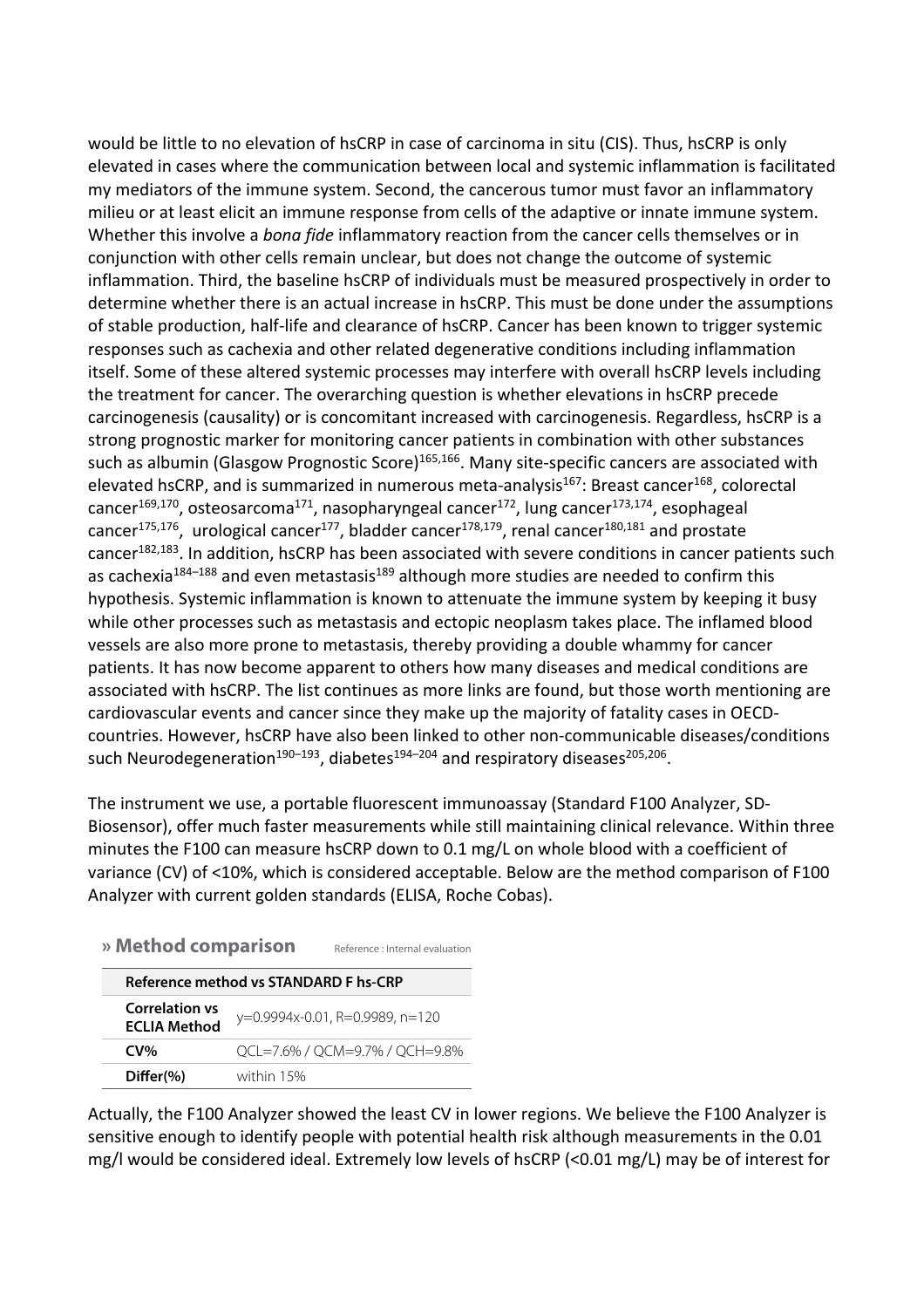research purposes and/or high-performance people who requires a tight control. Especially when hsCRP is involved in ageing<sup>207</sup>, lifestyle choices<sup>208,209</sup> (e.g. smoking, physical activity, BMI, etc) and is even elevated in preterm infants<sup>210</sup>. Thus, baseline levels of hsCRP follow a U-formed curve from cradle to grave. The elevation of hsCRP in ageing may be caused by subclinical conditions while preterm infants spike hsCRP due to an extreme change in environment from their mother's womb to the outside would. During this process the infants lungs expand, water evaporates and body temperature drops. A real nadir must be established before the full benefit and effect of monitoring hsCRP make sense. The best way to achieve this is to have clients in a cohort with regularly measurements from 3–6 times a year, and the sooner in life the better. In addition, interpretation of nadir hsCRP must be taken cautiously given the multiple factors involved in elevation of hsCRP in certain situations: Vigorous exercise, infections and pregnancy. These conditions either spike hsCRP acutely and/or give a natural elevated level of hsCRP, but is expected with an intact immune system. Thus, the timing of hsCRP is extremely important to take into account when a true nadir is established. We speculate whether the studies who showed a low association with hsCRP had taken these precautions when hsCRP was measured since not all studies specified the condition of their participants. If nadir hsCRP was naturally elevated in some individuals then they would not *per se* be unhealthy, and influence the statistics towards a type 1 error. Although the immune system and inflammation are often coupled processes then we must consider one without the other, which indicate two processes with mutually exclusive properties. This raise a very important questions about the source of hsCRP if the immune system does not precede or is involved at all in the elevation of hsCRP. Other hepatoectopic sources have been suggested such as visceral fat and leaky gut, but no studies have confirmed this. Regardless, if hsCRP is elevated without involvement of the immune system then we consider this as chronic inflammation. Perhaps the most intriguing prove-of-concept are studies on the relations between hsCRP, immune system and aging known as 'inflammaging'. Inflammaging represents a reverse causality on how hsCRP triggers the immune system although the immune system is known to decline in performance over time $^{211-214}$ . We find the hypothesis very eligible given how well it fits with increasing of nadir hsCRP in ageing while the immune system declines.

Although many external factors are involved in raising nadir hsCRP then HbA1c is most interesting of several reasons. First, the dose makes the poison<sup>215</sup> as Homo Sapiens will most likely consume macronutrients: Carbohydrate, protein and fats. Laboratory models of nutritional overload such as blood-sucking insects leads to degeneration of their system<sup>216</sup>. Second, the underlying mechanisms behind an immediate increase in postprandial reactive oxygen species (ROS) may be caused by harmful byproducts from breakdown of proteins and formation of new molecules<sup>216</sup>. Third, persistent high glucose concentrations cause superoxide radicals in mitochondria<sup>217</sup> while transient high glucose spikes cause epigenetic alterations<sup>218</sup>. The superoxide radicals and epigenetic alterations cause a high level of systemic oxidative stress<sup>219,220</sup>, leading to a higher nadir hsCRP. Interestingly, transient hypoglycemia has a stronger effect on endothelial dysfunction than glucose variability<sup>221</sup>, and even more detrimental when hypoglycemia was followed by hyperglycemia<sup>222</sup>. Patients with type I and type II diabetes with dysregulated blood glucose deviate from euglycemia, and provide a model for the isolated effects. Thus, the latter is also a systemic inflammatory condition while diabetes type I is believed to be more local. Two conditions with elevated blood glucose levels if not treated, but with different emphasis on clinical manifestations. For example, glucose variability (long-term and short-term) seems to be more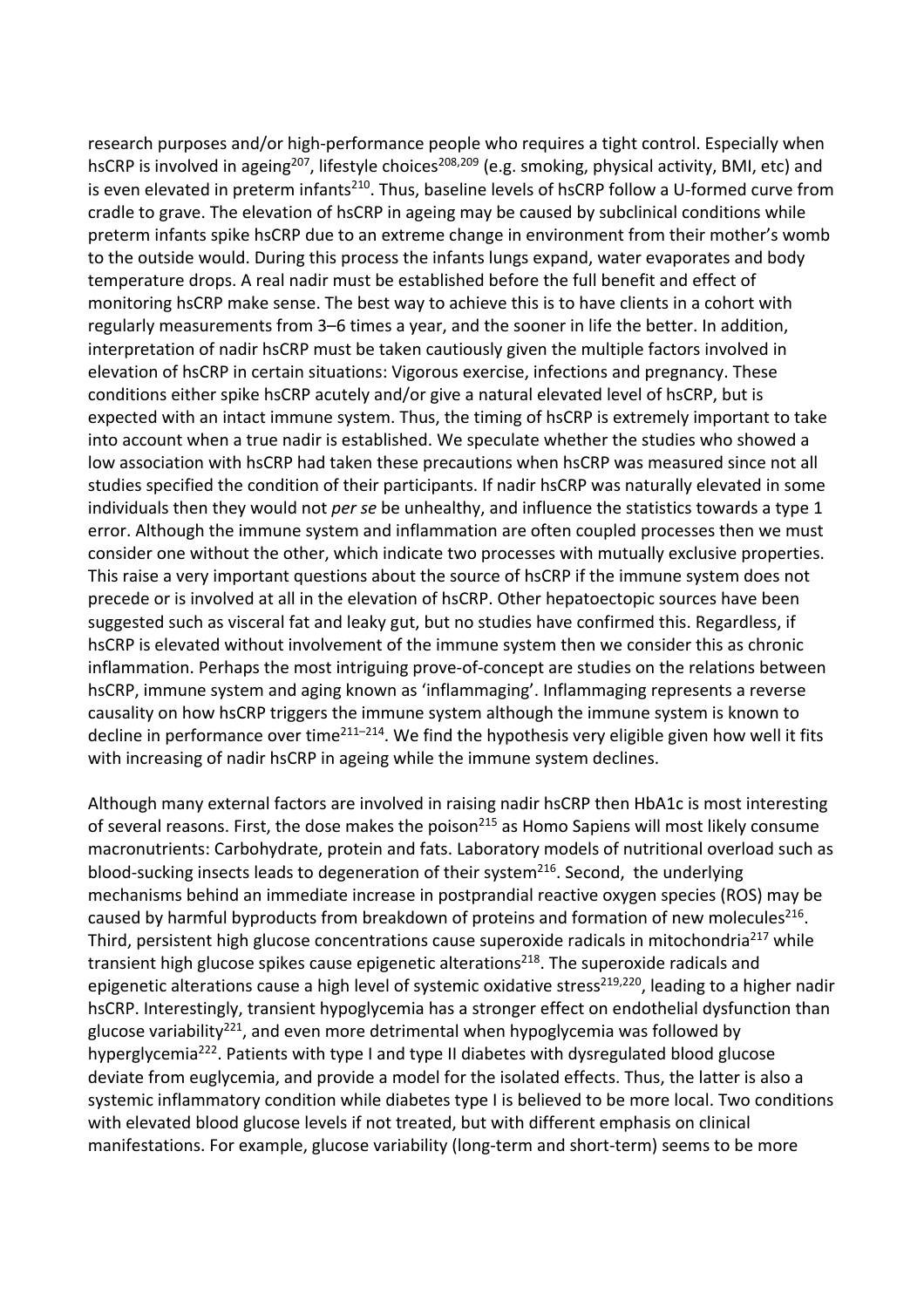severe in T1DM than T2DM when considering retinopathy<sup>223–226</sup> and neuropathy<sup>227–230</sup>. In contrast, T2DM suffers more than microangiopathic complications than T1DM when levels of chronic blood glucose is increasing as measured by HbA1c. This emphasize the acute destruction of beta-cells in T1DM while T2DM is a slow degeneration of systemic functions. Thus, the difference in pathophysiological mechanisms between T1DM and T2DM is acute and chronic inflammation, respectively. In T1DM the autoimmune disorder is selective and targets insulin-producing pancreatic beta cells without involvement of Langerhans cells<sup>231</sup>. Especially, CD8+ T cells and CD4+ of the immune system is engaged in the destruction of beta cells though peri-islet inflammation<sup>232-235</sup>. The main mediators of inflammation in T1DM are interferon gamma (IFNgamma), tumor necrosis factors (TNF-alpha) and interleukin 1 (IL-1beta)<sup>236</sup>. T2DM usually show hypersecretion of insulin in beta cells, but the pancreatic reserve is unable to cope with the required insulin secretion<sup>237-239</sup>. In addition, fat accumulation in the liver (steatosis) often precedes T2DM<sup>240,241</sup>, and leads to insulin insensitivity up to 15 years before onset<sup>242</sup>. The fat accumulation starts in the subcutaneous tissue, but if excessive caloric intake is continued then a 'spillover' effect occurs in the internal organs as visceral fat. This condition from the doublewhammy effect of lipotoxicity and glucotoxicity is referred to as metabolic syndrome. Metabolic syndrome is accompanied by systemic inflammation by raising levels of crp, TNF-alpha, IL-1, IL-6, IL-10, leptin and adiponectin just to name a few $^{243-245}$ . The main source of chronic low-grade inflammation appears to be the visceral fat, and is easily measured around the trunk at the thickest place in anterior-posterior dimensions. In addition, pancreatic cell failure is also seen in T2DM, and is further worsened by systemic inflammation. The insulitis is a result of local inflammation from stressed beta cells. Macrophages are attracted to the islets of Langerhans through inflammasome/IL-1 beta signalling<sup>246-250</sup>, and thus further escalates the inflammatory processes. It occurs systemically as macrophages become primed towards a pro-inflammatory status through systemic inflammation, and this has been shown to affect multiple organs such as liver<sup>251</sup>, neural system<sup>252</sup>, blood vessels<sup>253</sup> and kidneys<sup>254</sup>. Regardless of aetiopathophysiology, we believe the two models of diabetes, T1DM and T2DM, provide tremendous insight of local versus systemic inflammation. Especially in the early phase as T1DM might progress to systemic inflammation if blood sugar levels are dysregulated. HbA1c is not only used for estimation of blood glucose. HbA1c or glycated hemoglobin is a surrogate marker of glycated organic matter in the body of which many will become altered. This is the sole reason why HbA1c stabilize over the last three months: Glucose is irreversibly bound to the surface of hemoglobin, and the average lifespan of erythrocytes in healthy individuals are 120 days<sup>255</sup>. Thus, the only way to alter HbA1c would be through the turnover of erythrocytes. We speculate whether this explains why T2DM suffers more clinical manifestations than T1DM with increasing HbA1c. As the level of glycated matter increases so does e.g. ROS from free and non-free radicals, which promotes further metabolic damage. However, the redox potential of T2DM is lower than T1DM due to chronic inflammation. This lowers the threshold for T2DM to tolerate metabolic insults, and cause severe clinical manifestations. Another detrimental effect is the altered proteins from systemic hyperglycation, and the attenuated immune system of T2DM. Taken together, chronic inflammation is detrimental of two reasons: 1) Inability to tolerate ROS or metabolic damage, because the redox potential is lowered and 2) Inability to counter altered proteins due to an attenuated immune system.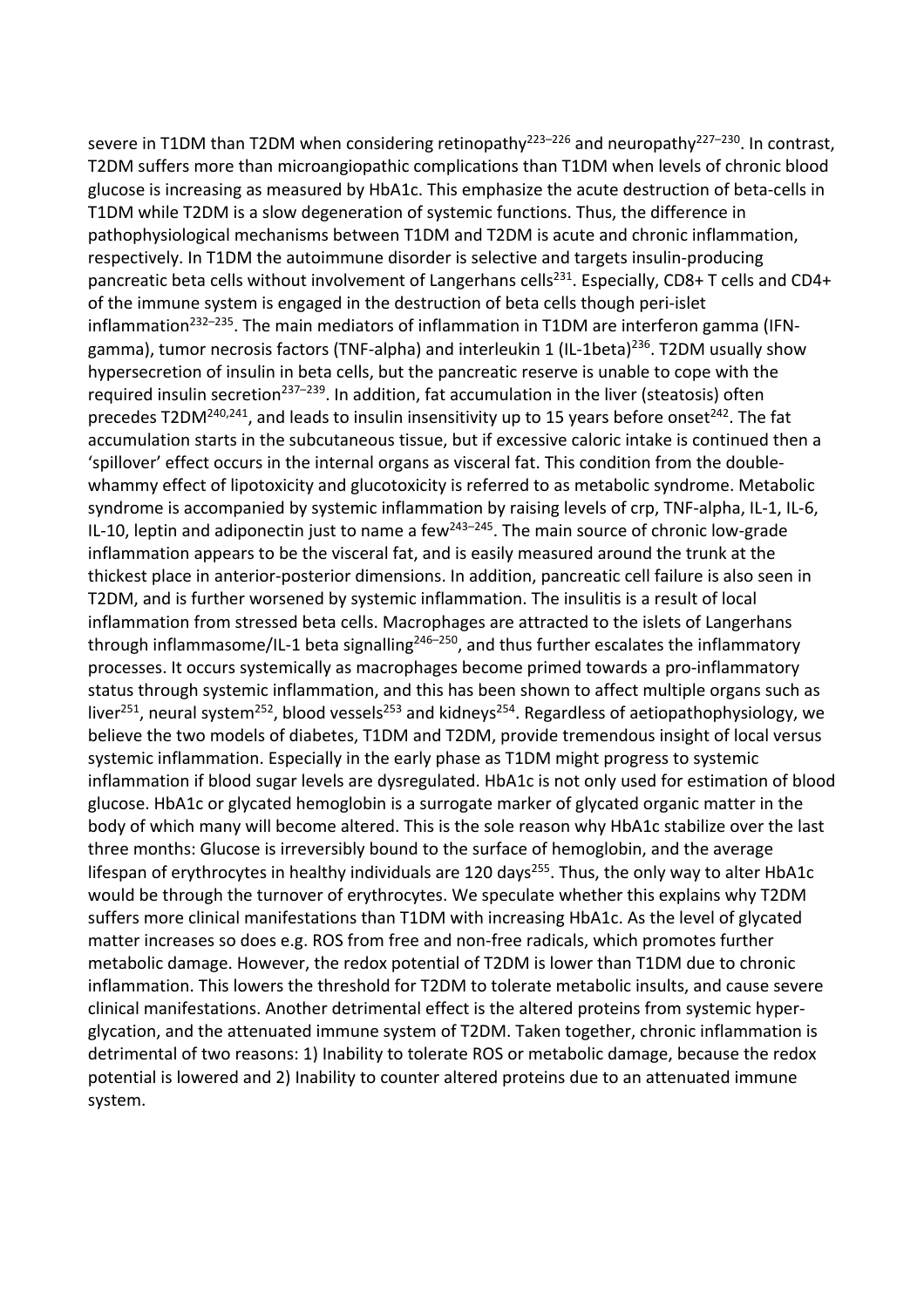Deriving clinical practice from hsCRP and HbA1c is the levels of Blue Zones, which we refer to as 'blue reference'. Thus, hsCRP and HbA1c serve as a surrogate marker for chronic inflammation and metabolic health, respectively. We recommend nadir levels of hsCRP below 0.5 mg/L based on the healthiest population and strongest blue zone: Japan<sup>256</sup>. Although genes might be involved in nadir hsCRP<sup>257</sup> we prefer to take a safe stand on achieving optimum health. The country with the world's highest life expectancy, Japan, has a prefecture with even healthier individuals: Okinawa. In Okinawa, the average person has a BMI of 21 (kg/m^2) with low waist circumference and they have extremely healthy metabolic profiles<sup>10</sup>. The optimal level of HbA1c is yet to be determined, but the general population of Japan has a HbA1c of  $4.8 - 5$  % or  $29 - 31$  mmol/mol<sup>258</sup>. We recommend a HbA1c of 30 mmol/mol, and is equivalent to an estimated blood glucose of 5.2 mmol/L. This is significantly lower than WHOs guidelines of 6% for healthy individuals<sup>259</sup>, but is considered close to the upper blood sugar level of 5.5 mmol/L in fasted state<sup>260,261</sup>. The level of 5.5 mmol/L is also under the threshold for the hyperglycemia-induced inflammation of 6.1 mmol/L<sup>262</sup>. Above 6.1 mmol/L there are significant increase in glutathione (GSH), glutathione:glutathione disulpide (GSH:GSSG) ratio, 8OHdG, 8-hydroxy-20-deoxyguanosine (8OHDG) and IL-1beta. Glutathione is a ubiquitous antioxidant towards free radicals, and is readily oxidized to GSSG as the main physiological redox reaction. 8OHDG is a surrogate marker of DNA and RNA damage from free hydroxy radicals as it reacts with DNA nucleobase guanine to form C8-hydroxyguanine (8-OHGua) or 8OHDG. Blood glucose levels above 6.1 mmol/L significantly reduced GSH, increased GSSG, reduced GSH:GSSG ratio, increased 8OHDG and increased IL-1beta when compared to 4.1 mmol/L.

The overall theme for our 'blue reference' is best understood from the opposite end of the scale: Metabolic syndrome (MetS) or syndrome X. Metabolic syndrome encompasses everything we have discussed so far into a coherent and well-studied context with an easy-to-understand concept. Mets has a strong global prevalence of around 40 – 50% of the population, and is steadily increasing<sup>263–266</sup>. Basically, there are four components in metabolic syndrome: Central obesity, systemic hypertension, insulin resistance and atherogenic dyslipidemia<sup>267</sup>. The molecular pathogenesis is not yet understood, but several hypothesis are emerging: Mitochondrial dysfunction<sup>268</sup>, iron overload<sup>269</sup> and gut dysbiosis<sup>270</sup> to name a few. Regardless of origin, we take notice of the nutritional overload in our Western world compared to the Blue Zones. Also, this is independent of BMI as metabolic syndrome can occur in normal-weight people, and is denoted metabolically obese, normal-weight (MONW)<sup>271</sup> or thin outside, fat inside (TOFI)<sup>272</sup>. It is simply not sufficient to 'judge a book by its cover', and therefore we emphasize to measure at least hsCRP and HbA1c.

The wear and tear on organic matter is guided by perturbation of homeostasis with inflammation as the key-player. Without inflammation there would be no perturbation, and only status quo or eventually breakdown is favored.

### Intervention

While there is nothing new about healthy lifestyle choices then the focus is now shifted into execution, and how new habits can maintained in the long-term. We know blue zones have a superior diet from mostly plant-based sources, and have incorporated natural movements into their daily life. However, this is far-stretched from the Western world we currently live in with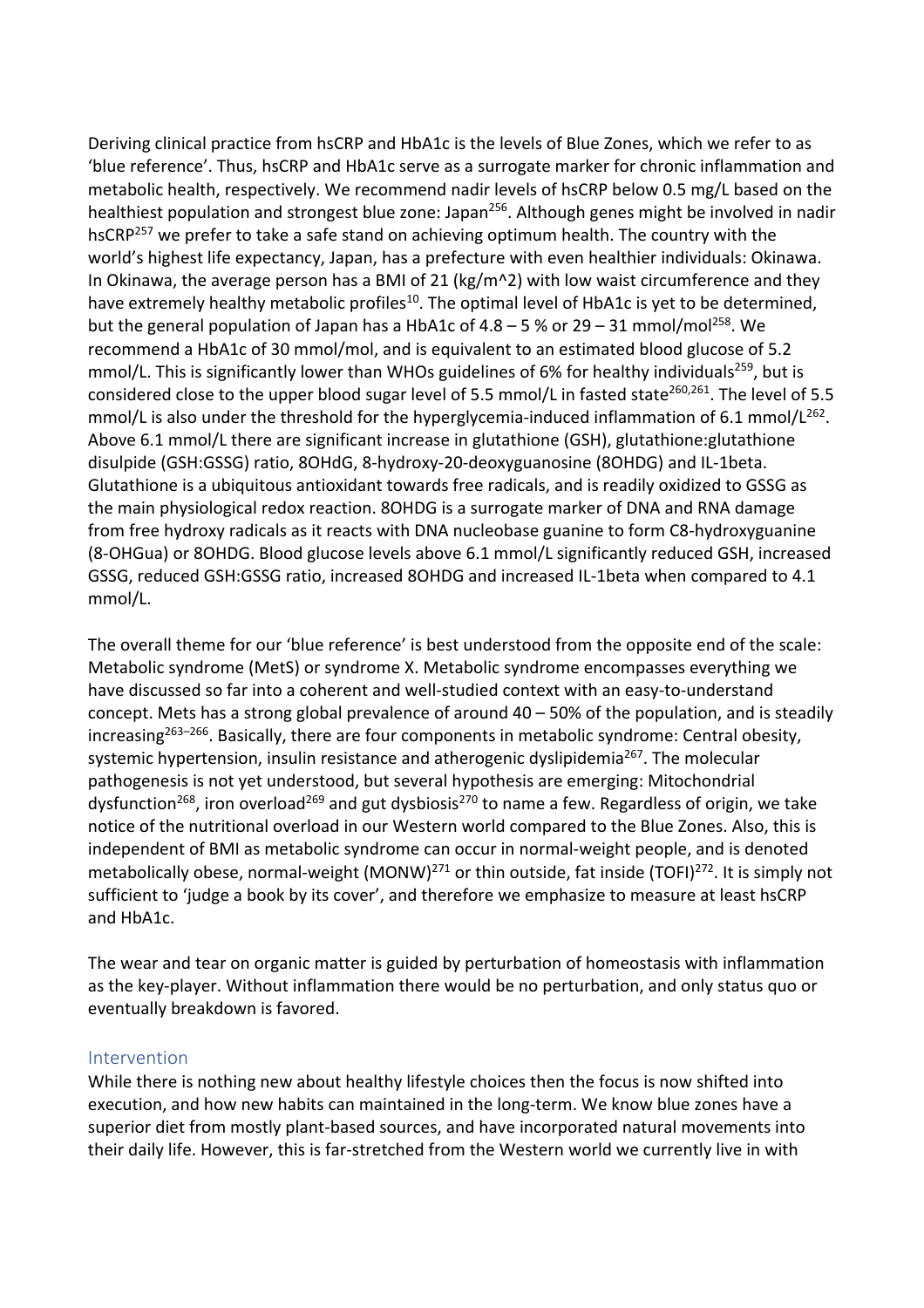millions of calories just around the corner, sedentary lifestyle and tremendously stress. We emphasize a diet resembling the blue zones on a grading scale: Flexitar->Pescatar->vegetarian based on hsCRP and HCLF->MCMF->LCHF based on HbA1c. In addition, we value 1 – 2 hours of aerobic exercise everyday with supplementary strength-training. Many people will find this exaggerated, but we must remember how our bodies are built for metabolically flexibility<sup>273,274</sup>. This comes from several hours of hunting (i.e. aerobic exercise) each day and being natural fasted during these strenuous long-lasting events. Being metabolic flexible is the ability to switch emphasis between carbohydrate or fat-burning, but carbohydrate is always being utilized to some degree. People have tried to trick this system by living on a diet of HFLC, but end up sacrificing enzymes for efficient carbohydrate utilization—They become metabolic inflexible. To date, the only way to stay metabolic flexible is through exercise although many interventions can 'kickstart' metabolic flexibility. It is basic knowledge how excessive calorie intake leads to obesity, but metabolic flexibility can hamper the retrograde flow of how obesity leads to excessive calorie intake. Thus, we want to break the viscous cycle of high calories in, low calories out.

Before we lay the foundation of our intervention then we emphasize the following approach:

- 1) Evidence-based approach with structural analysis and disaggregation of scientific articles. i) For whether there is an effect of substance x: Randomized double blind placebo control (RDBPC)<sup>275</sup>, ii) Whether if we want to use in special occasions: Systematic review<sup>276</sup> and iii) If it's something we want to recommend to everyone then there must be evidence on the highest level: Meta-analysis<sup>277</sup>.
- 2) We use standardized Tensorflow algorithms with a combination of biostatistics, Fourier transformation and quantitative psychology. A full explanation is beyond the scope of this paper, but essentially we derive from the maximum number of years in a human lifespan (~120 years) to each person. This is done by factoring in demographics, cognitive abilities, physical performance, lifestyle choices, body measurements and blood sample values. Again, we use our blue reference to essentially have three points in our dataset: Birth, average person and death. A simplified version of cardiovascular risk is given as example in the following: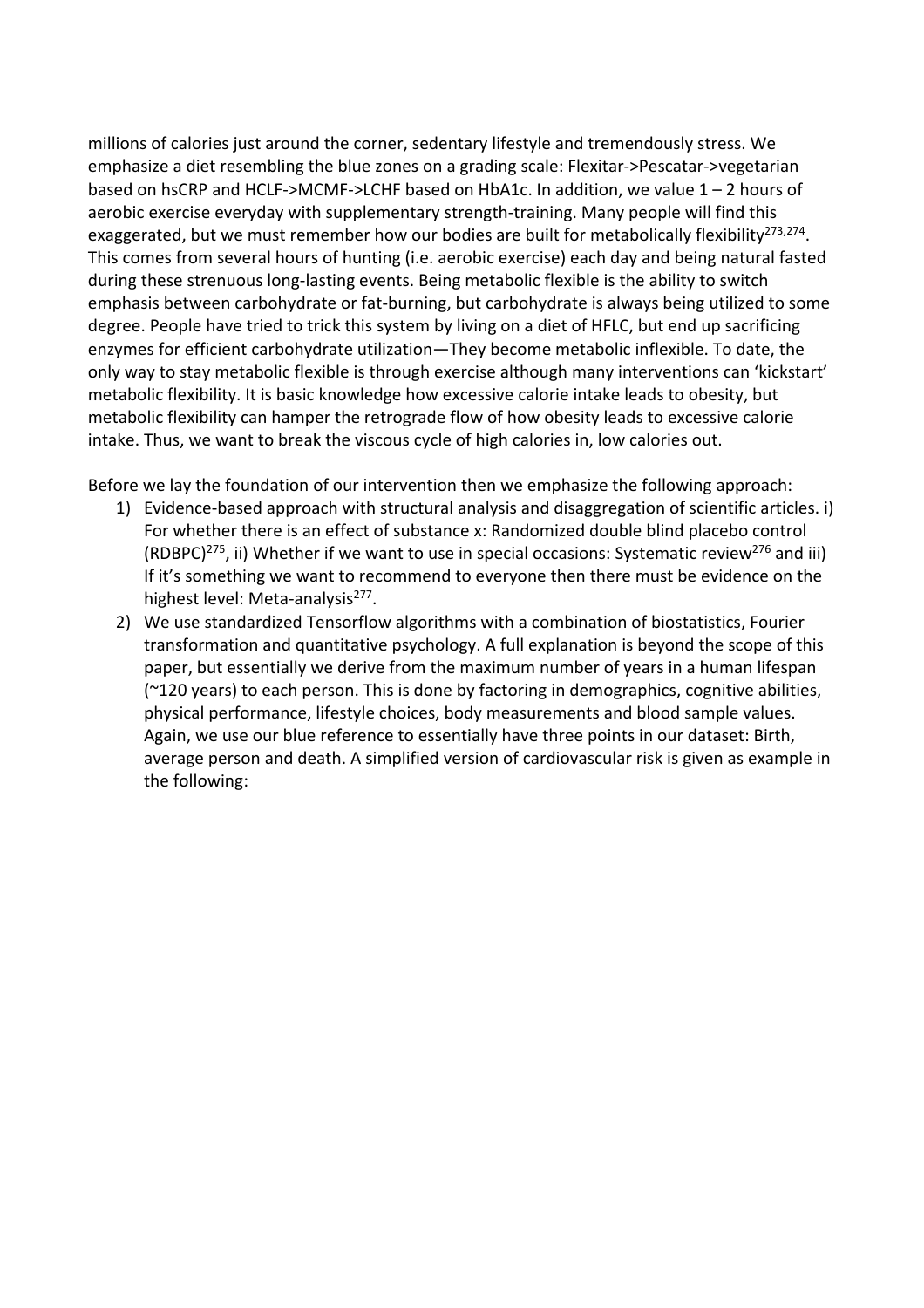$$
Risk_{Person X}^{CVD} = Risk_{Denmark}^{CVD} * Risk_{Denmark}^{CVD} * (0.1 - \left(\frac{Smoking Score}{60}\right)) * 1.25
$$
  
+  $\left(0.1 - \left(\frac{TrainingScore}{150}\right)\right) * 0.75 + (0.1 - \frac{MentalScore}{135}) * 1$   
+  $\left(0.1 - \left(\frac{BodyScore}{75}\right)\right) * 0.75 + (0.1 - \frac{AlcoholScore}{60}) * 1 + (0.1 - \frac{FoodScore}{135}) * 1$   
-  $\frac{FoodScore}{135}) * 0.25 + ((\frac{\sqrt{age}}{25}) - 0.27) * 1.75 + ((\frac{\sqrt{bmi}}{14}) - 0.4) * 0$   
+  $(0.19 - (\frac{\sqrt{MuscleMass}}{BodyFat})) * 0.25 + (\frac{\sqrt{VisceralFat}}{230}) * 0.50 + (1.9 - (\frac{\sqrt{Saturation}}{5})) * 1 + ((\frac{\sqrt{hscRP}}{16}) - 0.12) * 1 + ((\frac{\sqrt{hscRP}}{10}) - 0.6)$   
+ 0.5 = Risk<sup>CVD</sup><sub>Person X</sub>

Please take notice of how the example represent a concrete situation without forward and backpropagation. The formula is derived from logistic regression to obtain the odds ratio of person X dyeing from cardiovascular events. The cost function resemble logistic regression, but is applied to a neural network. Taken together, the relative risk is given as: Risk <sup>CVD</sup>erson X

3) We use our network and experience for the remaining 10 – 20% of our foundation. This enable us to work closely with our clients, and extrapolate the last mile to accommodate their needs. Clients working with us will have to quantify their end-goal although this may be more challenging with qualitative values. However, we are normally able to deduce what is essentially the main driver for their approach whether it may be weight loss, increased performance, superior cognitive abilities, etc.

First line of intervention will always be lifestyle-modifying factors, and reduce exposure to chronic stress. However, we want to emphasize the beneficial effects of exercise to reduce visceral fat<sup>278</sup>, and especially aerobic exercise is the most effective method<sup>279–282</sup>. In fact, aerobic exercise is superior to a hypocaloric diet<sup>283</sup>. Therefore, we suggest moderate aerobic exercise for  $1 - 2$  hours per day with an anti-inflammatory diet of plenty omega-3 polyunsaturated fat<sup>284,285</sup> and low consumption of meat<sup>286,287</sup>. We may supplement with garlic<sup>288,289</sup>, L-carnitine<sup>290</sup>, circumin<sup>291</sup> and green tea<sup>292-294</sup> although the evidence is not completely solidified. The effect may be minuscule in these supplements, but the side effects are close to non-existent so their usage should pose no additional risk to the client. According to internal statistics then 90 – 95% of our clients will not adhere to these lifestyle modifications on the long term, and we acknowledge the hardship of incorporating exercise regimes. On the other hand, there is simply no other way around exercise. Sometimes, a gentle push or nudge is needed to avoid spiraling down on health. When all lifestyle interventions are exhausted there is a need for medication to kickstart the 'escape velocity' although we are always very reluctant to prescribe medication.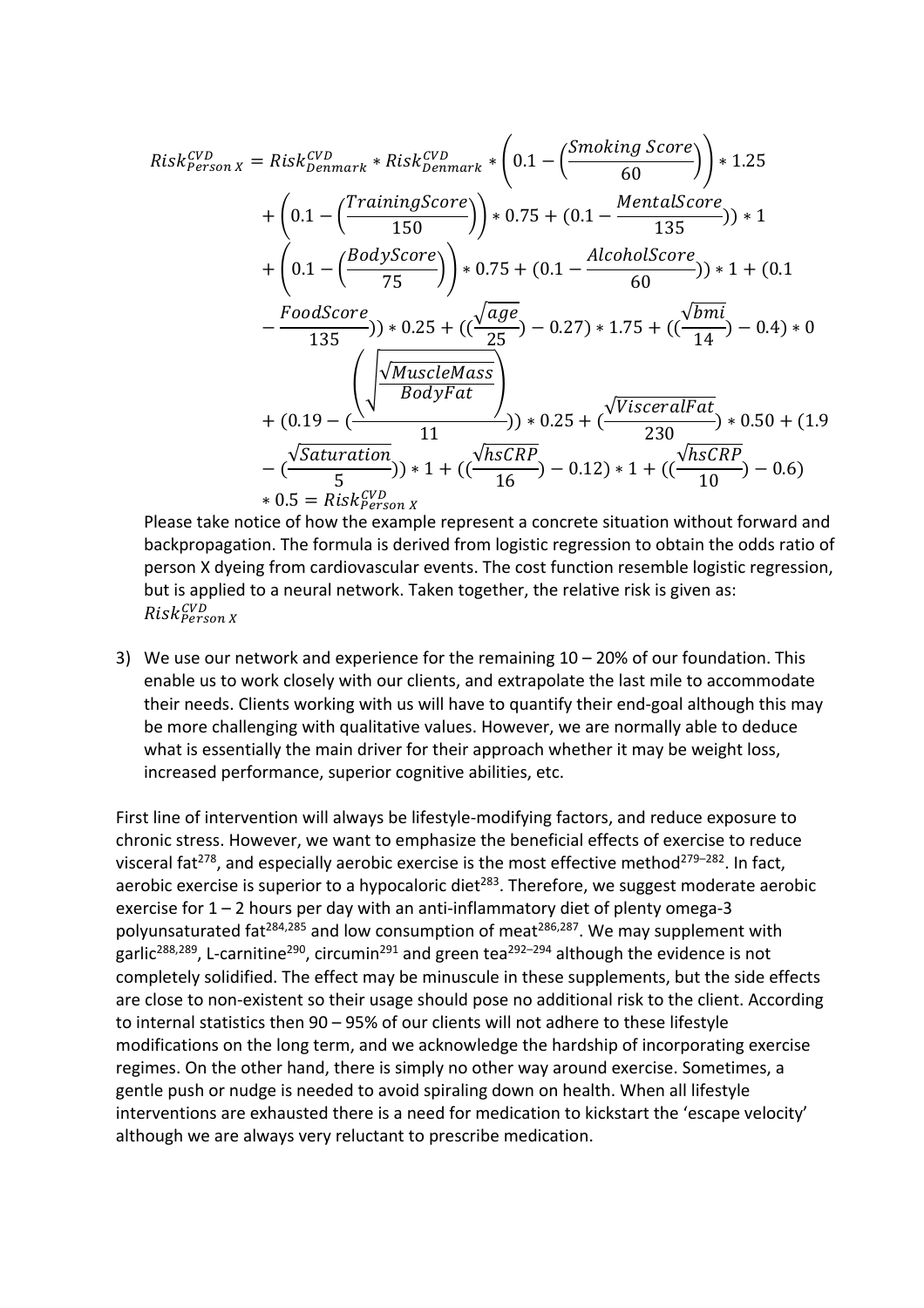The medication we use are extremely have a well-proven record, are highly sophisticated and always at the frontier of medical research. We always use specifically targeted drugs, and each drug is uniquely fitted to our clients. Often the drugs we use are monoclonal antibodies such as Anakinra (IL-1 receptor blockade)<sup>295–297</sup>, Gevokinumab (IL-1beta antagonism)<sup>298–301</sup> and Ro 45-2081/Etanercept (TNF antagonism)<sup>302-304</sup>. However, we may even expand our range of drugs to include engineered DNA plasmid encoding proinsulin (BHT-3021)<sup>305</sup> to mitigate loss of function or GSH to counter attenuation of redox potential. The list is incomplete, but our repertoire span over 100 drugs with classes and subclasses. These are delivered to each client at a specific spatiotemporal distribution based on both genotype and phenotype so nothing is by coincidence. In addition, every client is in daily dialogue with our staff and under constant biomonitoring for potential side-effects. We always take a safety-first approach, and will immediately terminate any drug if any anomality are detected or if symptoms are experienced by the client. Every client must also understand how each drug is only a temporary boost to support new the new habits, and cannot stand alone without lifestyle interventions. This would further invalidate our approach of minimal principal for the safety of our clients. Last solution will be surgery such as gastric bypass, but is deemed beyond the scope of our expertise and overall approach in general.

We have often wondered why health is so complicated, but yet easy to understand. Perhaps what seems like suffering for a Westerner is normal for a blue zone centenarian and vice versa. What comes easy for one person may seem like a struggle for another, and if health is not approached multidisciplinary then the battle is lost beforehand. Sometimes the push may be entirely mental, medicinally or self-driven. Proactive or reactive. Regardless, talking about health without execution is just hot air. Humanum est.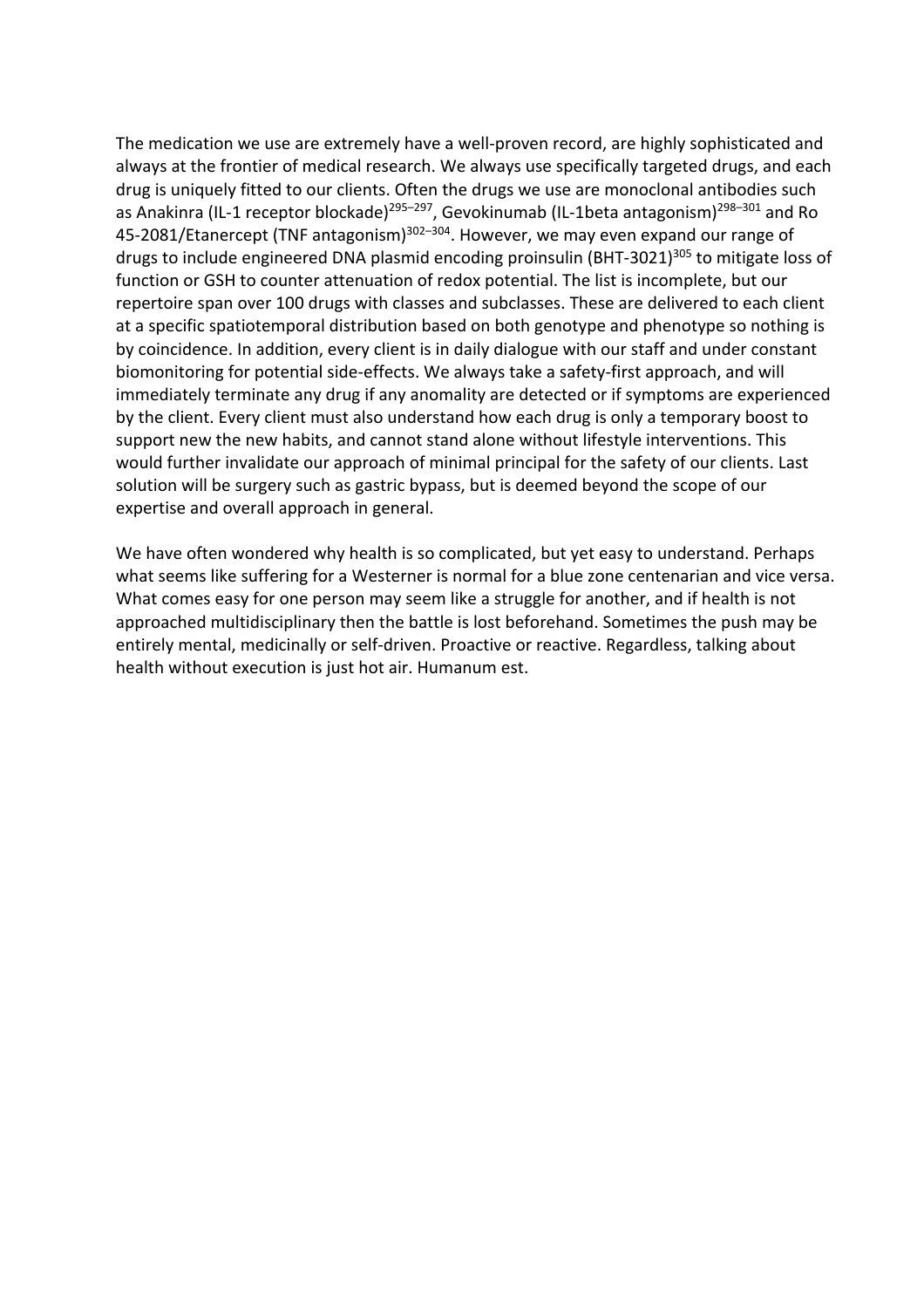## References

- 1. LEPPO, N. E. The first ten years of the World Health Organization. *Minn. Med.* (1958) doi:10.2307/3417684.
- 2. Papagiannis, D. & Rachiotis, G. Thessaly and medicine from ancient Greek mythology to contemporary times: A perpetual relationship. *Infez. Med.* **27**, 461–467 (2019).
- 3. Sommer, M. H. & Furth, C. A Flourishing Yin: Gender in China's Medical History, 960-1665. *Harv. J. Asiat. Stud.* (2001) doi:10.2307/3558602.
- 4. GOODWIN, D. W. The Greatest Benefit to Mankind: A Medical History of Humanity. *Am. J. Psychiatry* (1998) doi:10.1176/ajp.155.12.1795.
- 5. Nuland, S. B. Doctors and Discoveries: Lives That Created Today's Medicine (review). *Bull. Hist. Med.* (2003) doi:10.1353/bhm.2003.0130.
- 6. Banting, W. Letter On Corpulence. *Vasa* (1864).
- 7. Consitt, L. A., Dudley, C. & Saxena, G. Impact of endurance and resistance training on skeletal muscle glucose metabolism in older adults. *Nutrients* (2019) doi:10.3390/nu11112636.
- 8. Strasser, B., Keinrad, M., Haber, P. & Schobersberger, W. Efficacy of systematic endurance and resistance training on muscle strength and endurance performance in elderly adults - A randomized controlled trial. *Wien. Klin. Wochenschr.* (2009) doi:10.1007/s00508-009-1273- 9.
- 9. Buettner, D. & Skemp, S. Blue Zones: Lessons From the World's Longest Lived. *American Journal of Lifestyle Medicine* (2016) doi:10.1177/1559827616637066.
- 10. Willcox, B. J., Willcox, D. C. & Suzuki, M. Demographic, phenotypic, and genetic characteristics of centenarians in Okinawa and Japan: Part 1—centenarians in Okinawa. *Mechanisms of Ageing and Development* (2017) doi:10.1016/j.mad.2016.11.001.
- 11. Hokama, T. & Binns, C. Declining longevity advantage and low birthweight in Okinawa. *Asia. Pac. J. Public Health* (2008).
- 12. Mehta, N. K., Elo, I. T., Engelman, M., Lauderdale, D. S. & Kestenbaum, B. M. Life Expectancy Among U.S.-born and Foreign-born Older Adults in the United States: Estimates From Linked Social Security and Medicare Data. *Demography* (2016) doi:10.1007/s13524-016- 0488-4.
- 13. Lee, J. R. & Yeh, H. C. Trends in the prevalence of type 2 diabetes and its association with mortality rates in Asians vs. Whites: Results from the United States National Health Interview Survey from 2000 to 2014. *J. Diabetes Complications* (2018) doi:10.1016/j.jdiacomp.2018.04.001.
- 14. Huang, Y. & Jacquez, G. M. Identification of a blue zone in a typical Chinese longevity region. *Int. J. Environ. Res. Public Health* (2017) doi:10.3390/ijerph14060571.
- 15. Hansen, A. V., Mortensen, L. H. & Westendorp, R. Searching for longevity hotspots in Denmark. *Aging (Albany. NY).* (2018) doi:10.18632/aging.101579.
- 16. Fraser, G. E., Cosgrove, C. M., Mashchak, A. D., Orlich, M. J. & Altekruse, S. F. Lower rates of cancer and all-cause mortality in an Adventist cohort compared with a US Census population. *Cancer* (2020) doi:10.1002/cncr.32571.
- 17. Lindeman, J. H. N. *et al.* Distinct defects in collagen microarchitecture underlie vessel-wall failure in advanced abdominal aneurysms and aneurysms in Marfan syndrome. *Proc. Natl. Acad. Sci.* (2010) doi:10.1073/pnas.0910312107.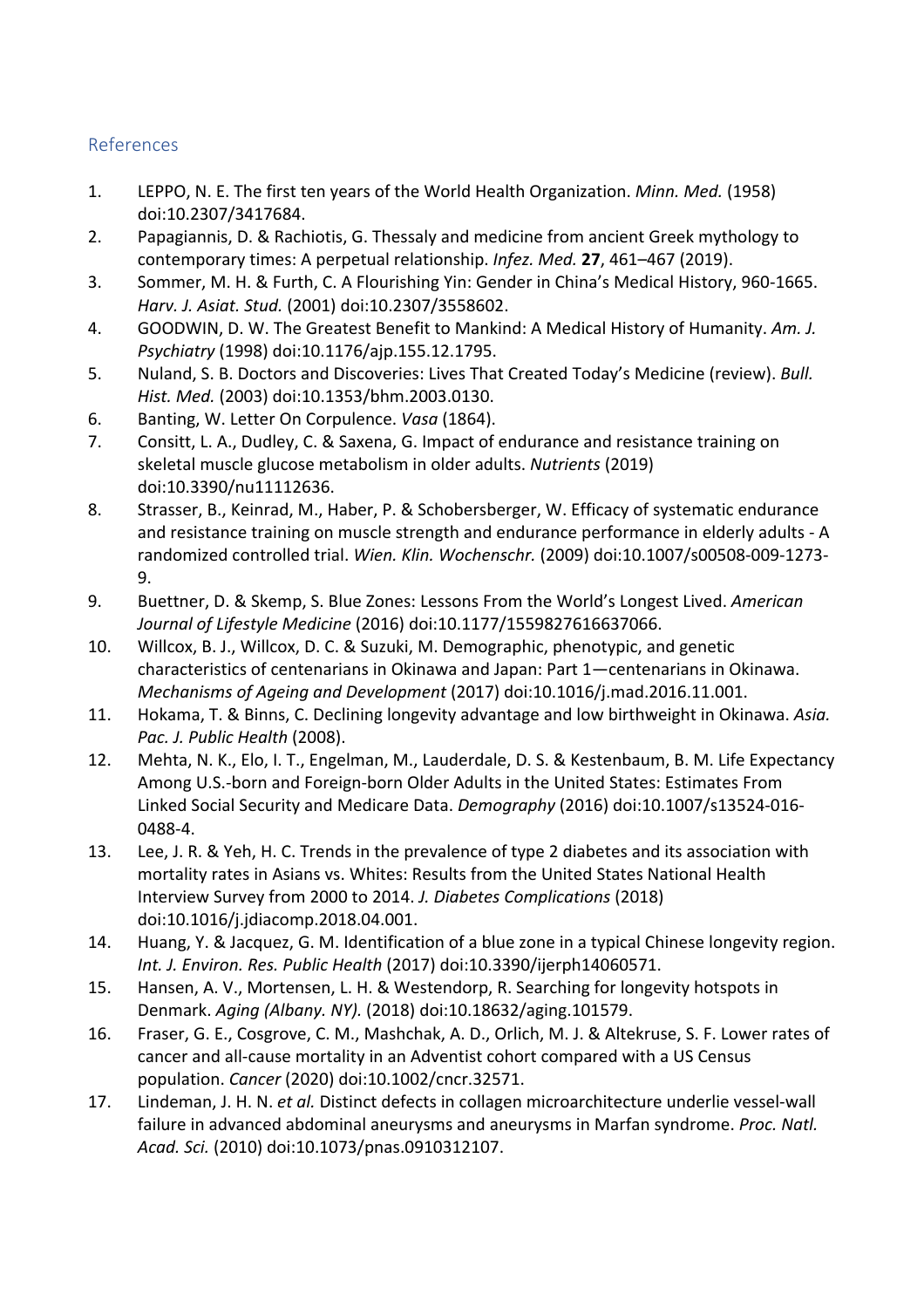- 18. Fraser, G. E. Associations between diet and cancer, ischemic heart disease, and all- cause mortality in non-Hispanic white California Seventh-day Adventists. in *American Journal of Clinical Nutrition* (1999). doi:10.1093/ajcn/70.3.532s.
- 19. Orlich, M. J. *et al.* Vegetarian dietary patterns and mortality in adventist health study 2. *JAMA Intern. Med.* (2013) doi:10.1001/jamainternmed.2013.6473.
- 20. Sabaté, J. Nut consumption, vegetarian diets, ischemic heart disease risk, and all- cause mortality: Evidence from epidemiologic studies. in *American Journal of Clinical Nutrition* (1999). doi:10.1093/ajcn/70.3.500s.
- 21. Baer, H. J. *et al.* Risk factors for mortality in the nurses' health study: A competing risks analysis. *Am. J. Epidemiol.* (2011) doi:10.1093/aje/kwq368.
- 22. Gopinath, B. *et al.* Consumption of polyunsaturated fatty acids, fish, and nuts and risk of inflammatory disease mortality. *Am. J. Clin. Nutr.* (2011) doi:10.3945/ajcn.110.009977.
- 23. Key, T. J. *et al.* Mortality in British vegetarians: Results from the European Prospective Investigation into Cancer and Nutrition (EPIC-Oxford). in *American Journal of Clinical Nutrition* (2009). doi:10.3945/ajcn.2009.26736L.
- 24. Christiansen, N. S. *et al.* Risk for cardiovascular disease among Seventh-day Adventists and Baptists in Denmark, 1977-2009. *Int. J. Cardiol.* (2015) doi:10.1016/j.ijcard.2015.03.131.
- 25. Nieddu, A. *et al.* Dietary habits, anthropometric features and daily performance in two independent long-lived populations from nicoya peninsula (Costa rica) and ogliastra (sardinia). *Nutrients* (2020) doi:10.3390/nu12061621.
- 26. Rosero-bixby, L., Dow, W. H. & Rehkopf, D. H. The Nicoya region of costa Rica: A high longevity Island for elderly males. *Vienna Yearb. Popul. Res.* (2013) doi:10.1553/populationyearbook2013s109.
- 27. Rosero-Bixby, L. The exceptionally high life expectancy of Costa Rican nonagenarians. *Demography* (2008) doi:10.1353/dem.0.0011.
- 28. The World Bank. World Development Indicators | DataBank. *DataBank* (2015).
- 29. Rosero-Bixby, L. & Dow, W. H. Surprising SES gradients in mortality, health, and biomarkers in a Latin American population of adults. *Journals Gerontol. - Ser. B Psychol. Sci. Soc. Sci.* (2009) doi:10.1093/geronb/gbn004.
- 30. De La Cruz, E., Bravo-Durán, V., Ramírez, F. & Castillo, L. E. Environmental hazards associated with pesticide import into Costa Rica, 1977-2009. *J. Environ. Biol.* (2014).
- 31. Henninger, H. B., Underwood, C. J., Romney, S. J., Davis, G. L. & Weiss, J. A. Effect of elastin digestion on the quasi-static tensile response of medial collateral ligament. *J. Orthop. Res.* (2013) doi:10.1002/jor.22352.
- 32. Fastame, M. C., Hitchcott, P. K., Mulas, I., Ruiu, M. & Penna, M. P. Resilience in elders of the sardinian blue zone: An explorative study. *Behav. Sci. (Basel).* (2018) doi:10.3390/bs8030030.
- 33. Fastame, M. C., Hitchcott, P. K. & Penna, M. P. Do self-referent metacognition and residential context predict depressive symptoms across late-life span? A developmental study in an Italian sample. *Aging Ment. Heal.* (2015) doi:10.1080/13607863.2014.962003.
- 34. Salekin, R. T. & Lochman, J. E. Child and adolescent psychopathy: The search for protective factors. *Crim. Justice Behav.* (2008) doi:10.1177/0093854807311330.
- 35. Kahana, E., Kahana, B. & Lee, J. E. Proactive Approaches to Successful Aging: One Clear Path through the Forest. *Gerontology* (2014) doi:10.1159/000360222.
- 36. Willcox, B. J., Willcox, D. C. & Ferrucci, L. Secrets of healthy aging and longevity from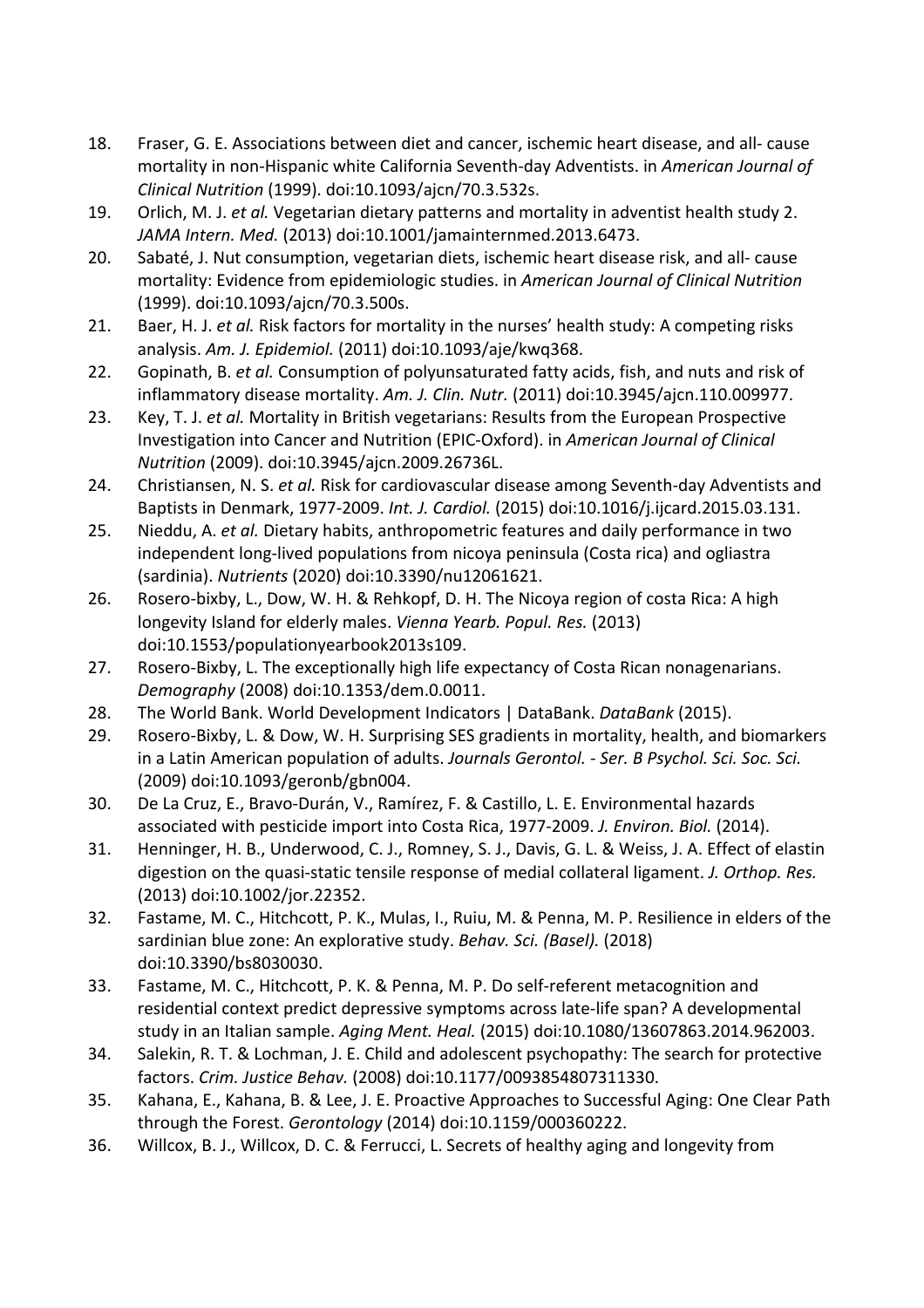exceptional survivors around the globe: Lessons from octogenarians to supercentenarians. *Journals of Gerontology - Series A Biological Sciences and Medical Sciences* (2008) doi:10.1093/gerona/63.11.1181.

- 37. Blazer, D. G. & Hybels, C. F. Origins of depression in later life. *Psychological Medicine* (2005) doi:10.1017/S0033291705004411.
- 38. Poulain, M., Pes, G. & Salaris, L. A population where men live as long as women: Villagrande strisaili, sardinia. *J. Aging Res.* (2011) doi:10.4061/2011/153756.
- 39. Chrysohoou, C. *et al.* Sociodemographic and lifestyle statistics of oldest old people (>80 years) living in ikaria island: The ikaria study. *Cardiol. Res. Pract.* (2011) doi:10.4061/2011/679187.
- 40. Chrysohoou, C. *et al.* Long-term adherence to the Mediterranean diet reduces the prevalence of hyperuricaemia in elderly individuals, without known cardiovascular disease: The Ikaria study. *Maturitas* (2011) doi:10.1016/j.maturitas.2011.06.003.
- 41. Pietri, P. *et al.* Deceleration of age-related aortic stiffening in a population with high longevity rates the IKARIA study. *Journal of the American College of Cardiology* (2015) doi:10.1016/j.jacc.2015.07.070.
- 42. Chrysohoou, C. *et al.* Determinants of All-Cause Mortality and Incidence of Cardiovascular Disease (2009 to 2013) in Older Adults. *Angiology* (2016) doi:10.1177/0003319715603185.
- 43. Chrysohoou, C. *et al.* Fish consumption moderates depressive symptomatology in elderly men and women from the IKARIA study. *Cardiol. Res. Pract.* (2011) doi:10.4061/2011/219578.
- 44. Estruch, R. *et al.* Primary prevention of cardiovascular disease with a mediterranean diet supplemented with extra-virgin olive oil or nuts. *N. Engl. J. Med.* (2018) doi:10.1056/NEJMoa1800389.
- 45. Trichopoulou, A. *et al.* Modified Mediterranean diet and survival: EPIC-elderly prospective cohort study. *Br. Med. J.* (2005) doi:10.1136/bmj.38415.644155.8F.
- 46. Willcox, D. *et al. Gender gap in healthspan and life expectancy in Okinawa: health behaviours*. *Asian Journal of Gerontology & Geriatrics* (2012).
- 47. Willcox, D. C., Willcox, B. J., He, Q., Wang, N. C. & Suzuki, M. They really are that old: A validation study of centenarian prevalence in Okinawa. *Journals Gerontol. - Ser. A Biol. Sci. Med. Sci.* (2008) doi:10.1093/gerona/63.4.338.
- 48. Willcox, D. C., Willcox, B. J., Hsueh, W. C. & Suzuki, M. Genetic determinants of exceptional human longevity: Insights from the Okinawa centenarian study. *Age* (2006) doi:10.1007/s11357-006-9020-x.
- 49. Willcox, B. J. *et al.* Caloric restriction, the traditional okinawan diet, and healthy aging: The diet of the world's longest-lived people and its potential impact on morbidity and life span. in *Annals of the New York Academy of Sciences* (2007). doi:10.1196/annals.1396.037.
- 50. Willcox, D. C., Willcox, B. J., Todoriki, H. & Suzuki, M. The okinawan diet: Health implications of a low-calorie, nutrient-dense, antioxidant-rich dietary pattern low in glycemic load. *Journal of the American College of Nutrition* (2009) doi:10.1080/07315724.2009.10718117.
- 51. Willcox, D. C., Scapagnini, G. & Willcox, B. J. Healthy aging diets other than the Mediterranean: A focus on the Okinawan diet. *Mech. Ageing Dev.* (2014) doi:10.1016/j.mad.2014.01.002.
- 52. Prince, S. A. *et al.* A comparison of direct versus self-report measures for assessing physical activity in adults: A systematic review. *International Journal of Behavioral Nutrition and*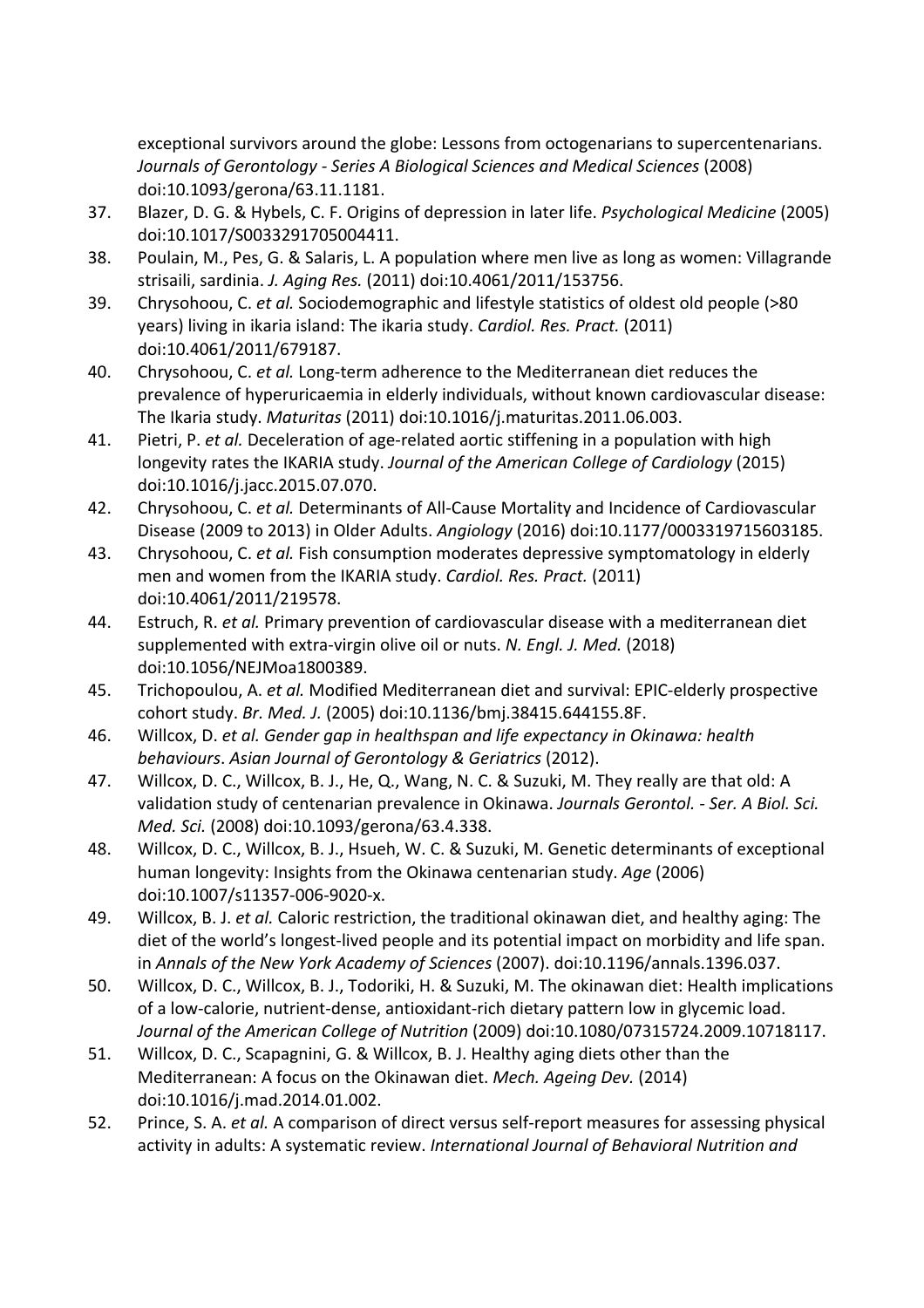*Physical Activity* (2008) doi:10.1186/1479-5868-5-56.

- 53. Chrysohoou, C. & Stefanadis, C. Longevity and Diet. Myth or pragmatism? *Maturitas* (2013) doi:10.1016/j.maturitas.2013.09.014.
- 54. Yan, L. *et al.* Common mechanisms for calorie restriction and adenylyl cyclase type 5 knockout models of longevity. *Aging Cell* (2012) doi:10.1111/acel.12013.
- 55. Most, J., Tosti, V., Redman, L. M. & Fontana, L. Calorie restriction in humans: An update. *Ageing Research Reviews* (2017) doi:10.1016/j.arr.2016.08.005.
- 56. Hwangbo, D. S., Lee, H. Y., Abozaid, L. S. & Min, K. J. Mechanisms of lifespan regulation by calorie restriction and intermittent fasting in model organisms. *Nutrients* (2020) doi:10.3390/nu12041194.
- 57. Willcox, D. C., Willcox, B. J., Shimajiri, S., Kurechi, S. & Suzuki, M. Aging gracefully: A retrospective analysis of functional status in okinawan centenarians. *Am. J. Geriatr. Psychiatry* (2007) doi:10.1097/JGP.0b013e31803190cc.
- 58. Willcox, B. J. *et al.* FOXO3A genotype is strongly associated with human longevity. *Proc. Natl. Acad. Sci. U. S. A.* (2008) doi:10.1073/pnas.0801030105.
- 59. Willcox, B. J. *et al.* The FoxO3 gene and cause-specific mortality. *Aging Cell* (2016) doi:10.1111/acel.12452.
- 60. Buettner, D. Moai—This Tradition is Why Okinawan People Live Longer, Better.
- 61. Crick, F. Central dogma of molecular biology. *Nature* (1970) doi:10.1038/227561a0.
- 62. Waddington, C. H. The epigenotype. 1942. *Int. J. Epidemiol.* (2012) doi:10.1093/ije/dyr184.
- 63. Demerouti, E., Nachreiner, F., Bakker, A. B. & Schaufeli, W. B. The job demands-resources model of burnout. *J. Appl. Psychol.* (2001) doi:10.1037/0021-9010.86.3.499.
- 64. Bakker, A. B. & Demerouti, E. The Job Demands-Resources model: State of the art. *Journal of Managerial Psychology* (2007) doi:10.1108/02683940710733115.
- 65. Rampášek, L., Hidru, D., Smirnov, P., Haibe-Kains, B. & Goldenberg, A. Dr.VAE: Improving drug response prediction via modeling of drug perturbation effects. *Bioinformatics* (2019) doi:10.1093/bioinformatics/btz158.
- 66. Qureshi, M. N. I., Oh, J. & Lee, B. 3D-CNN based discrimination of schizophrenia using resting-state fMRI. *Artif. Intell. Med.* (2019) doi:10.1016/j.artmed.2019.06.003.
- 67. Saez, Y., Baldominos, A. & Isasi, P. A comparison study of classifier algorithms for crossperson physical activity recognition. *Sensors (Switzerland)* (2017) doi:10.3390/s17010066.
- 68. Stothers, J. A. M. & Nguyen, A. Can Neo4j Replace PostgreSQL in Healthcare? *AMIA Jt. Summits Transl. Sci. proceedings. AMIA Jt. Summits Transl. Sci.* (2020).
- 69. Abadi M., Agarwal A., Barham P., Brevdo E., Chen Z., Citro C., Corrado G.S., Davis A., Dean J., Devin M., et al. TensorFlow: Large-Scale Machine Learning on Heterogeneus Distributed Systems. *Google Res.* (2015).
- 70. Mack, D. Review prediction with Neo4j and TensorFlow. (2018).
- 71. Our world in data.
- 72. Parker, E. D. & Folsom, A. R. Intentional weight loss and incidence of obesity-related cancers: The Iowa Women's Health Study. *Int. J. Obes.* (2003) doi:10.1038/sj.ijo.0802437.
- 73. Kotronen, A. & Yki-Järvinen, H. Fatty liver: A novel component of the metabolic syndrome. *Arteriosclerosis, Thrombosis, and Vascular Biology* (2008) doi:10.1161/ATVBAHA.107.147538.
- 74. Kotronen, A., Westerbacka, J., Bergholm, R., Pietiläinen, K. H. & Yki-Järvinen, H. Liver fat in the metabolic syndrome. *J. Clin. Endocrinol. Metab.* (2007) doi:10.1210/jc.2007-0482.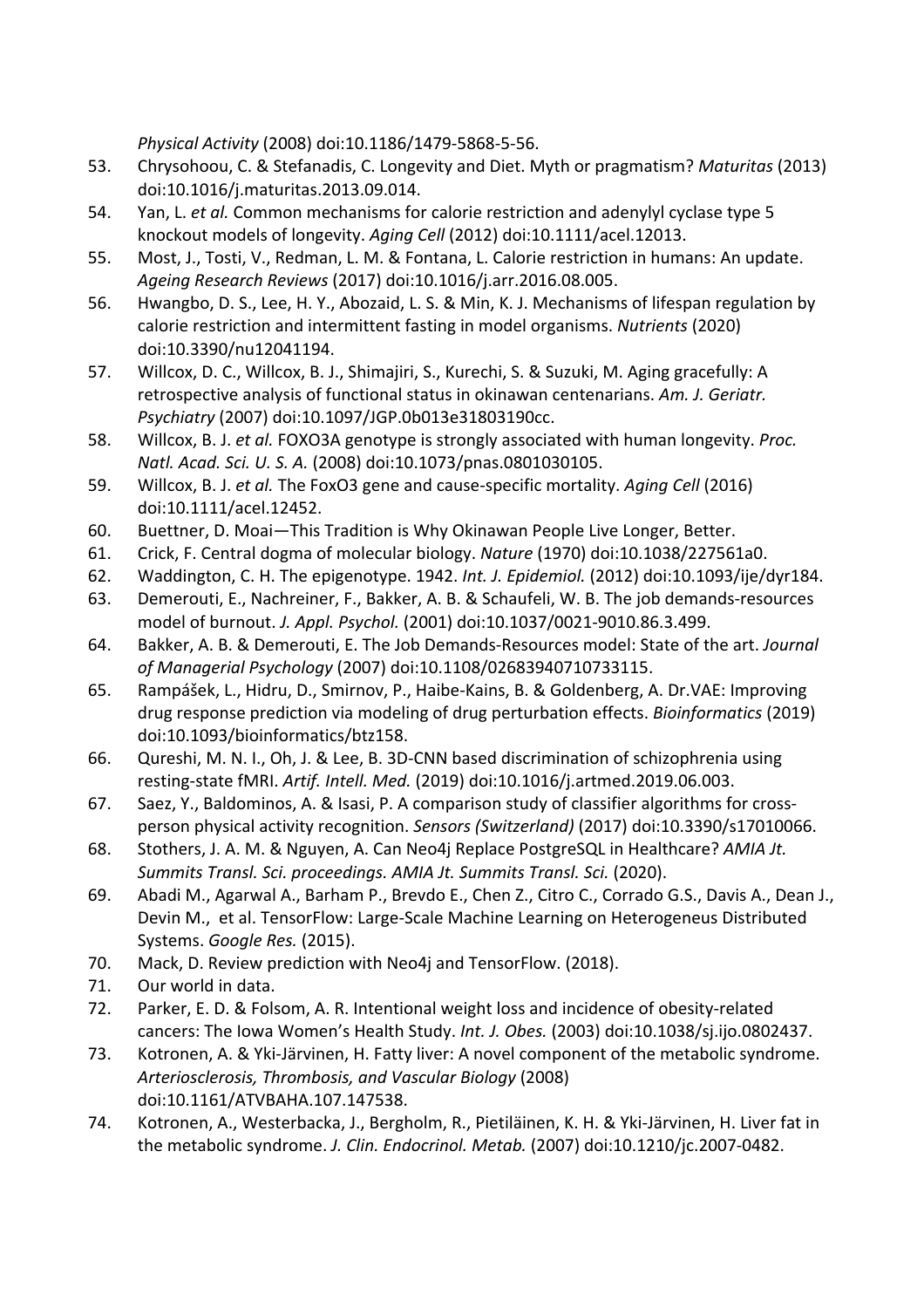- 75. Després, J. P. Body fat distribution and risk of cardiovascular disease: An update. *Circulation* (2012) doi:10.1161/CIRCULATIONAHA.111.067264.
- 76. Verheggen, R. J. H. M. *et al.* A systematic review and meta-analysis on the effects of exercise training versus hypocaloric diet: distinct effects on body weight and visceral adipose tissue. *Obesity Reviews* (2016) doi:10.1111/obr.12406.
- 77. Akisaka, M., Suzuki, M. & Inoko, H. Molecular genetic studies on DNA polymorphism of the HLA class II genes associated with human longevity. *Tissue Antigens* (1997) doi:10.1111/j.1399-0039.1997.tb02904.x.
- 78. Takata, H., Ishii, T., Suzuki, M., Sekiguchi, S. & Iri, H. INFLUENCE OF MAJOR HISTOCOMPATIBILITY COMPLEX REGION GENES ON HUMAN LONGEVITY AMONG OKINAWAN-JAPANESE CENTENARIANS AND NONAGENARIANS. *Lancet* (1987) doi:10.1016/S0140-6736(87)91015-4.
- 79. Kastorini, C. M. *et al.* Adherence to the Mediterranean diet in relation to ischemic stroke nonfatal events in nonhypercholesterolemic and hypercholesterolemic participants: Results of a case/case-control study. *Angiology* (2012) doi:10.1177/0003319711427392.
- 80. Kouvari, M. *et al.* Exclusive olive oil consumption and 10-year (2004-2014) acute coronary syndrome incidence among cardiac patients: The GREECS observational study. *J. Hum. Nutr. Diet.* (2016) doi:10.1111/jhn.12324.
- 81. López-Miranda, J. *et al.* Olive oil and health: Summary of the II international conference on olive oil and health consensus report, Jaén and Córdoba (Spain) 2008. *Nutrition, Metabolism and Cardiovascular Diseases* (2010) doi:10.1016/j.numecd.2009.12.007.
- 82. Pes, G. M. *et al.* Male longevity in Sardinia, a review of historical sources supporting a causal link with dietary factors. *European Journal of Clinical Nutrition* (2015) doi:10.1038/ejcn.2014.230.
- 83. Martucci, M. *et al.* Mediterranean diet and inflammaging within the hormesis paradigm. *Nutr. Rev.* (2017) doi:10.1093/nutrit/nux013.
- 84. Madrigal-Leer, F. *et al.* Clinical, functional, mental and social profile of the Nicoya Peninsula centenarians, Costa Rica, 2017. *Aging Clin. Exp. Res.* (2020) doi:10.1007/s40520-019-01176- 9.
- 85. Orzylowska, E. M. *et al.* Food intake diet and sperm characteristics in a blue zone: A Loma Linda Study. in *European Journal of Obstetrics and Gynecology and Reproductive Biology* (2016). doi:10.1016/j.ejogrb.2016.05.043.
- 86. Tillett, W. S. & Francis, T. Serological reactions in pneumonia with a nonprotein somatic fraction of pneumococcus. *J. Exp. Med.* (1930) doi:10.1084/jem.52.4.561.
- 87. Haroon, A. PubMed (http://www.ncbi.nlm.nih.gov/PubMed). *The Lancet* (1998).
- 88. Galland, L. Diet and inflammation. *Nutrition in Clinical Practice* (2010) doi:10.1177/0884533610385703.
- 89. Thompson, D., Pepys, M. B. & Wood, S. P. The physiological structure of human C-reactive protein and its complex with phosphocholine. *Structure* (1999) doi:10.1016/S0969- 2126(99)80023-9.
- 90. CRP info.
- 91. Pepys, M. B. & Hirschfield, G. M. C-reactive protein: a critical update. *J. Clin. Invest.* (2003) doi:10.1172/jci18921.
- 92. Luo, X. *et al.* Prognostic Value of C-Reactive Protein in Patients With Coronavirus 2019. *Clin. Infect. Dis.* (2020) doi:10.1093/cid/ciaa641.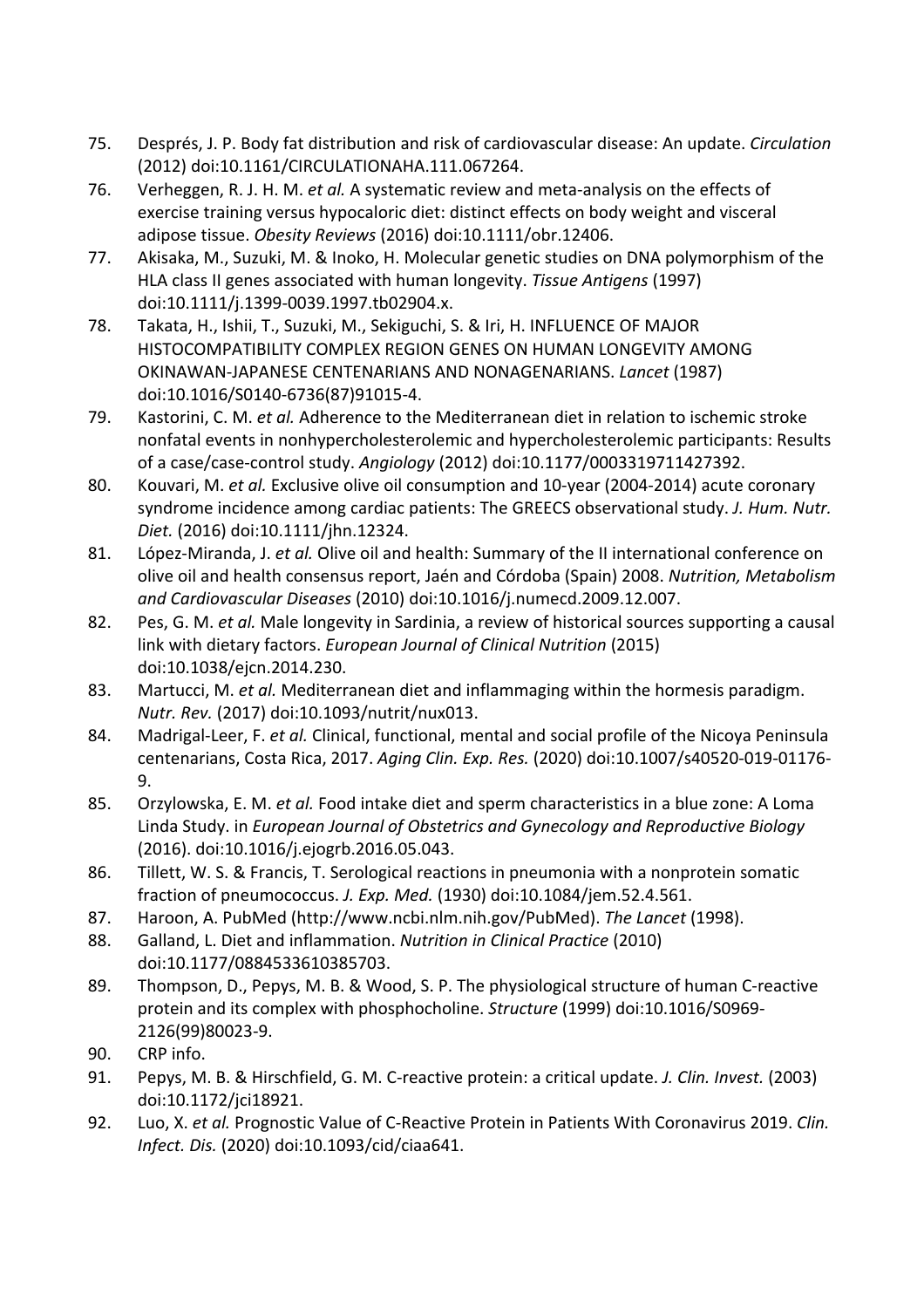- 93. Vigushin, D. M., Pepys, M. B. & Hawkins, P. N. Metabolic and scintigraphic studies of radioiodinated human C-reactive protein in health and disease. *J. Clin. Invest.* (1993) doi:10.1172/JCI116336.
- 94. Szalai, A. J., McCrory, M. A., Cooper, G. S., Wu, J. & Kimberly, R. P. Association between baseline levels of C-reactive protein (CRP) and a dinucleotide repeat polymorphism in the intron of the CRP gene. *Genes Immun.* (2002) doi:10.1038/sj.gene.6363820.
- 95. Pepys, M. B. & Baltz, M. L. Acute Phase Proteins with Special Reference to C-Reactive Protein and Related Proteins (Pentaxins) and Serum Amyloid A Protein. *Adv. Immunol.* (1983) doi:10.1016/S0065-2776(08)60379-X.
- 96. Gabay, C. & Kushner, I. Acute-Phase Proteins and Other Systemic Responses to Inflammation. *N. Engl. J. Med.* (1999) doi:10.1056/nejm199902113400607.
- 97. Ridker, P. M., Koenig, W., Kastelein, J. J., MacH, F. & Lüscher, T. F. Has the time finally come to measure hsCRP universally in primary and secondary cardiovascular prevention? *European Heart Journal* (2018) doi:10.1093/eurheartj/ehy723.
- 98. Ridker, P. M., Cushman, M., Stampfer, M. J., Tracy, R. P. & Hennekens, C. H. Inflammation, Aspirin, and the Risk of Cardiovascular Disease in Apparently Healthy Men. *N. Engl. J. Med.* (1997) doi:10.1056/nejm199704033361401.
- 99. Ridker, P. M., Buring, J. E., Shih, J., Matias, M. & Hennekens, C. H. Prospective study of Creactive protein and the risk of future cardiovascular events among apparently healthy women. *Circulation* (1998) doi:10.1161/01.CIR.98.8.731.
- 100. Koenig, W. *et al.* C-reactive protein, a sensitive marker of inflammation, predicts future risk of coronary heart disease in initially healthy middle-aged men: Results from the MONICA (monitoring trends and determinants in cardiovascular disease) Augsburg cohort study, 1984. *Circulation* (1999) doi:10.1161/01.CIR.99.2.237.
- 101. Kaptoge, S. *et al.* C-reactive protein concentration and risk of coronary heart disease, stroke, and mortality: An individual participant meta-analysis. *Lancet* (2010) doi:10.1016/S0140-6736(09)61717-7.
- 102. C-Reactive Protein, Fibrinogen, and Cardiovascular Disease Prediction. *N. Engl. J. Med.* (2012) doi:10.1056/nejmoa1107477.
- 103. Ridker, P. M. *et al.* Antiinflammatory Therapy with Canakinumab for Atherosclerotic Disease. *N. Engl. J. Med.* (2017) doi:10.1056/nejmoa1707914.
- 104. Kuller, L. H., Tracy, R. P., Shaten, J. & Meilahn, E. N. Relation of C-reactive protein and coronary heart disease in the MRFIT nested case-control study. *Am. J. Epidemiol.* (1996) doi:10.1093/oxfordjournals.aje.a008963.
- 105. Haverkate, F., Thompson, S. G., Pyke, S. D. M., Gallimore, J. R. & Pepys, M. B. Production of C-reactive protein and risk of coronary events in stable and unstable angina. *Lancet* (1997) doi:10.1016/S0140-6736(96)07591-5.
- 106. Danesh, J., Collins, R., Appleby, P. & Peto, R. Association of fibrinogen, C-reactive protein, albumin, or leukocyte count with coronary heart disease: Meta-analyses of prospective studies. *Journal of the American Medical Association* (1998) doi:10.1001/jama.279.18.1477.
- 107. Ridker, P. M. *et al.* Inflammation, pravastatin, and the risk of coronary events after myocardial infarction in patients with average cholesterol levels. *Circulation* (1998) doi:10.1161/01.CIR.98.9.839.
- 108. Biasucci, L. M. C-reactive protein and other markers of inflammation in the prediction of cardiovascular disease in women. *Ital. Heart J. Suppl.* (2000)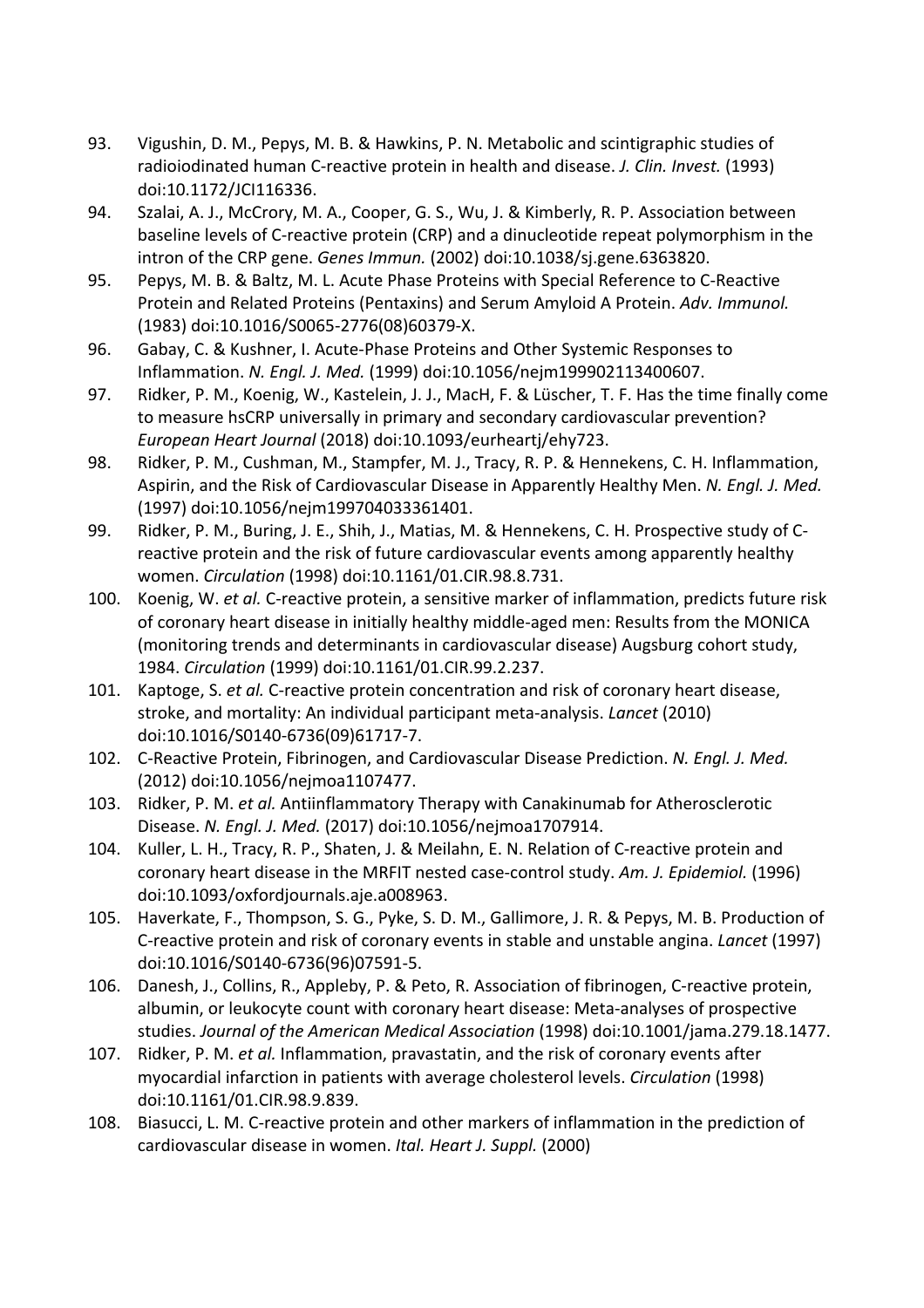doi:10.1056/nejm200003233421202.

- 109. Ridker, P. M. *et al.* Effects of interleukin-1β inhibition with canakinumab on hemoglobin A1c, lipids, C-reactive protein, interleukin-6, and fibrinogen a phase IIb randomized, placebo-controlled trial. *Circulation* (2012) doi:10.1161/CIRCULATIONAHA.112.122556.
- 110. Ross, R. The pathogenesis of atherosclerosis: A perspective for the 1990s. *Nature* (1993) doi:10.1038/362801a0.
- 111. Levinson, S. S. Rosuvastatin to prevent vascular events in men and women with elevated Creactive protein - An analysis. *Journal of Clinical Ligand Assay* (2008).
- 112. Danesh, J. *et al.* Low grade inflammation and coronary heart disease: Prospective study and updated meta-analyses. *Br. Med. J.* (2000) doi:10.1136/bmj.321.7255.199.
- 113. Soliman, G. A. Dietary cholesterol and the lack of evidence in cardiovascular disease. *Nutrients* (2018) doi:10.3390/nu10060780.
- 114. Kannel, W. B., Castelli, W. P., Gordon, T. & McNamara, P. M. Serum cholesterol, lipoproteins, and the risk of coronary heart disease. The Framingham study. *Ann. Intern. Med.* (1971) doi:10.7326/0003-4819-74-1-1.
- 115. Ando, M., Tomoyori, H. & Imaizumi, K. Dietary cholesterol-oxidation products accumulate in serum and liver in apolipoprotein E-deficient mice, but do not accelerate atherosclerosis. *Br. J. Nutr.* (2002) doi:10.1079/bjn2002670.
- 116. Ueda, P., Gulayin, P. & Danaei, G. Long-term moderately elevated LDL-cholesterol and blood pressure and risk of coronary heart disease. *PLoS One* (2018) doi:10.1371/journal.pone.0200017.
- 117. Hu, F. B. *et al.* A prospective study of egg consumption and risk of cardiovascular disease in men and women. *J. Am. Med. Assoc.* (1999) doi:10.1001/jama.281.15.1387.
- 118. Geiker, N. R. W., Lytken Larsen, M., Dyerberg, J., Stender, S. & Astrup, A. Egg consumption, cardiovascular diseases and type 2 diabetes. *European Journal of Clinical Nutrition* (2018) doi:10.1038/ejcn.2017.153.
- 119. Sattar, N. *et al.* Statins and risk of incident diabetes: a collaborative meta-analysis of randomised statin trials. *Lancet* (2010) doi:10.1016/S0140-6736(09)61965-6.
- 120. Khan, S. U. *et al.* Association of lowering low-density lipoprotein cholesterol with contemporary lipid-lowering therapies and risk of diabetes mellitus: A systematic review and meta-analysis. *Journal of the American Heart Association* (2019) doi:10.1161/JAHA.118.011581.
- 121. Dahl, A. K. *et al.* Body mass index, change in body mass index, and survival in old and very old persons. *J. Am. Geriatr. Soc.* (2013) doi:10.1111/jgs.12158.
- 122. Ahmadi, S. F. *et al.* Reverse Epidemiology of Traditional Cardiovascular Risk Factors in the Geriatric Population. *Journal of the American Medical Directors Association* (2015) doi:10.1016/j.jamda.2015.07.014.
- 123. Sun, L. *et al.* Causal associations of blood lipids with risk of ischemic stroke and intracerebral hemorrhage in Chinese adults. *Nat. Med.* (2019) doi:10.1038/s41591-019-0366-x.
- 124. Bohula, E. A. *et al.* Inflammatory and cholesterol risk in the FOURIER trial. *Circulation* (2018) doi:10.1161/CIRCULATIONAHA.118.034032.
- 125. Pradhan, A. D., Aday, A. W., Rose, L. M. & Ridker, P. M. Residual inflammatory risk on treatment with PCSK9 inhibition and statin therapy. *Circulation* (2018) doi:10.1161/CIRCULATIONAHA.118.034645.
- 126. Li, Y. *et al.* Hs-CRP and all-cause, cardiovascular, and cancer mortality risk: A meta-analysis.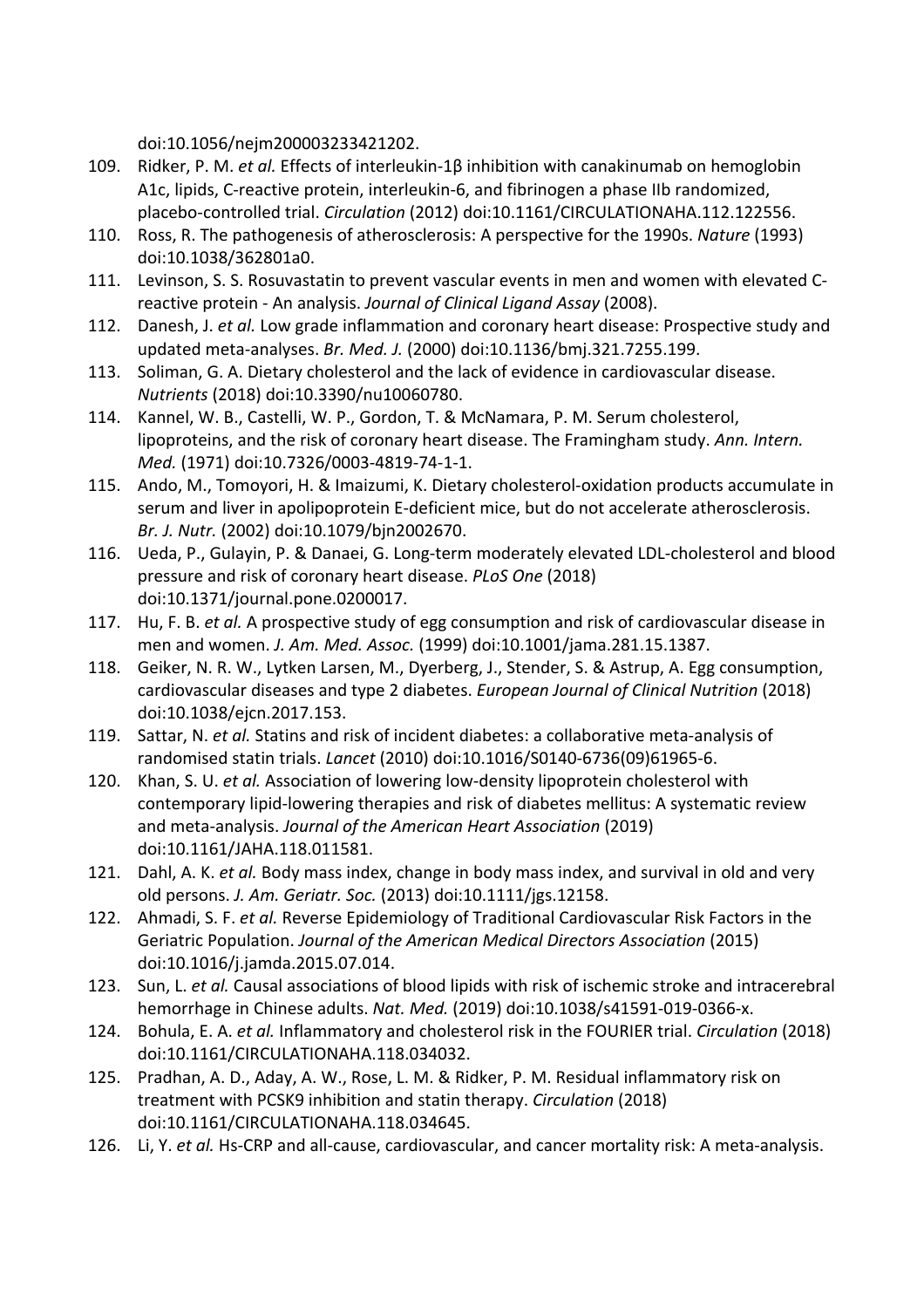*Atherosclerosis* (2017) doi:10.1016/j.atherosclerosis.2017.02.003.

- 127. Ko, Y. J. *et al.* High-sensitivity C-reactive protein levels and cancer mortality. *Cancer Epidemiol. Biomarkers Prev.* (2012) doi:10.1158/1055-9965.EPI-12-0611.
- 128. Gaskins, A. J. *et al.* Endogenous reproductive hormones and C-reactive protein across the menstrual cycle: The BioCycle Study. *Am. J. Epidemiol.* (2012) doi:10.1093/aje/kwr343.
- 129. Nikiteas, N. I. *et al.* Serum IL-6, TNFα and CRP levels in Greek colorectal cancer patients: Prognostics implications. *World J. Gastroenterol.* (2005) doi:10.3748/wjg.v11.i11.1639.
- 130. Allin, K. H., Bojesen, S. E. & Nordestgaard, B. G. Baseline C-reactive protein is associated with incident cancer and survival in patients with cancer. *J. Clin. Oncol.* (2009) doi:10.1200/JCO.2008.19.8440.
- 131. dos Santos Silva, I., de Stavola, B. L., Pizzi, C. & Meade, T. W. Circulating levels of coagulation and inflammation markers and cancer risks: Individual participant analysis of data from three long-term cohorts. *Int. J. Epidemiol.* (2010) doi:10.1093/ije/dyq012.
- 132. Heikkilä, K. *et al.* Associations of circulating C-reactive protein and interleukin-6 with cancer risk: Findings from two prospective cohorts and a meta-analysis. *Cancer Causes Control* (2009) doi:10.1007/s10552-008-9212-z.
- 133. Heikkilä, K. *et al.* C-reactive protein-associated genetic variants and cancer risk: Findings from FINRISK 1992, FINRISK 1997 and Health 2000 studies. *Eur. J. Cancer* (2011) doi:10.1016/j.ejca.2010.07.032.
- 134. Jang, J. S. *et al.* Predictive significance of serum IL-6, VEGF, and CRP in gastric adenoma and mucosal carcinoma before endoscopic submucosal dissection. *Korean J. Gastroenterol.* (2009) doi:10.4166/kjg.2009.54.2.99.
- 135. Zhang, Y. hui, Guo, L. juan, Kuang, T. guang, Zhu, M. & Liang, L. rong. [Association between the erythrocyte sedimentation rate, serum C-reactive protein and risk of lung cancer]. *Zhonghua Zhong Liu Za Zhi* (2010).
- 136. Marsik, C. *et al.* C-reactive protein and all-cause mortality in a large hospital-based cohort. *Clin. Chem.* (2008) doi:10.1373/clinchem.2007.091959.
- 137. Kim, D. K. *et al.* Clinical significances of preoperative serum interleukin-6 and C-reactive protein level in operable gastric cancer. *BMC Cancer* (2009) doi:10.1186/1471-2407-9-155.
- 138. Pierce, B. L. *et al.* Correlates of circulating C-reactive protein and serum amyloid A concentrations in breast cancer survivors. *Breast Cancer Res. Treat.* (2009) doi:10.1007/s10549-008-9985-5.
- 139. Helzlsouer, K. J., Erlinger, T. P. & Platz, E. A. C-reactive protein levels and subsequent cancer outcomes: Results from a prospective cohort study. *Eur. J. Cancer* (2006) doi:10.1016/j.ejca.2006.01.008.
- 140. Siemes, C. *et al.* C-reactive protein levels, variation in the C-reactive protein gene, and cancer risk: The Rotterdam Study. *J. Clin. Oncol.* (2006) doi:10.1200/JCO.2006.07.1381.
- 141. Trichopoulos, D., Psaltopoulou, T., Orfanos, P., Trichopoulou, A. & Boffetta, P. Plasma Creactive protein and risk of cancer: A prospective study from Greece. *Cancer Epidemiol. Biomarkers Prev.* (2006) doi:10.1158/1055-9965.EPI-05-0626.
- 142. Koenig, W., Khuseyinova, N., Baumert, J. & Meisinger, C. Prospective study of highsensitivity C-reactive protein as a determinant of mortality: Results from the MONICA/KORA Augsburg cohort study, 1984-1998. *Clin. Chem.* (2008) doi:10.1373/clinchem.2007.100271.
- 143. Ahmadi-Abhari, S., Luben, R. N., Wareham, N. J. & Khaw, K. T. Seventeen year risk of allcause and cause-specific mortality associated with C-reactive protein, fibrinogen and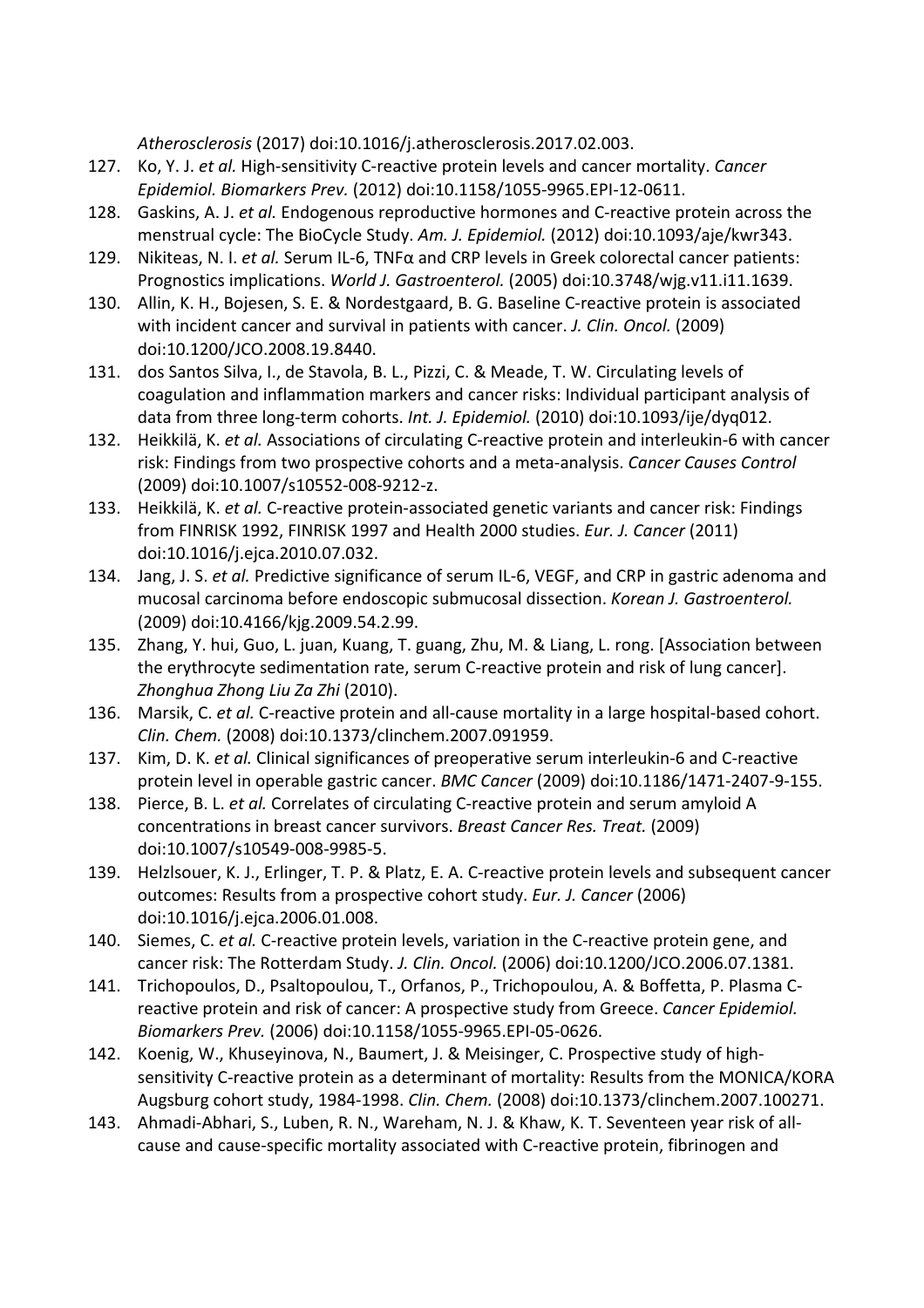leukocyte count in men and women: The EPIC-Norfolk study. *Eur. J. Epidemiol.* (2013) doi:10.1007/s10654-013-9819-6.

- 144. Oluleye, O. W., Folsom, A. R., Nambi, V., Lutsey, P. L. & Ballantyne, C. M. Troponin T, B-type natriuretic peptide, C-reactive protein, And cause-specific mortality. *Ann. Epidemiol.* (2013) doi:10.1016/j.annepidem.2012.11.004.
- 145. Morrison, L. *et al.* Inflammatory biomarker score and cancer: A population-based prospective cohort study. *BMC Cancer* (2016) doi:10.1186/s12885-016-2115-6.
- 146. Pierce, B. L. *et al.* C-reactive protein, interleukin-6, and prostate cancer risk in men aged 65 years and older. *Cancer Causes Control* (2009) doi:10.1007/s10552-009-9320-4.
- 147. Stark, J. R. *et al.* Circulating prediagnostic interleukin-6 and C-reactive protein and prostate cancer incidence and mortality. *Int. J. Cancer* (2009) doi:10.1002/ijc.24241.
- 148. Il'yasova, D. *et al.* Circulating levels of inflammatory markers and cancer risk in the health aging and body composition cohort. *Cancer Epidemiol. Biomarkers Prev.* (2005) doi:10.1158/1055-9965.EPI-05-0316.
- 149. Allin, K. H., Nordestgaard, B. G., Zacho, J., Tybjærg-Hansen, A. & Bojesen, S. E. C-reactive protein and the risk of cancer: A mendelian randomization study. *J. Natl. Cancer Inst.* (2010) doi:10.1093/jnci/djp459.
- 150. Allin, K. H. & Nordestgaard, B. G. Elevated C-reactive protein in the diagnosis, prognosis, and cause of cancer. *Critical Reviews in Clinical Laboratory Sciences* (2011) doi:10.3109/10408363.2011.599831.
- 151. Chang, C. C., Lin, A. T. L., Chen, K. K., Chung, H. J. & Chang, S. C. The significance of plasma Creactive protein in patients with elevated serum prostate-specific antigen levels. *Urol. Sci.* (2010) doi:10.1016/S1879-5226(10)60018-8.
- 152. Lehrer, S. *et al.* C-reactive protein is significantly associated with prostate-specific antigen and metastatic disease in prostate cancer. *BJU Int.* (2005) doi:10.1111/j.1464- 410X.2005.05447.x.
- 153. Kim, Y., Jeon, Y., Lee, H., Lee, D. & Shim, B. The prostate cancer patient had higher Creactive protein than BPH patient. *Korean J. Urol.* (2013) doi:10.4111/kju.2013.54.2.85.
- 154. Dossus, L. *et al.* Hormonal, metabolic, and inflammatory profiles and endometrial cancer risk within the EPIC cohort - A factor analysis. *Am. J. Epidemiol.* (2013) doi:10.1093/aje/kws309.
- 155. Borghi, C. *et al.* Biomolecular basis related to inflammation in the pathogenesis of endometrial cancer. *Eur. Rev. Med. Pharmacol. Sci.* (2018) doi:10.26355/eurrev-201810- 16038.
- 156. Chaturvedi, A. K. *et al.* C-reactive protein and risk of lung cancer. *J. Clin. Oncol.* (2010) doi:10.1200/JCO.2009.27.0454.
- 157. Erlinger, T. P., Platz, E. A., Rifai, N. & Helzlsouer, K. J. C-Reactive Protein and the Risk of Incident Colorectal Cancer. *J. Am. Med. Assoc.* (2004) doi:10.1001/jama.291.5.585.
- 158. Gunter, M. J. *et al.* A prospective study of serum C-reactive protein and colorectal cancer risk in men. *Cancer Res.* (2006) doi:10.1158/0008-5472.CAN-05-3631.
- 159. Otani, T., Iwasaki, M., Sasazuki, S., Inoue, M. & Tsugane, S. Plasma C-reactive protein and risk of colorectal cancer in a nested case-control study: Japan public health center-based prospective study. *Cancer Epidemiol. Biomarkers Prev.* (2006) doi:10.1158/1055-9965.EPI-05-0708.
- 160. Zhang, S. M. *et al.* C-reactive protein and risk of breast cancer. *J. Natl. Cancer Inst.* (2007)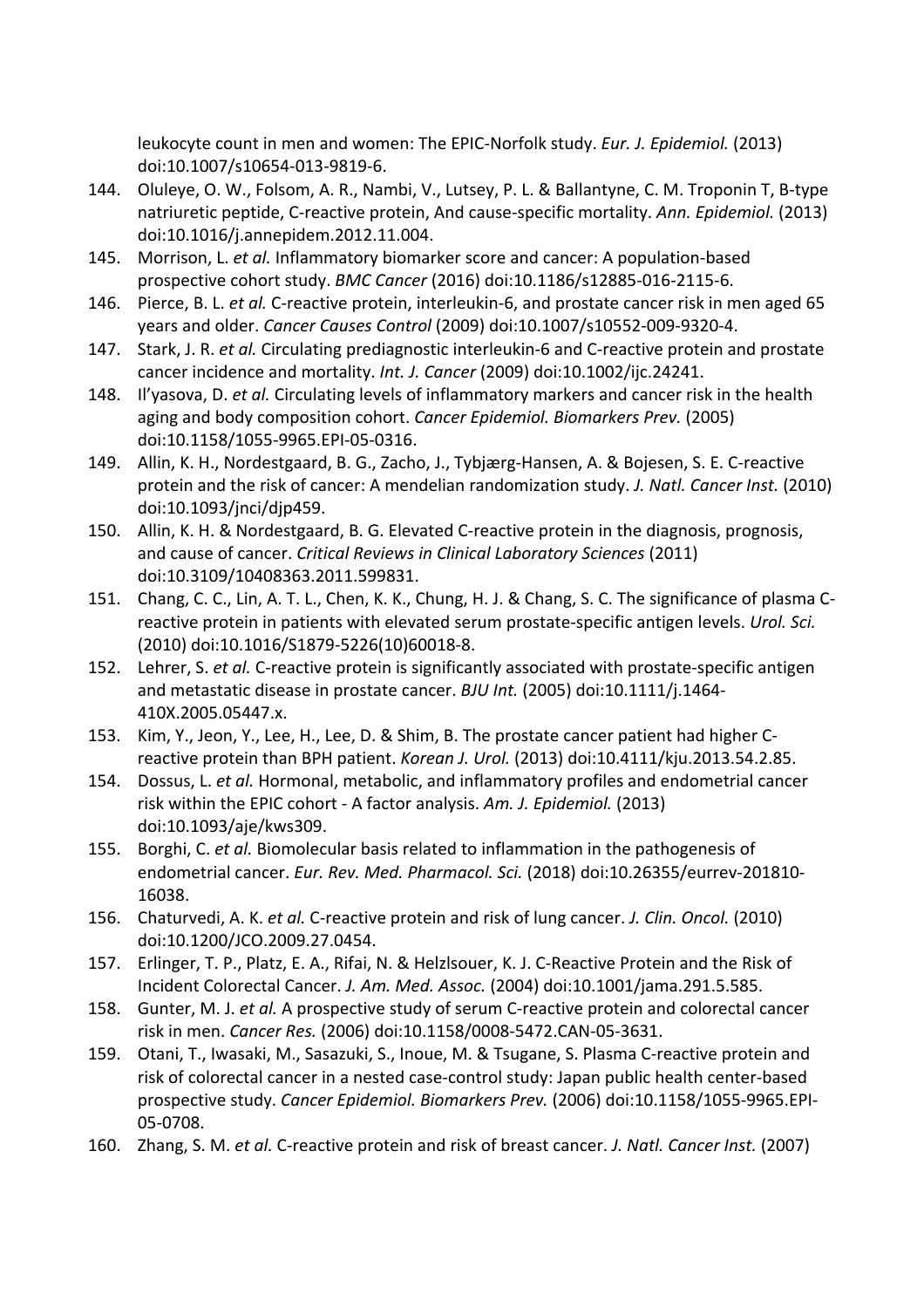doi:10.1093/jnci/djk202.

- 161. Platz, E. A. *et al.* No association between pre-diagnostic plasma C-reactive protein concentration and subsequent prostate cancer. *Prostate* (2004) doi:10.1002/pros.10368.
- 162. Cole, S. W. Chronic inflammation and breast cancer recurrence. *Journal of Clinical Oncology* (2009) doi:10.1200/JCO.2009.21.9782.
- 163. Coussens, L. M. & Werb, Z. Inflammation and cancer. *Nature* (2002) doi:10.1038/nature01322.
- 164. Engels, E. A. Inflammation in the development of lung cancer: Epidemiological evidence. *Expert Review of Anticancer Therapy* (2008) doi:10.1586/14737140.8.4.605.
- 165. McMillan, D. C. The systemic inflammation-based Glasgow Prognostic Score: A decade of experience in patients with cancer. *Cancer Treatment Reviews* (2013) doi:10.1016/j.ctrv.2012.08.003.
- 166. Shrotriya, S., Walsh, D., Bennani-Baiti, N., Thomas, S. & Lorton, C. C-reactive protein is an important biomarker for prognosis tumor recurrence and treatment response in adult solid tumors: A systematic review. *PLoS One* (2015) doi:10.1371/journal.pone.0143080.
- 167. Bruserud, Ø., Aarstad, H. H. & Tvedt, T. H. A. Combined c-reactive protein and novel inflammatory parameters as a predictor in cancer—what can we learn from the hematological experience? *Cancers (Basel).* (2020) doi:10.3390/cancers12071966.
- 168. Han, Y. *et al.* Prognostic role of C-reactive protein in breast cancer: A systematic review and meta-analysis. *International Journal of Biological Markers* (2011) doi:10.5301/JBM.2011.8872.
- 169. Nielsen, H. J. *et al.* Preoperative plasma plasminogen activator inhibitor type-1 and serum Creactive protein levels in patients with colorectal cancer. *Ann. Surg. Oncol.* (2000) doi:10.1007/BF02725342.
- 170. Koike, Y. *et al.* Preoperative C-reactive protein as a prognostic and therapeutic marker for colorectal cancer. *J. Surg. Oncol.* (2008) doi:10.1002/jso.21154.
- 171. Yi, J. H. *et al.* C-reactive protein as a prognostic factor for human osteosarcoma: A metaanalysis and literature review. *PLoS One* (2014) doi:10.1371/journal.pone.0094632.
- 172. Fang, Y. *et al.* Prognostic role of C-reactive protein in patients with nasopharyngeal carcinoma. *Medicine (United States)* (2017) doi:10.1097/MD.0000000000008463.
- 173. Leuzzi, G. *et al.* Baseline C-reactive protein level predicts survival of early-stage lung cancer: Evidence from a systematic review and meta-analysis. *Tumori* (2016) doi:10.5301/tj.5000522.
- 174. Deng, T. B., Zhang, J., Zhou, Y. Z. & Li, W. M. The prognostic value of C-reactive protein to albumin ratio in patients with lung cancer. *Medicine (United States)* (2018) doi:10.1097/MD.0000000000013505.
- 175. Ishibashi, Y., Tsujimoto, H., Yaguchi, Y., Kishi, Y. & Ueno, H. Prognostic significance of systemic inflammatory markers in esophageal cancer: Systematic review and meta-analysis. *Annals of Gastroenterological Surgery* (2020) doi:10.1002/ags3.12294.
- 176. Zhou, Q. P. & Li, X. J. C-Reactive Protein to Albumin Ratio in Colorectal Cancer: A Meta-Analysis of Prognostic Value. *Dose-Response* (2019) doi:10.1177/1559325819889814.
- 177. Dai, J. *et al.* Prognostic Significance of C-reactive protein in urological cancers: A systematic review and meta-analysis. *Asian Pacific J. Cancer Prev.* (2014) doi:10.7314/APJCP.2014.15.8.3369.
- 178. Masson-Lecomte, A. *et al.* Inflammatory biomarkers and bladder cancer prognosis: A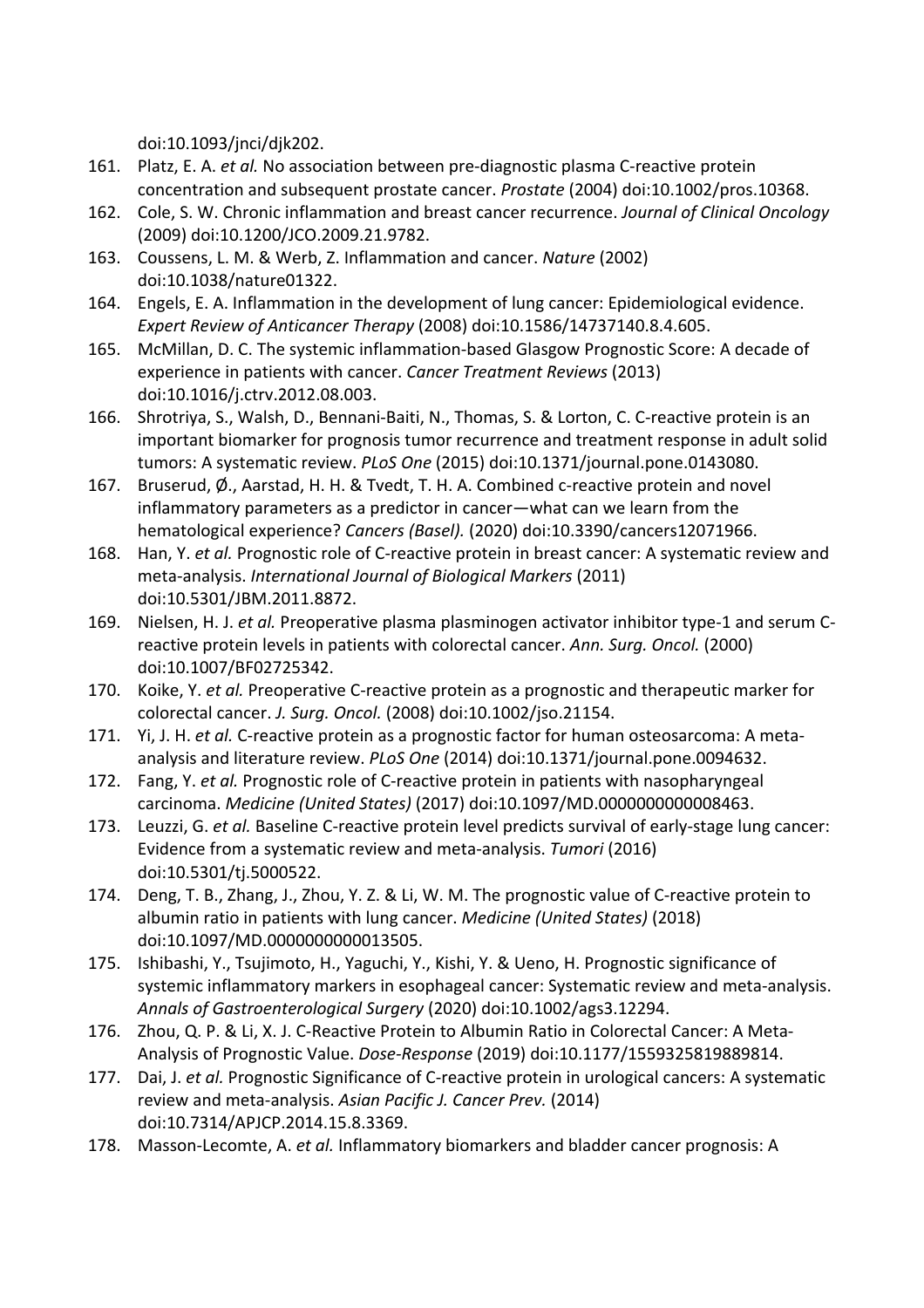systematic review. *European Urology* (2014) doi:10.1016/j.eururo.2014.07.033.

- 179. Mori, K. *et al.* Prognostic value of preoperative hematologic biomarkers in urothelial carcinoma of the bladder treated with radical cystectomy: a systematic review and metaanalysis. *International Journal of Clinical Oncology* (2020) doi:10.1007/s10147-020-01690-1.
- 180. Wu, Y. *et al.* Prognostic role of systemic inflammatory response in renal cell carcinoma: A systematic review and meta-analysis. *J. Cancer Res. Clin. Oncol.* (2011) doi:10.1007/s00432- 010-0951-3.
- 181. Hu, Q. *et al.* The prognostic value of C-reactive protein in renal cell carcinoma: A systematic review and meta-analysis. *Urol. Oncol. Semin. Orig. Investig.* (2014) doi:10.1016/j.urolonc.2013.07.016.
- 182. Liu, Z. Q. *et al.* Prognostic role of C-reactive protein in prostate cancer: A systematic review and meta-analysis. *Asian J. Androl.* (2014) doi:10.4103/1008-682X.123686.
- 183. Rocha, P. *et al.* Prognostic impact of C-reactive protein in metastatic prostate cancer: A systematic review and meta-analysis. *Oncology Research and Treatment* (2014) doi:10.1159/000369545.
- 184. Anandavadivelan, P. & Lagergren, P. Cachexia in patients with oesophageal cancer. *Nature Reviews Clinical Oncology* (2016) doi:10.1038/nrclinonc.2015.200.
- 185. Tisdale, M. J. Mechanisms of cancer cachexia. *Physiological Reviews* (2009) doi:10.1152/physrev.00016.2008.
- 186. Reynolds, J. V., Donohoe, C. L. & Ryan, A. M. Cancer cachexia: Mechanisms and clinical implications. *Gastroenterology Research and Practice* (2011) doi:10.1155/2011/601434.
- 187. Baracos, V. E. Cancer-associated cachexia and underlying biological mechanisms. *Annual review of nutrition* (2006) doi:10.1146/annurev.nutr.26.061505.111151.
- 188. McMillan, D. C. Systemic inflammation, nutritional status and survival in patients with cancer. *Current Opinion in Clinical Nutrition and Metabolic Care* (2009) doi:10.1097/MCO.0b013e32832a7902.
- 189. Esfahani, A. *et al.* Prealbumin/CRP Based Prognostic Score, a New Tool for Predicting Metastasis in Patients with Inoperable Gastric Cancer. *Gastroenterol. Res. Pract.* (2016) doi:10.1155/2016/4686189.
- 190. Baril, A.-A. *et al.* Systemic inflammation as a moderator between sleep and incident dementia. *Sleep* (2020) doi:10.1093/sleep/zsaa164.
- 191. Song, I. U., Chung, S. W., Kim, Y. Do & Maeng, L. S. Relationship between the hs-CRP as nonspecific biomarker and Alzheimer's disease according to aging process. *Int. J. Med. Sci.* (2015) doi:10.7150/ijms.12742.
- 192. Pan, W., Group, B.-B. B., Hsuchou, H., Kastin, A. J. & Mishra, P. K. C-Reactive Protein Increases BBB Permeability: Implications for Obesity and Neuroinflammation Cellular Physiology and Biochemistry Cellular Physiology and Biochemistry. *Cell Physiol Biochem* (2012).
- 193. Song, I. U., Kim, J. S., Chung, S. W. & Lee, K. S. Is there an association between the level of high-sensitivity C-reactive protein and idiopathic parkinson's disease? a comparison of parkinson's disease patients, disease controls and healthy individuals. *Eur. Neurol.* (2009) doi:10.1159/000222780.
- 194. Calle, M. C. & Fernandez, M. L. Inflammation and type 2 diabetes. *Diabetes and Metabolism* (2012) doi:10.1016/j.diabet.2011.11.006.
- 195. Brahimaj, A. *et al.* Novel inflammatory markers for incident pre-diabetes and type 2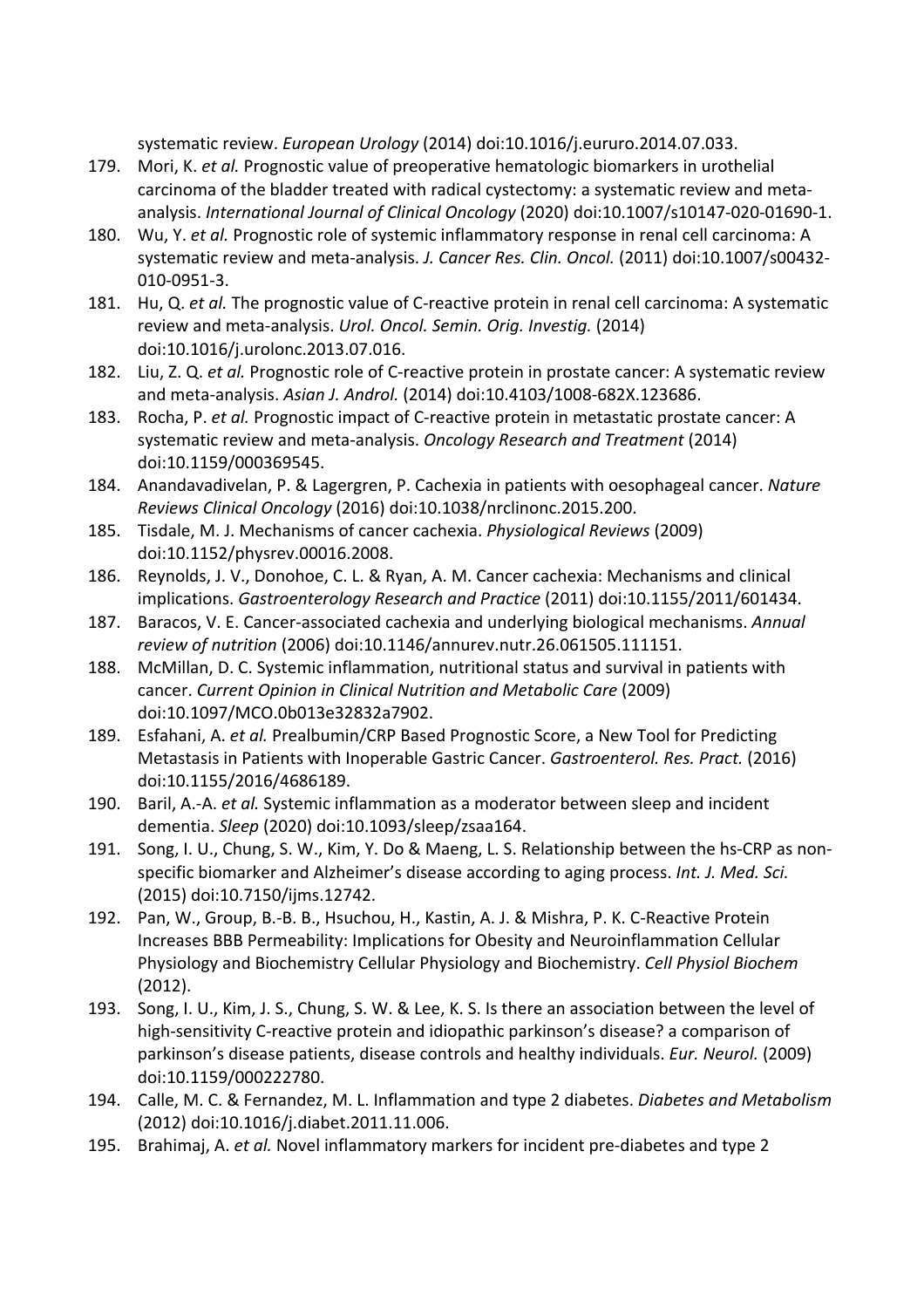diabetes: the Rotterdam Study. *Eur. J. Epidemiol.* (2017) doi:10.1007/s10654-017-0236-0.

- 196. Nakanishi, S., Yamane, K., Kamei, N., Okubo, M. & Kohno, N. Elevated C-reactive protein is a risk factor for the development of type 2 diabetes in Japanese Americans. *Diabetes Care* (2003) doi:10.2337/diacare.26.10.2754.
- 197. Oda, E. High-sensitivity C-reactive protein, but not white blood cell count, independently predicted incident diabetes in a Japanese health screening population. *Acta Diabetol.* (2015) doi:10.1007/s00592-015-0788-y.
- 198. Donath, M. Y. & Shoelson, S. E. Type 2 diabetes as an inflammatory disease. *Nature Reviews Immunology* (2011) doi:10.1038/nri2925.
- 199. Pradhan, A. D., Manson, J. E., Rifai, N., Buring, J. E. & Ridker, P. M. C-reactive protein, interleukin 6, and risk of developing type 2 diabetes mellitus. *J. Am. Med. Assoc.* (2001) doi:10.1001/jama.286.3.327.
- 200. Barzilay, J. I. *et al.* The Relation of Markers of Inflammation to the Development of Glucose Disorders in the Elderly: The Cardiovascular Health Study. *Diabetes* (2001) doi:10.2337/diabetes.50.10.2384.
- 201. Freeman, D. J. *et al.* C-reactive protein is an independent predictor of risk for the development of diabetes in the west of Scotland coronary prevention study. *Diabetes* (2002) doi:10.2337/diabetes.51.5.1596.
- 202. Han, T. S. *et al.* Prospective study of C-reactive protein in relation to the development of diabetes and metabolic syndrome in the Mexico City diabetes study. *Diabetes Care* (2002) doi:10.2337/diacare.25.11.2016.
- 203. Romaguera, D. Mediterranean diet and type 2 diabetes risk in the European prospective investigation into cancer and nutrition (EPIC) study: The interAct project. *Diabetes Care* (2011) doi:10.2337/dc11-0891.
- 204. Thorand, B. *et al.* C-reactive protein as a predictor for incident diabetes mellitus among middle-aged men: Results from the MONICA Augsburg Cohort Study, 1984-1998. *Arch. Intern. Med.* (2003) doi:10.1001/archinte.163.1.93.
- 205. Herold, T. *et al.* Elevated levels of IL-6 and CRP predict the need for mechanical ventilation in COVID-19. *J. Allergy Clin. Immunol.* (2020) doi:10.1016/j.jaci.2020.05.008.
- 206. Mosrane, Y. *et al.* Systemic inflammatory profile of smokers with and without COPD. *Rev. Pneumol. Clin.* (2017) doi:10.1016/j.pneumo.2017.07.003.
- 207. Hutchinson, W. L. *et al.* Immunoradiometric assay of circulating C-reactive protein: Agerelated values in the adult general population. *Clin. Chem.* (2000) doi:10.1093/clinchem/46.7.934.
- 208. Woloshin, S. & Schwartz, L. M. Distribution of C-Reactive Protein Values in the United States. *N. Engl. J. Med.* (2005) doi:10.1056/nejm200504143521525.
- 209. Timpson, N. J. *et al.* C-reactive protein levels and body mass index: Elucidating direction of causation through reciprocal Mendelian randomization. *Int. J. Obes.* (2011) doi:10.1038/ijo.2010.137.
- 210. Wasunna, A., Whitelaw, A., Gallimore, R., Hawkins, P. N. & Pepys, M. B. C-reactive protein and bacterial infection in preterm infants. *Eur. J. Pediatr.* (1990) doi:10.1007/BF02009664.
- 211. Franceschi, C. & Bonafè, M. Centenarians as a model for healthy aging. in *Biochemical Society Transactions* (2003). doi:10.1042/BST0310457.
- 212. Franceschi, C., Monti, D., Sansoni, P. & Cossarizza, A. The immunology of exceptional individuals: the lesson of centenarians. *Immunol. Today* (1995) doi:10.1016/0167-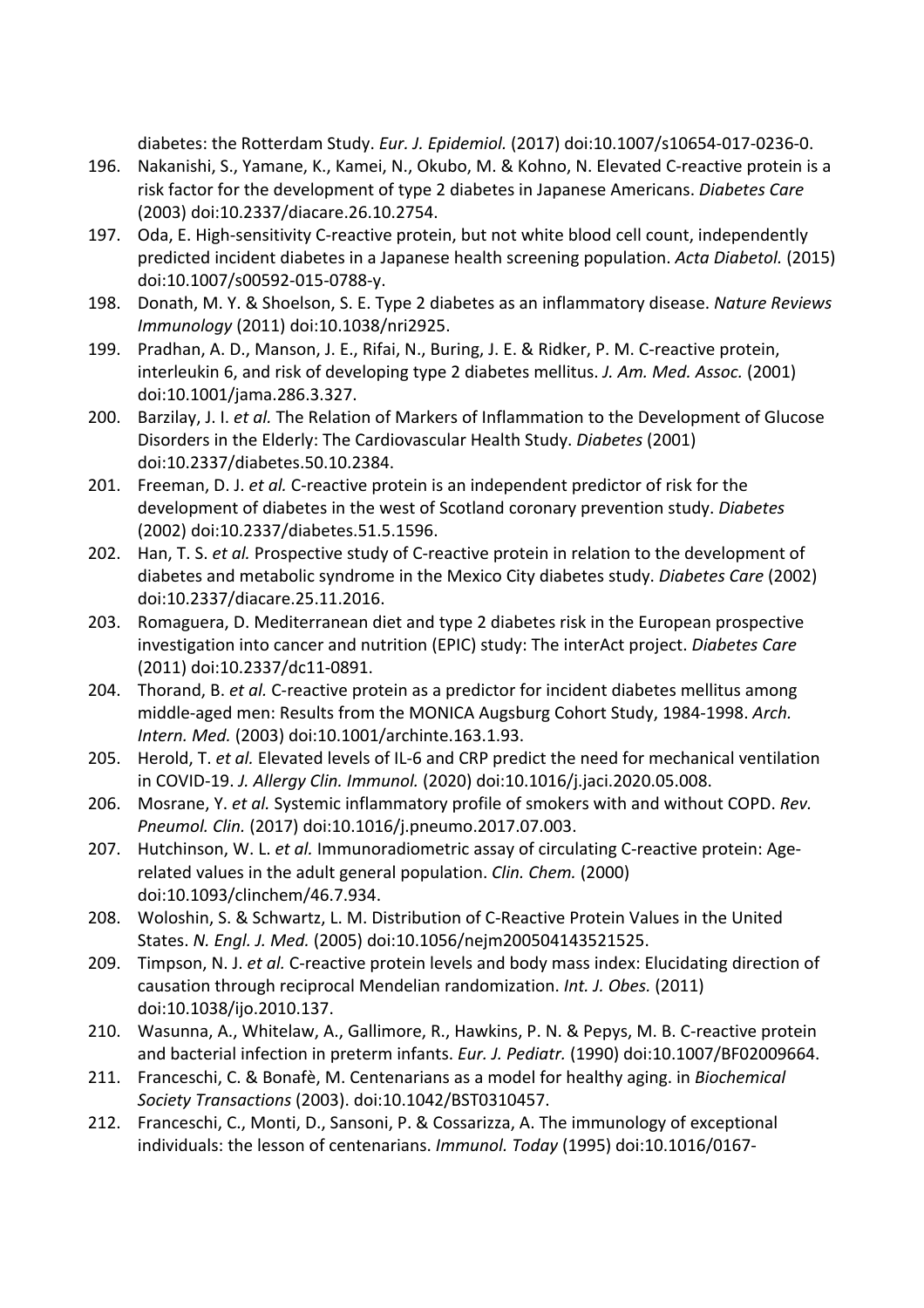5699(95)80064-6.

- 213. Licastro, F. *et al.* Innate immunity and inflammation in ageing: A key for understanding agerelated diseases. *Immunity and Ageing* (2005) doi:10.1186/1742-4933-2-8.
- 214. De Martinis, M., Franceschi, C., Monti, D. & Ginaldi, L. Inflamm-ageing and lifelong antigenic load as major determinants of ageing rate and longevity. *FEBS Lett.* (2005) doi:10.1016/j.febslet.2005.02.055.
- 215. Borzelleca, J. F. Paracelsus: Herald of modern toxicology. *Toxicol. Sci.* (2000) doi:10.1093/toxsci/53.1.2.
- 216. Sterkel, M., Oliveira, J. H. M., Bottino-Rojas, V., Paiva-Silva, G. O. & Oliveira, P. L. The Dose Makes the Poison: Nutritional Overload Determines the Life Traits of Blood-Feeding Arthropods. *Trends in Parasitology* (2017) doi:10.1016/j.pt.2017.04.008.
- 217. Brownlee, M. The pathobiology of diabetic complications: A unifying mechanism. in *Diabetes* (2005). doi:10.2337/diabetes.54.6.1615.
- 218. El-Osta, A. *et al.* Transient high glucose causes persistent epigenetic changes and altered gene expression during subsequent normoglycemia. *J. Exp. Med.* (2008) doi:10.1084/jem.20081188.
- 219. Wang, L. *et al.* High glucose induces and activates Toll-like receptor 4 in endothelial cells of diabetic retinopathy. *Diabetol. Metab. Syndr.* (2015) doi:10.1186/s13098-015-0086-4.
- 220. De Nigris, V. *et al.* Short-term high glucose exposure impairs insulin signaling in endothelial cells. *Cardiovasc. Diabetol.* (2015) doi:10.1186/s12933-015-0278-0.
- 221. Peña, A. S. *et al.* Hypoglycemia, but not glucose variability, relates to vascular function in children with type 1 diabetes. *Diabetes Technol. Ther.* (2012) doi:10.1089/dia.2011.0229.
- 222. Ceriello, A. *et al.* Hyperglycemia following recovery from hypoglycemia worsens endothelial damage and thrombosis activation in type 1 diabetes and in healthy controls. *Nutr. Metab. Cardiovasc. Dis.* (2014) doi:10.1016/j.numecd.2013.05.003.
- 223. Šoupal, J. *et al.* Glycemic variability is higher in type 1 diabetes patients with microvascular complications irrespective of glycemic control. *Diabetes Technol. Ther.* (2014) doi:10.1089/dia.2013.0205.
- 224. Lachin, J. M., Genuth, S., Nathan, D. M., Zinman, B. & Rutledge, B. N. Effect of glycemic exposure on the risk of microvascular complications in the diabetes control and complications trial-revisited. *Diabetes* (2008) doi:10.2337/db07-1618.
- 225. Gorst, C. *et al.* Long-term glycemic variability and risk of adverse outcomes: A systematic review and meta-analysis. *Diabetes Care* (2015) doi:10.2337/dc15-1188.
- 226. Hermann, J. M. *et al.* HbA1c variability as an independent risk factor for diabetic retinopathy in type 1 diabetes: A german/austrian multicenter analysis on 35,891 patients. *PLoS One* (2014) doi:10.1371/journal.pone.0091137.
- 227. Bragd, J. *et al.* Can glycaemic variability, as calculated from blood glucose self-monitoring, predict the development of complications in type 1 diabetes over a decade? *Diabetes Metab.* (2008) doi:10.1016/j.diabet.2008.04.005.
- 228. Sharma, D., Morrison, G., Joseph, F., Purewal, T. S. & Weston, P. J. The role of continuous subcutaneous insulin infusion therapy in patients with diabetic gastroparesis. *Diabetologia* (2011) doi:10.1007/s00125-011-2282-6.
- 229. Iwasaki, S. *et al.* Coefficient of variation of R-R interval closely correlates with glycemic variability assessed by continuous glucose monitoring in insulin-depleted patients with type 1 diabetes. *Diabetes Res. Clin. Pract.* (2015) doi:10.1016/j.diabres.2015.05.021.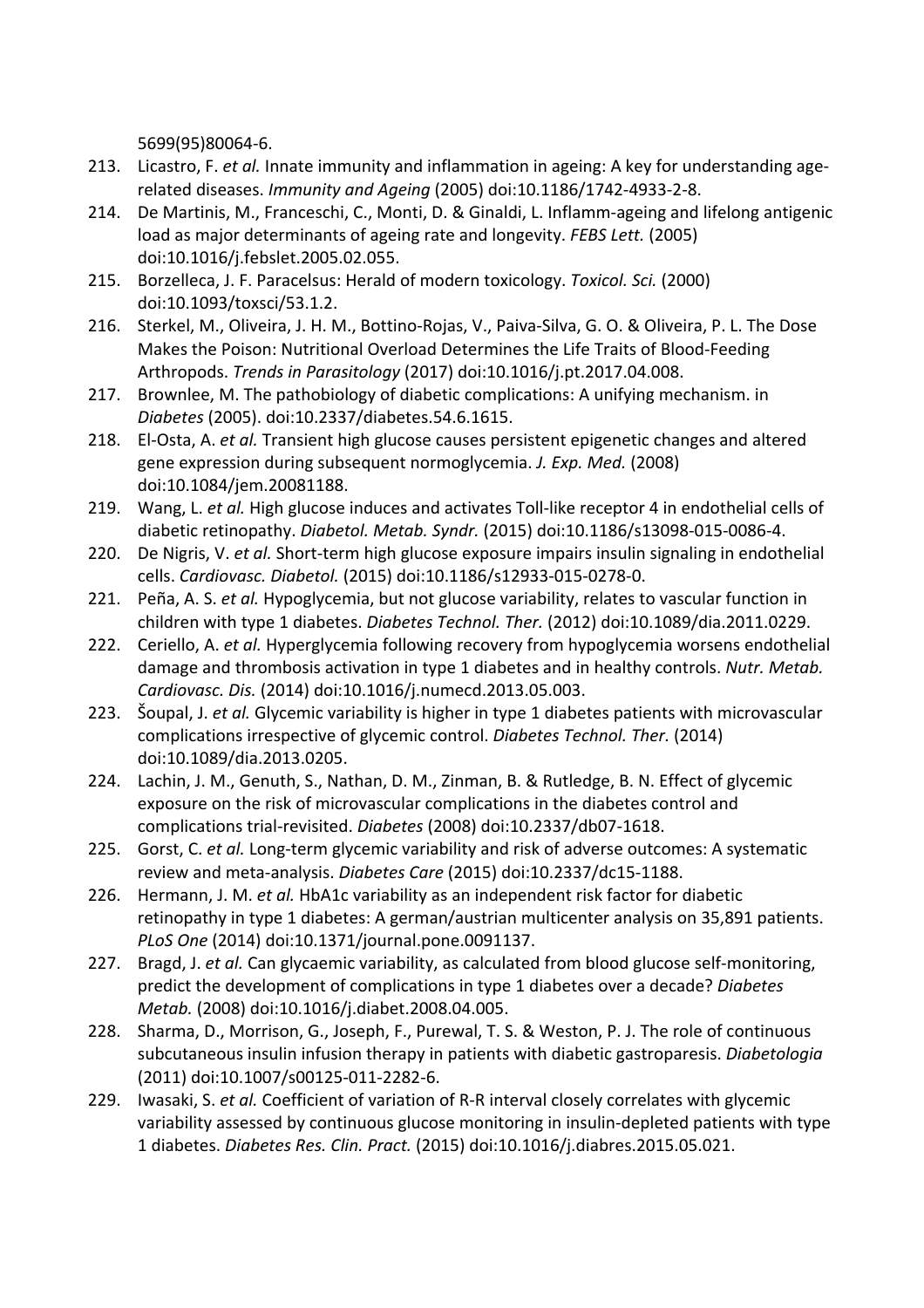- 230. Xu, F. *et al.* The relationship between glycemic variability and diabetic peripheral neuropathy in type 2 diabetes with well-controlled HbA1c. *Diabetol. Metab. Syndr.* (2014) doi:10.1186/1758-5996-6-139.
- 231. Atkinson, M. A., Eisenbarth, G. S. & Michels, A. W. Type 1 diabetes. *The Lancet* (2014) doi:10.1016/S0140-6736(13)60591-7.
- 232. El-Sheikh, A., Suarez-Pinzon, W. L., Power, R. F. & Rabinovitch, A. Both CD4+ and CD8+ T cells are required for IFN-γ gene expression in pancreatic islets and autoimmune diabetes development in biobreeding rats. *J. Autoimmun.* (1999) doi:10.1006/jaut.1998.0264.
- 233. Phillips, J. M. *et al.* Type 1 diabetes development requires both CD4+ and CD8 + T cells and can be reversed by non-depleting antibodies targeting both T cell populations. *Rev. Diabet. Stud.* (2009) doi:10.1900/RDS.2009.6.97.
- 234. Healey, D. *et al.* In vivo activity and in vitro specificity of CD4+ Th1 and Th2 cells derived from the spleens of diabetic NOD mice. *J. Clin. Invest.* (1995) doi:10.1172/JCI118006.
- 235. Katz, J. D., Benoist, C. & Mathis, D. T helper cell subsets in insulin-dependent diabetes. *Science (80-. ).* (1995) doi:10.1126/science.7761837.
- 236. Feuerer, M., Shen, Y., Littman, D. R., Benoist, C. & Mathis, D. How Punctual Ablation of Regulatory T Cells Unleashes an Autoimmune Lesion within the Pancreatic Islets. *Immunity* (2009) doi:10.1016/j.immuni.2009.08.023.
- 237. Saad, M. F. *et al.* SEQUENTIAL CHANGES IN SERUM INSULIN CONCENTRATION DURING DEVELOPMENT OF NON-INSULIN-DEPENDENT DIABETES. *Lancet* (1989) doi:10.1016/S0140- 6736(89)92804-3.
- 238. Martin, B. C. *et al.* Role of glucose and insulin resistance in development of type 2 diabetes mellitus: results of a 25-year follow-up study. *Lancet* (1992) doi:10.1016/0140- 6736(92)92814-V.
- 239. Jallut, D. *et al.* Impaired glucose tolerance and diabetes in obesity: A 6-year follow-up study of glucose metabolism. *Metabolism* (1990) doi:10.1016/0026-0495(90)90168-C.
- 240. Birkenfeld, A. L. & Shulman, G. I. Nonalcoholic fatty liver disease, hepatic insulin resistance, and type 2 Diabetes. *Hepatology* (2014) doi:10.1002/hep.26672.
- 241. DeFronzo, R. A., Ferrannini, E. & Simonson, D. C. Fasting hyperglycemia in non-insulindependent diabetes mellitus: Contributions of excessive hepatic glucose production and impaired tissue glucose uptake. *Metabolism* (1989) doi:10.1016/0026-0495(89)90129-7.
- 242. DeFronzo, R. A. Pathogenesis of type 2 diabetes mellitus. *Medical Clinics of North America* (2004) doi:10.1016/j.mcna.2004.04.013.
- 243. Shoelson, S. E., Herrero, L. & Naaz, A. Obesity, Inflammation, and Insulin Resistance. *Gastroenterology* (2007) doi:10.1053/j.gastro.2007.03.059.
- 244. Kanda, H. *et al.* MCP-1 contributes to macrophage infiltration into adipose tissue, insulin resistance, and hepatic steatosis in obesity. *J. Clin. Invest.* (2006) doi:10.1172/JCI26498.
- 245. Antonopoulos, A. S. *et al.* Adiponectin as a link between type 2 diabetes and vascular NADPH oxidase activity in the human arterial wall: The regulatory role of perivascular adipose tissue. *Diabetes* (2015) doi:10.2337/db14-1011.
- 246. Ehses, J. A. *et al.* Increased number of islet-associated macrophages in type 2 diabetes. *Diabetes* (2007) doi:10.2337/db06-1650.
- 247. Kamata, K. *et al.* Islet amyloid with macrophage migration correlates with augmented β-cell deficits in type 2 diabetic patients. *Amyloid* (2014) doi:10.3109/13506129.2014.937857.
- 248. Jourdan, T. *et al.* Activation of the Nlrp3 inflammasome in infiltrating macrophages by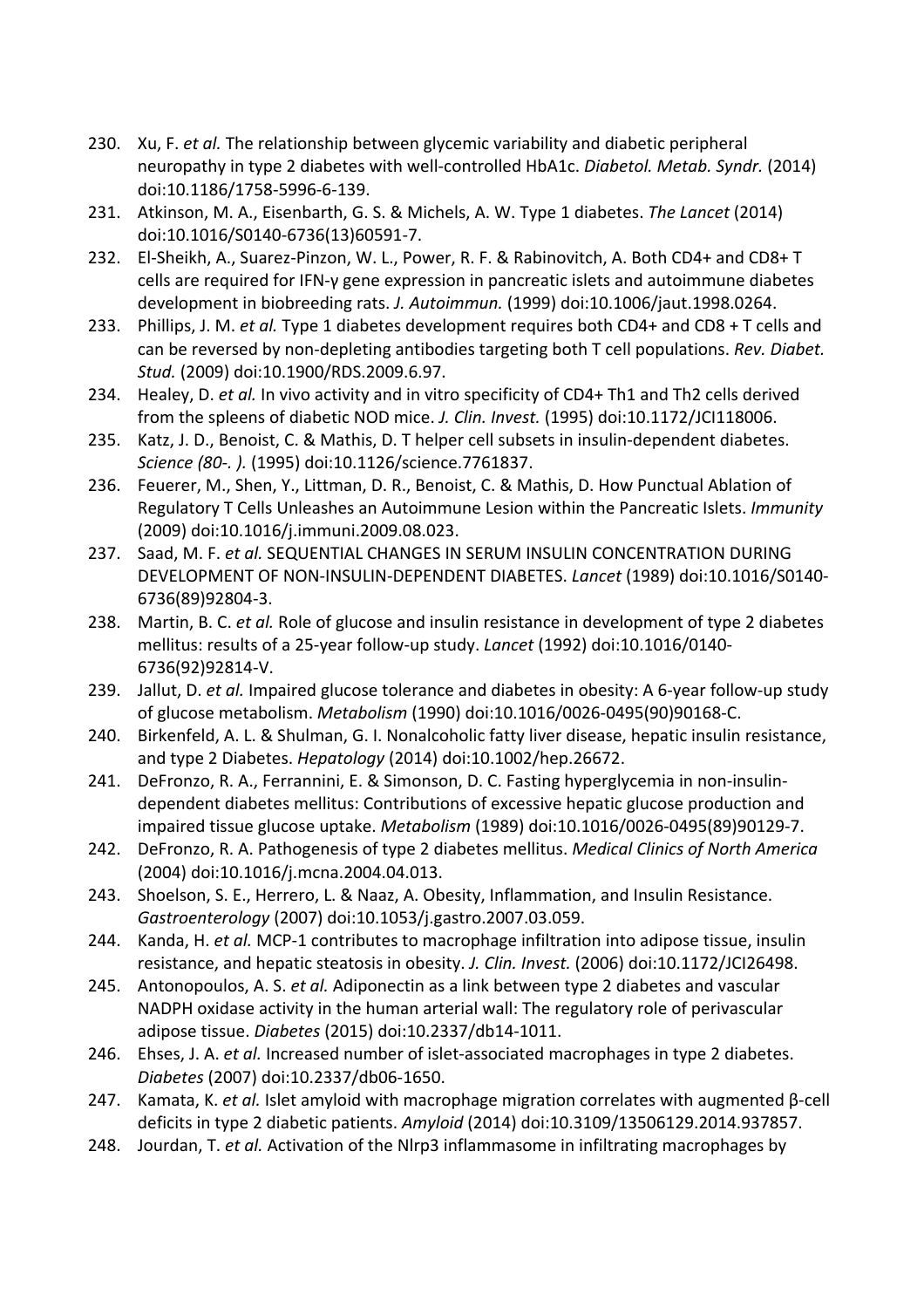endocannabinoids mediates beta cell loss in type 2 diabetes. *Nat. Med.* (2013) doi:10.1038/nm.3265.

- 249. Cavelti-Weder, C. *et al.* Effects of gevokizumab on glycemia and inflammatory markers in type 2 diabetes. *Diabetes Care* (2012) doi:10.2337/dc11-2219.
- 250. Sauter, N. S., Schulthess, F. T., Galasso, R., Castellani, L. W. & Maedler, K. The antiinflammatory cytokine interleukin-1 receptor antagonist protects from high-fat dietinduced hyperglycemia. *Endocrinology* (2008) doi:10.1210/en.2007-1059.
- 251. Kiechl, S. *et al.* Blockade of receptor activator of nuclear factor-κB (RANKL) signaling improves hepatic insulin resistance and prevents development of diabetes mellitus. *Nat. Med.* (2013) doi:10.1038/nm.3084.
- 252. Cai, D. Neuroinflammation and neurodegeneration in overnutrition-induced diseases. *Trends in Endocrinology and Metabolism* (2013) doi:10.1016/j.tem.2012.11.003.
- 253. Kampoli, A.-M. *et al.* Potential Pathogenic Inflammatory Mechanisms of Endothelial Dysfunction Induced by Type 2 Diabetes Mellitus. *Curr. Pharm. Des.* (2012) doi:10.2174/138161211798764825.
- 254. Papaoikonomou, S. *et al.* The role of C-reactive protein genetic variability in the onset of carotid artery disease and renal function impairment in patients with diabetes mellitus type 2. *Int. J. Cardiol.* (2013) doi:10.1016/j.ijcard.2013.05.087.
- 255. Weykamp, C. HbA1c: A review of analytical and clinical aspects. *Annals of Laboratory Medicine* (2013) doi:10.3343/alm.2013.33.6.393.
- 256. Nisa, H., Hirata, A., Kohno, M., Kiyohara, C. & Ohnaka, K. High-sensitivity C-reactive protein and risks of all-cause and cause-specific mortality in a Japanese population. *Asian Pacific J. Cancer Prev.* (2016) doi:10.7314/APJCP.2016.17.5.2643.
- 257. MacGregor, A. J., Gallimore, J. R., Spector, T. D. & Pepys, M. B. Genetic Effects on Baseline Values of C-Reactive Protein and Serum Amyloid A Protein: A Comparison of Monozygotic and Dizygotic Twins. *Clin. Chem.* (2004) doi:10.1373/clinchem.2003.028258.
- 258. Iseki, K. *et al.* Prevalence and correlates of diabetes mellitus in a screened cohort in Okinawa, Japan. *Hypertens. Res.* (2002) doi:10.1291/hypres.25.185.
- 259. Cavero-Redondo, I. *et al.* Metabolic Syndrome Including Glycated Hemoglobin A1c in Adults: Is It Time to Change? *J. Clin. Med.* (2019) doi:10.3390/jcm8122090.
- 260. NICE. Type 2 diabetes: prevention in people at high risk. *NICE Natl. Inst. Heal. Care Excell.* (2012).
- 261. Güemes, M., Rahman, S. A. & Hussain, K. What is a normal blood glucose? *Archives of Disease in Childhood* (2016) doi:10.1136/archdischild-2015-308336.
- 262. Butkowski, E. G. & Jelinek, H. F. Hyperglycaemia, oxidative stress and inflammatory markers. *Redox Rep.* (2017) doi:10.1080/13510002.2016.1215643.
- 263. Aguilar, M., Bhuket, T., Torres, S., Liu, B. & Wong, R. J. Prevalence of the metabolic syndrome in the United States, 2003-2012. *JAMA* (2015) doi:10.1001/jama.2015.4260.
- 264. Beltrán-Sánchez, H., Harhay, M. O., Harhay, M. M. & McElligott, S. Prevalence and Trends of Metabolic Syndrome in the Adult U.S. Population, 1999-2010. *J. Am. Coll. Cardiol.* (2013) doi:10.1016/j.jacc.2013.05.064.
- 265. Gao, W. G. *et al.* Does the constellation of risk factors with and without abdominal adiposity associate with different cardiovascular mortality risk? *Int. J. Obes.* (2008) doi:10.1038/sj.ijo.0803797.
- 266. Liu, M. *et al.* Increasing Prevalence of Metabolic Syndrome in a Chinese Elderly Population: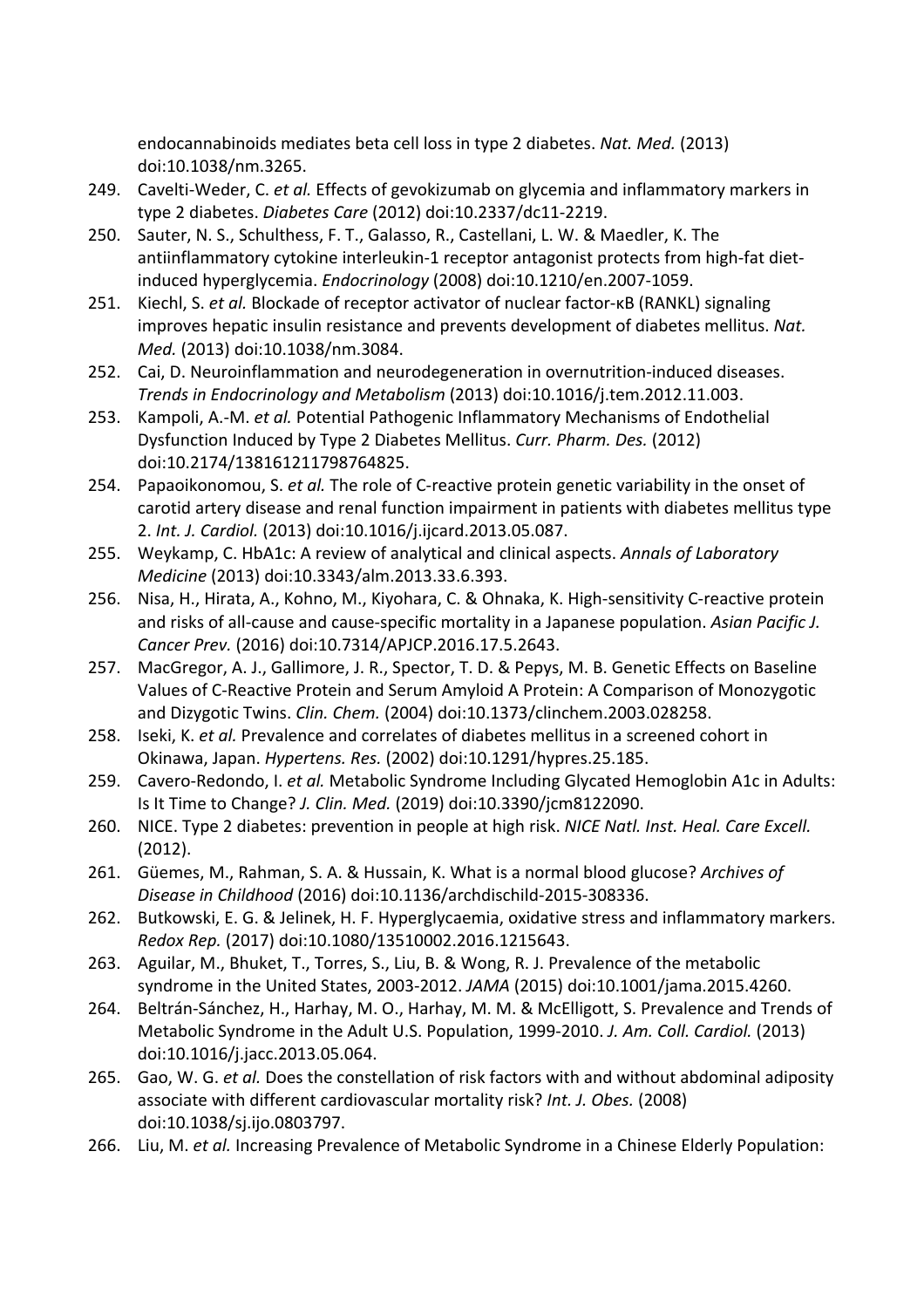2001-2010. *PLoS One* (2013) doi:10.1371/journal.pone.0066233.

- 267. McCracken, E., Monaghan, M. & Sreenivasan, S. Pathophysiology of the metabolic syndrome. *Clin. Dermatol.* (2018) doi:10.1016/j.clindermatol.2017.09.004.
- 268. Prasun, P. Mitochondrial dysfunction in metabolic syndrome. *Biochimica et Biophysica Acta - Molecular Basis of Disease* (2020) doi:10.1016/j.bbadis.2020.165838.
- 269. Sachinidis, A. *et al.* Dysmetabolic Iron Overload in Metabolic Syndrome. *Curr. Pharm. Des.* (2020) doi:10.2174/1381612826666200130090703.
- 270. Dabke, K., Hendrick, G. & Devkota, S. The gut microbiome and metabolic syndrome. *Journal of Clinical Investigation* (2019) doi:10.1172/JCI129194.
- 271. St-Onge, M.-P., Janssen, I. & Heymsfield, S. B. Metabolic Syndrome in Normal-Weight Americans. *Diabetes Care* (2004).
- 272. Zdrojewicz, Z., Popowicz, E., Szyca, M., Michalik, T. & Śmieszniak, B. TOFI phenotype Its effect on the occurrence of diabetes. *Pediatric Endocrinology, Diabetes and Metabolism* (2017) doi:10.18544/PEDM-23.02.0079.
- 273. Goodpaster, B. H. & Sparks, L. M. Metabolic Flexibility in Health and Disease. *Cell Metabolism* (2017) doi:10.1016/j.cmet.2017.04.015.
- 274. Smith, R. L., Soeters, M. R., Wüst, R. C. I. & Houtkooper, R. H. Metabolic flexibility as an adaptation to energy resources and requirements in health and disease. *Endocrine Reviews* (2018) doi:10.1210/er.2017-00211.
- 275. Misra, S. Randomized double blind placebo control studies, the 'gold Standard' in intervention based studies. *Indian J. Sex. Transm. Dis.* (2012) doi:10.4103/0253- 7184.102130.
- 276. Ganeshkumar, P. & Gopalakrishnan, S. Systematic reviews and meta-analysis: Understanding the best evidence in primary healthcare. *J. Fam. Med. Prim. Care* (2013) doi:10.4103/2249-4863.109934.
- 277. *Meta-Analysis in Medical Research*. *Meta-Analysis in Medical Research* (2005). doi:10.1002/9780470994894.
- 278. Maillard, F., Pereira, B. & Boisseau, N. Effect of High-Intensity Interval Training on Total, Abdominal and Visceral Fat Mass: A Meta-Analysis. *Sports Medicine* (2018) doi:10.1007/s40279-017-0807-y.
- 279. Ismail, I., Keating, S. E., Baker, M. K. & Johnson, N. A. A systematic review and meta-analysis of the effect of aerobic vs. resistance exercise training on visceral fat. *Obesity Reviews* (2012) doi:10.1111/j.1467-789X.2011.00931.x.
- 280. Sabag, A. *et al.* Exercise and ectopic fat in type 2 diabetes: A systematic review and metaanalysis. *Diabetes and Metabolism* (2017) doi:10.1016/j.diabet.2016.12.006.
- 281. Vissers, D., Hens, W., Hansen, D. & Taeymans, J. The Effect of Diet or Exercise on Visceral Adipose Tissue in Overweight Youth. *Med. Sci. Sports Exerc.* (2016) doi:10.1249/MSS.0000000000000888.
- 282. Slentz, C. A. *et al.* Inactivity, exercise, and visceral fat. STRRIDE: A randomized, controlled study of exercise intensity and amount. *Journal of Applied Physiology* (2005) doi:10.1152/japplphysiol.00124.2005.
- 283. Vissers, D. *et al.* The Effect of Exercise on Visceral Adipose Tissue in Overweight Adults: A Systematic Review and Meta-Analysis. *PLoS One* (2013) doi:10.1371/journal.pone.0056415.
- 284. Rosqvist, F. *et al.* Overfeeding polyunsaturated and saturated fat causes distinct effects on liver and visceral fat accumulation in humans. *Diabetes* (2014) doi:10.2337/db13-1622.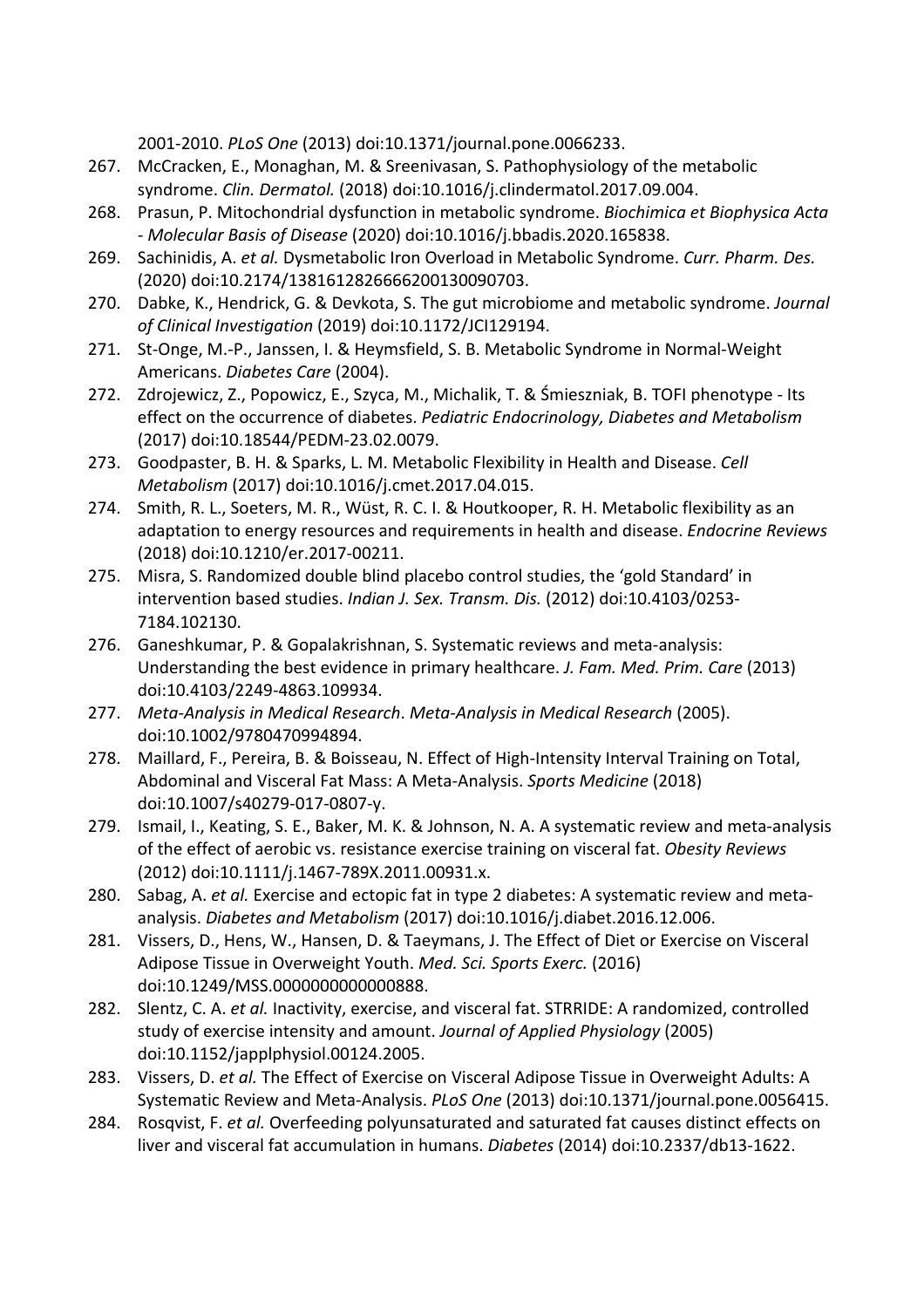- 285. de Mello, A. H. *et al.* Omega-3 Fatty Acids Attenuate Brain Alterations in High-Fat Diet-Induced Obesity Model. *Mol. Neurobiol.* (2019) doi:10.1007/s12035-018-1097-6.
- 286. Haghighatdoost, F., Bellissimo, N., Totosy De Zepetnek, J. O. & Rouhani, M. H. Association of vegetarian diet with inflammatory biomarkers: A systematic review and meta-analysis of observational studies. *Public Health Nutrition* (2017) doi:10.1017/S1368980017001768.
- 287. Eichelmann, F., Schwingshackl, L., Fedirko, V. & Aleksandrova, K. Effect of plant-based diets on obesity-related inflammatory profiles: a systematic review and meta-analysis of intervention trials. *Obesity Reviews* (2016) doi:10.1111/obr.12439.
- 288. Taghizadeh, M., Hamedifard, Z. & Jafarnejad, S. Effect of garlic supplementation on serum C-reactive protein level: A systematic review and meta-analysis of randomized controlled trials. *Phytotherapy Research* (2019) doi:10.1002/ptr.6225.
- 289. Mofrad, M. D., Milajerdi, A., Koohdani, F., Surkan, P. J. & Azadbakht, L. Garlic supplementation reduces circulating C-reactive protein, tumor necrosis factor, and interleukin-6 in Adults: A systematic review and meta-analysis of randomized controlled trials. *J. Nutr.* (2019) doi:10.1093/jn/nxy310.
- 290. Xu, Y. *et al.* L-carnitine treatment of insulin resistance: A systematic review and metaanalysis. *Advances in Clinical and Experimental Medicine* (2017) doi:10.17219/acem/61609.
- 291. Tabrizi, R. *et al.* The effects of curcumin-containing supplements on biomarkers of inflammation and oxidative stress: A systematic review and meta-analysis of randomized controlled trials. *Phytotherapy Research* (2019) doi:10.1002/ptr.6226.
- 292. Onakpoya, I., Spencer, E., Heneghan, C. & Thompson, M. The effect of green tea on blood pressure and lipid profile: A systematic review and meta-analysis of randomized clinical trials. *Nutr. Metab. Cardiovasc. Dis.* (2014) doi:10.1016/j.numecd.2014.01.016.
- 293. Asbaghi, O. *et al.* The effect of green tea on C-reactive protein and biomarkers of oxidative stress in patients with type 2 diabetes mellitus: A systematic review and meta-analysis. *Complementary Therapies in Medicine* (2019) doi:10.1016/j.ctim.2019.08.019.
- 294. Chen, H. *et al.* Effects of green coffee bean extract on C-reactive protein levels: A systematic review and meta-analysis of randomized controlled trials. *Complementary Therapies in Medicine* (2020) doi:10.1016/j.ctim.2020.102498.
- 295. Larsen, C. M. *et al.* Interleukin-1–Receptor Antagonist in Type 2 Diabetes Mellitus. *N. Engl. J. Med.* (2007) doi:10.1056/nejmoa065213.
- 296. van Asseldonk, E. J. P. *et al.* One week treatment with the IL-1 receptor antagonist anakinra leads to a sustained improvement in insulin sensitivity in insulin resistant patients with type 1 diabetes mellitus. *Clin. Immunol.* (2015) doi:10.1016/j.clim.2015.06.003.
- 297. van Poppel, P. C. M. *et al.* The interleukin-1 receptor antagonist anakinra improves firstphase insulin secretion and insulinogenic index in subjects with impaired glucose tolerance. *Diabetes, Obesity and Metabolism* (2014) doi:10.1111/dom.12357.
- 298. Everett, B. M. *et al.* Anti-Inflammatory Therapy With Canakinumab for the Prevention and Management of Diabetes. *J. Am. Coll. Cardiol.* (2018) doi:10.1016/j.jacc.2018.03.002.
- 299. Ali, M. A. *et al.* Metabolic and immune effects of immunotherapy with proinsulin peptide in human new-onset type 1 diabetes. *Sci. Transl. Med.* (2017) doi:10.1126/scitranslmed.aaf7779.
- 300. Hensen, J., Howard, C. P., Walter, V. & Thuren, T. Impact of interleukin-1β antibody (canakinumab) on glycaemic indicators in patients with type 2 diabetes mellitus: Results of secondary endpoints from a randomized, placebo-controlled trial. *Diabetes Metab.* (2013)